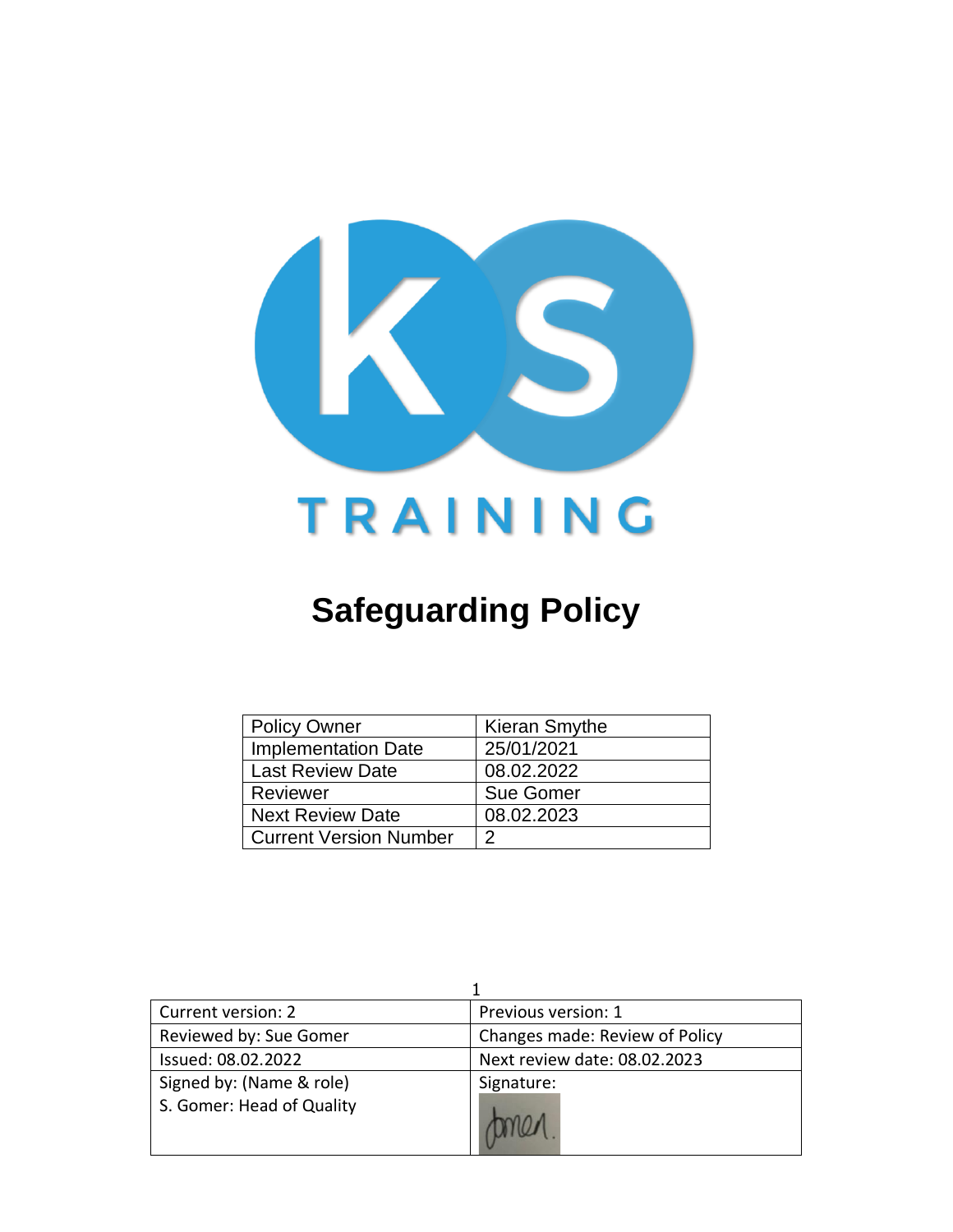# **SECTION A**

#### **We all have a statutory duty to safeguard and promote the welfare of our learners and to maintain a professional attitude of** *it could happen here* **where safeguarding is concerned.**

KS Training is committed to safeguarding learners and promoting children's welfare and expects all staff, governors, volunteers and visitors to share this commitment and maintain a vigilant and safe environment. Everyone has a responsibility to **act without delay** to protect learners by reporting anything that might suggest a child (or adult) is being abused or neglected. It is our willingness to work safely and challenge inappropriate behaviours that underpins this commitment. KS Training seeks to work in partnership with families and other agencies to improve the outcomes for children who are vulnerable or in need.

*'Safeguarding and promoting the welfare of children is everyone's responsibility. Everyone who comes into contact with children and their families and carers has a role to play in safeguarding children. In order to fulfil this responsibility effectively, all professionals should make sure their approach is child-centred. This means that they should consider, at all times, what is in the best interests of the child.' (Keeping Children Safe in Education 2020)* 

All staff are encouraged to report any concerns that they have and **not see these as insignificant.** On occasions, a referral is justified by a **single incident** such as an injury or disclosure of abuse. More often however, **concerns accumulate over a period of time** and are evidenced by building up a picture of harm over time; this is particularly true in cases of emotional abuse and neglect. In these circumstances, **it is crucial that staff record and pass on concerns** in accordance with this policy to allow the Designated Safeguarding Lead to build up a picture and access support for the child at the earliest opportunity**.**

We maintain a professional attitude of 'it could happen here' where safeguarding is concerned. When there are concerns about the welfare of a learner, staff members will always act in the best interests of the learner. This policy has been developed in-conjunction with our culture of prevention, protection and support and will be linked with all our policies e.g. anti-bullying, online safety, health and safety, anti-radicalisation. We will continue to maintain an ethos where learners feel secure, are encouraged to talk, are listened to and feel safe. Learners at KS Training are encouraged to talk freely with any staff member at KS Training if they are worried or concerned about something. This includes any learners we are responsible for under subcontracting arrangements.

Additional online and e-safety guidance can also be found in the ICT Acceptable Use policy that is updated on an annual basis and shared with staff and learners via the relevant padlet, it is also available on the company CRM system for staff.

| Current version: 2                                    | Previous version: 1            |
|-------------------------------------------------------|--------------------------------|
| Reviewed by: Sue Gomer                                | Changes made: Review of Policy |
| Issued: 08.02.2022                                    | Next review date: 08.02.2023   |
| Signed by: (Name & role)<br>S. Gomer: Head of Quality | Signature:                     |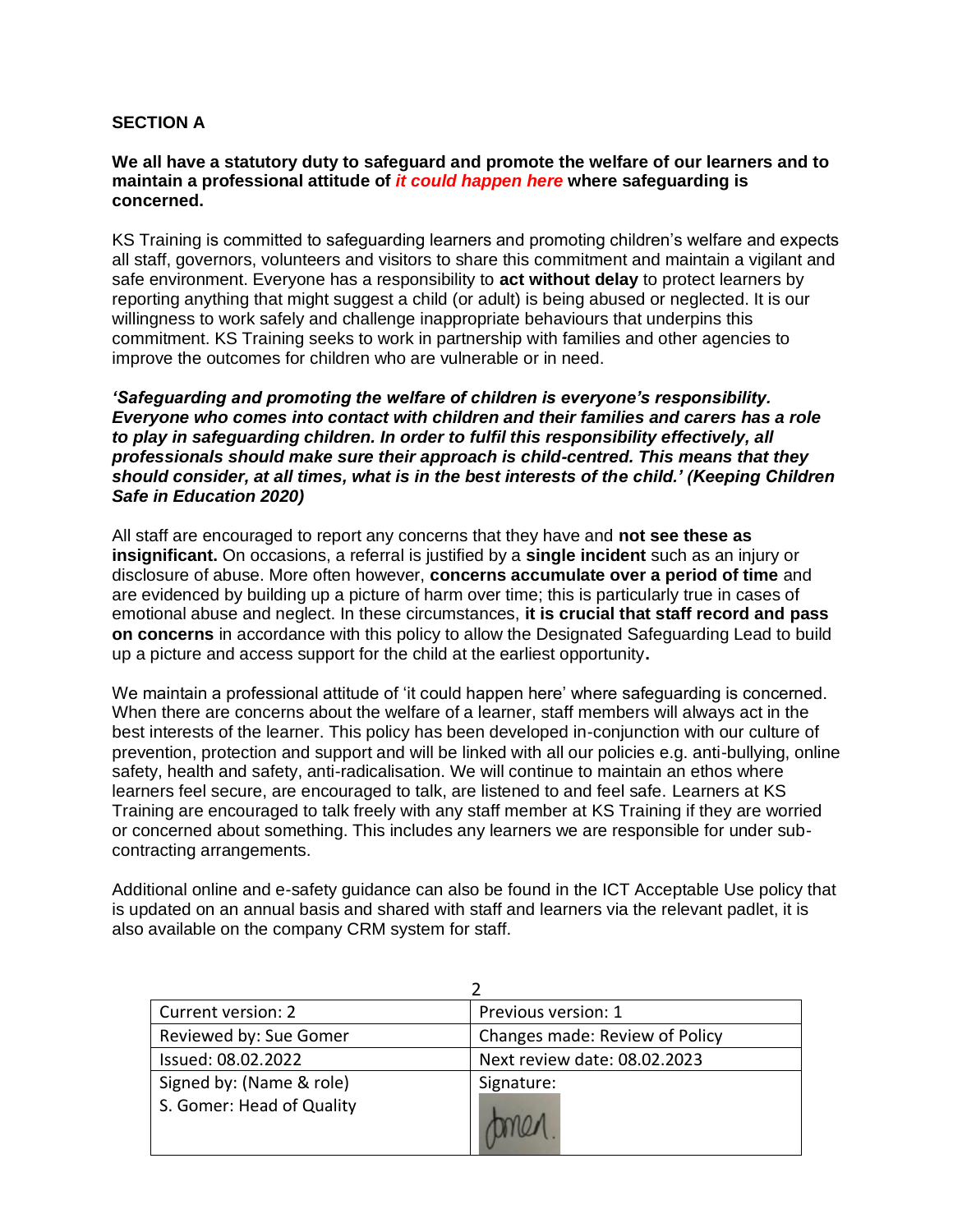Sub-contractors undergo annual due diligence to ensure they have the necessary policies in place and contractually are obliged to meet all the necessary requirements including staff training.

# **Introduction**

The aim of this policy is to clarify KS Training role in the safeguarding and protection of children and young people and adults at risk and to promote their welfare. The purpose is to bring about better outcomes for all learners by facilitating open communication channels and clear accountability in interagency working arrangements. By implementing the policy it will help all learners achieve the below outcomes:

- Are committed developing a robust culture of vigilance
- Build resilience raising awareness of safeguarding and child protection issues, and equipping children & young people (and adults) with the language and skills to keep themselves safe
- Establish a safe environment in which children & young people (and adults) can work and learn and develop within an ethos of openness and are taught to treat each other with respect, to feel safe, to have a voice and are listened to
- Support vulnerable learners supporting learners who have been abused, have witnessed violence towards others or may be vulnerable to abuse
- Prevent unsuitable people from working with children & young people by ensuring we practice safe recruitment in checking the suitability of staff and volunteers to work with our children. And to maintain an active vigilance thereafter
- Make a positive contribution know and understand how to ensure those around our learners and in their care are safeguarded and how to report if there are concerns

This policy applies to the entire KS TRAINING caseload including all young people aged 13-18 and vulnerable adults, who form part of our statutory responsibilities, specifically those young people who have a physical, sensory or learning disability. Throughout this document the generic phrase learners will be used where possible. Where the phrase "Child" or "Child Protection Procedure" applies these will also apply to Adults at risk. We recognise that any learner could potentially be a victim of abuse.

The aim is to follow the procedures set out by Staffordshire Safeguarding Children's Board, Working Together to Safeguard Children 2018 and Keeping Children Safe in Education 2018 by:

| Current version: 2                                    | Previous version: 1            |
|-------------------------------------------------------|--------------------------------|
| Reviewed by: Sue Gomer                                | Changes made: Review of Policy |
| Issued: 08.02.2022                                    | Next review date: 08.02.2023   |
| Signed by: (Name & role)<br>S. Gomer: Head of Quality | Signature:                     |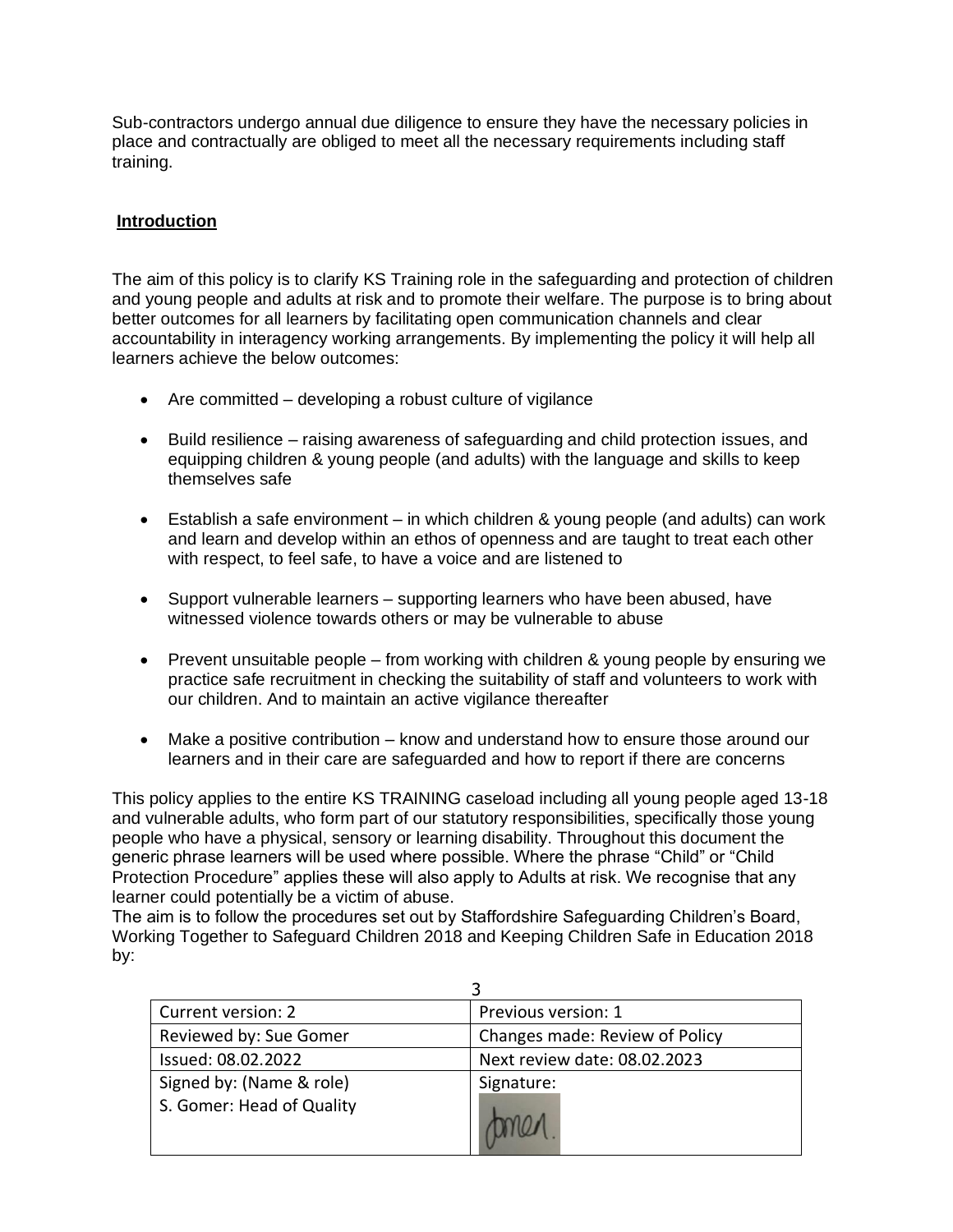- Knowing that safeguarding and promoting the welfare of learners is everyone's responsibility, and the voice of the learner is evident
- Protecting our learners from maltreatment
- Establishing a safe environment in which our learners can learn and develop within an ethos of openness
- Preventing impairment of our learner's health or development
- Ensuring young people at KS Training grow up in circumstances consistent with the provisions of safe and effective care.
- Offering learners a balanced curriculum including PHSE, healthy relationship education, online safety, sexting
- Offering learners a balanced curriculum through online activities, enabling them to enhance their safeguarding skills and knowledge whilst understanding the risks.
- Understanding that no single professional can have the full picture of a learner's needs and circumstances. Everyone who comes into contact with children and their family has a role to play in identifying concerns, sharing information and taking prompt action.
- Undertaking the role so as to enable learners at KS Training to have best outcomes.
- Ensuring as a provider we have a clear understanding of our staff's knowledge and understanding, and embedding safeguarding through clear systems of communication and Continuous Professional Development (CPD) so that safeguarding is a robust element of our provision.

This policy provides guidance to all adults working within the business, whether paid or voluntary or directly employed by KS Training or a third party.

- This policy is available on our website & within the resources section on our eportfolio and is available on request from Sue Gomer, [sue.gomer@kstraininggroup.com](mailto:sue.gomer@kstraininggroup.com)
- We also inform learners about this policy when they enroll in learning.
- This policy will be reviewed in full by the Board on an annual basis or sooner should legislation/guidance change.
- This policy sets out how KS Training discharges its statutory responsibilities relating to safeguarding and promoting the welfare of learners. Our policy applies to all staff; paid and unpaid
- The policy is provided to all staff (including freelance, temporary staff and volunteers) at induction, alongside our Staff code of conduct. In addition, all staff are provided with Part One & Annex A of Keeping Children Safe in Education 2021.
- All new staff receive a safeguarding induction with the Safeguarding Lead and all staff have to complete the necessary mandatory training

The revised interagency guidance is based on:

Keeping Children Safe in Education – updated September 2021

| Current version: 2                                    | Previous version: 1            |
|-------------------------------------------------------|--------------------------------|
| Reviewed by: Sue Gomer                                | Changes made: Review of Policy |
| Issued: 08.02.2022                                    | Next review date: 08.02.2023   |
| Signed by: (Name & role)<br>S. Gomer: Head of Quality | Signature:                     |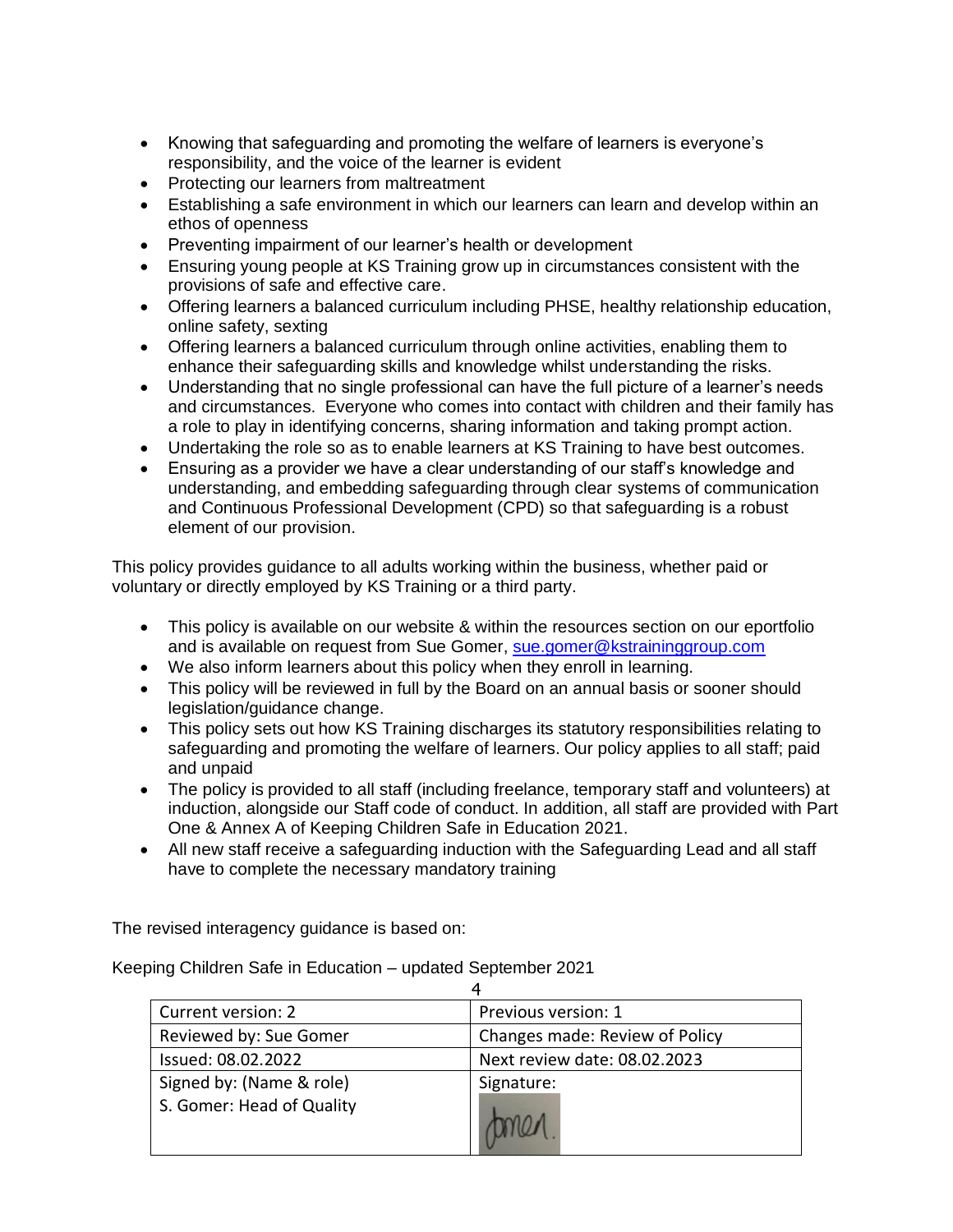<https://www.gov.uk/government/publications/keeping-children-safe-in-education--2>

Inspecting Safeguarding in Early Years Education and Skills Settings – updated 23/07/2021 <https://www.gov.uk/government/collections/education-inspection-framework>

Sexual violence and sexual harassment between children in schools and colleges – updated September 2021

[https://assets.publishing.service.gov.uk/government/uploads/system/uploads/attachment\\_data/file/10](https://assets.publishing.service.gov.uk/government/uploads/system/uploads/attachment_data/file/1014224/Sexual_violence_and_sexual_harassment_between_children_in_schools_and_colleges.pdf) [14224/Sexual\\_violence\\_and\\_sexual\\_harassment\\_between\\_children\\_in\\_schools\\_and\\_colleges.pdf](https://assets.publishing.service.gov.uk/government/uploads/system/uploads/attachment_data/file/1014224/Sexual_violence_and_sexual_harassment_between_children_in_schools_and_colleges.pdf)

Prevent Duty Guidance – updated 01/04/2021 <https://www.gov.uk/government/publications/prevent-duty-guidance>

CONTEST Strategy (Prevent) <https://www.gov.uk/government/publications/counter-terrorism-strategy-contest-2018>

Counter-Terrorism and Security Act 2015 [https://www.gov.uk/government/collections/counter-terrorism-and-security-bill#related](https://www.gov.uk/government/collections/counter-terrorism-and-security-bill#related-documents)[documents](https://www.gov.uk/government/collections/counter-terrorism-and-security-bill#related-documents)

Equality Act 2010 – updated 16/06/2015 <https://www.gov.uk/guidance/equality-act-2010-guidance>

Protection of Freedoms Act 2012 <http://www.legislation.gov.uk/ukpga/2012/9/contents/enacted>

Vetting and Barring Scheme (VBS) revised guidance 2012 <https://www.gov.uk/government/organisations/disclosure-and-barring-service/about>

Education Act 2011 <http://www.legislation.gov.uk/ukpga/2011/21/contents/enacted>

Children Act 2004 <https://www.legislation.gov.uk/ukpga/2004/31/contents>

Working Together to Safeguard Children 2018 – updated 09/12/2020 <https://www.gov.uk/government/publications/working-together-to-safeguard-children--2>

Human Rights Act 2010 <https://www.legislation.gov.uk/ukpga/1998/42/contents>

GDPR Regulations 2018

| Current version: 2        | Previous version: 1            |
|---------------------------|--------------------------------|
| Reviewed by: Sue Gomer    | Changes made: Review of Policy |
| Issued: 08.02.2022        | Next review date: 08.02.2023   |
| Signed by: (Name & role)  | Signature:                     |
| S. Gomer: Head of Quality |                                |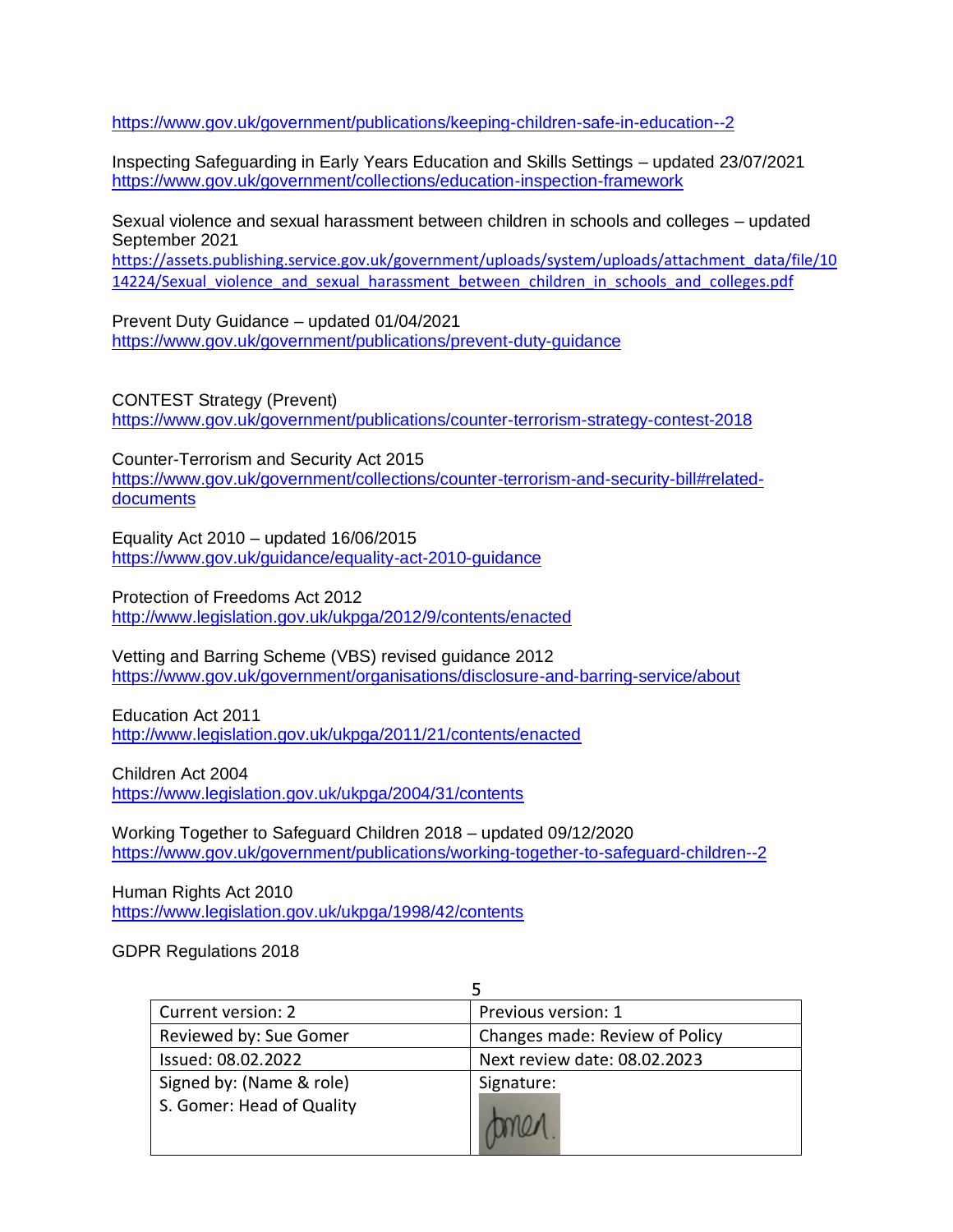All staff working with learners must be able to identify when someone may be likely to suffer significant harm through abuse or neglect and how to act upon concerns by referring them to Children's or adults Social Care. In addition all staff must ensure that learners are supported with e- safety and are aware of threats surrounding this.

#### For children or young people only:

We will work closely with Birmingham local safeguarding children's board who will help and support us in instances relating to abuse. For anyone wanting to contact the local safeguarding children's board, the contact details are**:** 0121 675 1669, this is the West Midlands Safeguarding board, it is worth noting that all regions will have their own local numbers.

#### <https://www.lscpbirmingham.org.uk/lado>

All agencies and their staff should be aware of internal arrangements consistent with the child and vulnerable adult's protection procedures (Section B), and the roles of key staff within the organisation.

# **Roles, Responsibilities and Structure**

All staff delivering services in children and young people have a responsibility under the Keeping Children Safe in Education – updated 17/06/2020 <https://www.gov.uk/government/publications/keeping-children-safe-in-education--2> to safeguard and promote the welfare of children.

We also have an ethical and moral duty to protect those adults that could become vulnerable or who are vulnerable to abuse due to the nature of the sectors we deliver education within.

# **Tutors**

KS Training staff have a legal responsibility for the identification and reporting of individual abuse and for safeguarding the welfare of children, young people and adults at risk.

| Current version: 2        | Previous version: 1            |
|---------------------------|--------------------------------|
| Reviewed by: Sue Gomer    | Changes made: Review of Policy |
| Issued: 08.02.2022        | Next review date: 08.02.2023   |
| Signed by: (Name & role)  | Signature:                     |
| S. Gomer: Head of Quality |                                |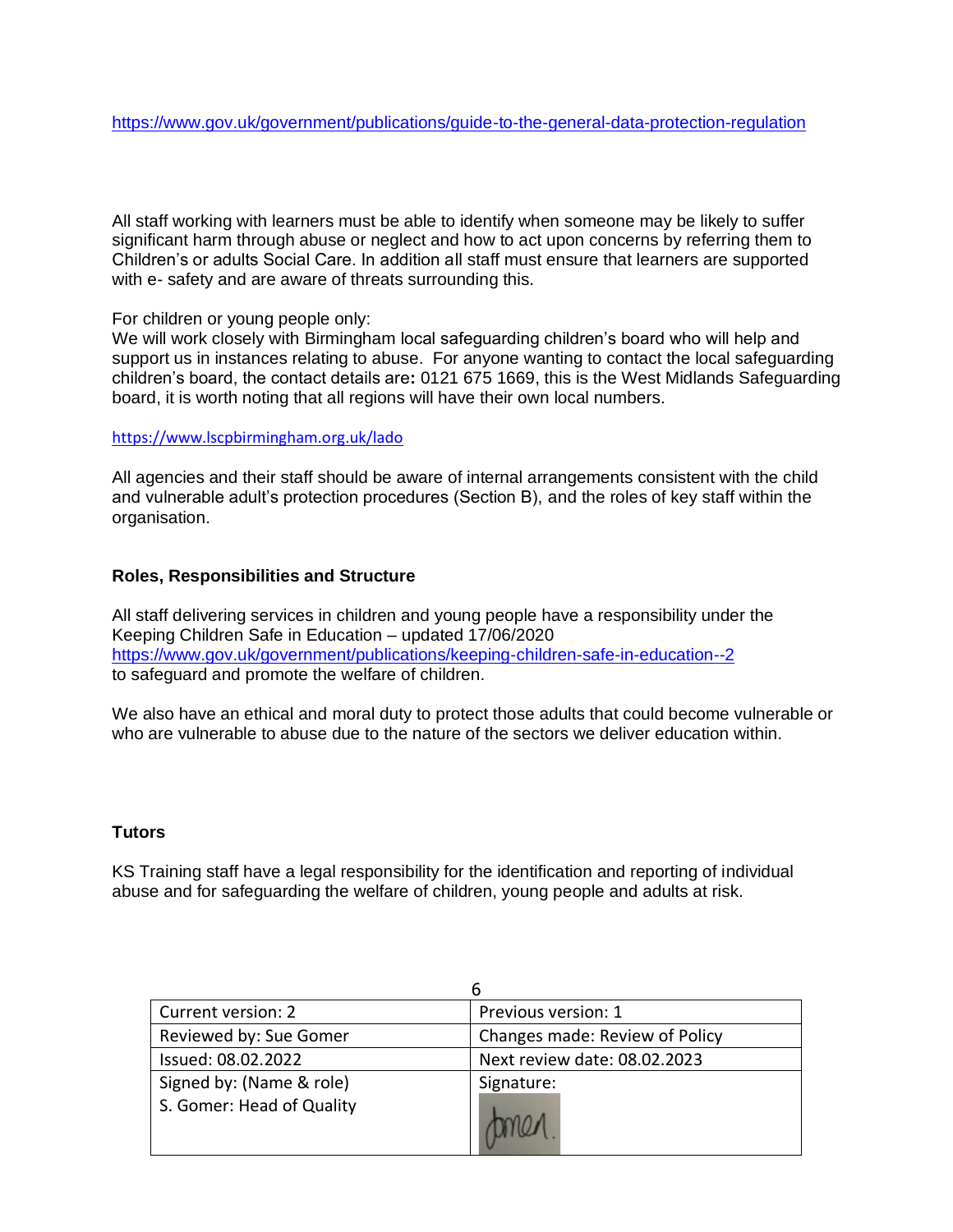Advice and support should be sought from the Line Manager, especially with regard to consent and referral issues. If the Line Manager is not available or is unable to provide the required information, staff should contact the designated person for support.

There are clear procedures for the recording of information which need to be followed.

#### **Line Manager**

The Line Manager will be the first point of reference for staff in the team.

Line Managers need to be aware of procedures, and to ensure their staff are aware of procedures and ensure staff refer any concerns to the Designated Person.

Line Managers have the responsibility to ensure that the procedures are being followed in individual cases, cases are clearly and thoroughly recorded and staff are supported throughout the process.

Line Managers should offer the external counseling service to staff that have had a particularly disturbing disclosure (for information contact HR Department).

If the Line Manager feels the procedures have not covered a particular case, or feel that other changes need to be made then this should be passed on to the Managing Director (Lead DP) who have overall responsibility.

The Designated Person is responsible for keeping the confidential file containing written statements and copies of forms. You must ensure that this is only accessed by staff who "need to know" about a particular case.

Copies of statements and forms should be sent to the Managing Director (Lead DP) for inclusion in a central file.

# **Safeguarding Designated Person(s) (Sue Gomer & Maria Reason)**

Sue Gomer is the first contact, Maria Reason is second contact.

Overall responsibility for Individual Protection issues in KS Training, making sure they are maintained, monitored and evaluated.

Responsible for keeping central confidential files

Contactable out of hours in exceptional circumstances

Responsible for ensuring Safeguarding and Individual Protection procedures and policies are kept up to date

| Current version: 2        | Previous version: 1            |
|---------------------------|--------------------------------|
| Reviewed by: Sue Gomer    | Changes made: Review of Policy |
| Issued: 08.02.2022        | Next review date: 08.02.2023   |
| Signed by: (Name & role)  | Signature:                     |
| S. Gomer: Head of Quality |                                |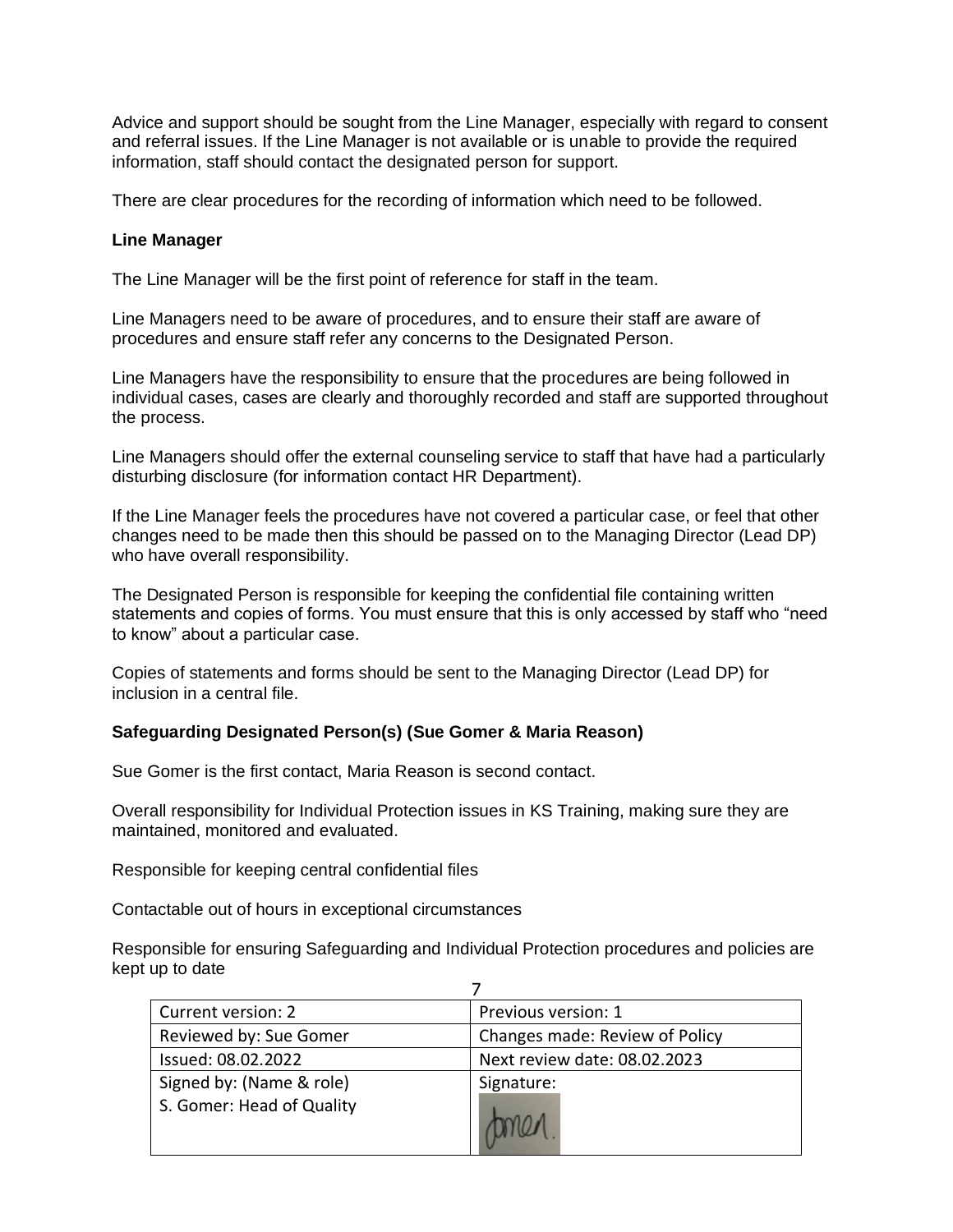Responsible for contributing to Serious Case Reviews and implementing any resulting action plans

Responsible for referrals to outside agencies.

### **Safeguarding & Prevent Lead (Sue Gomer)**

Should you have concerns in relation to radicalization they should immediately be referred to the Prevent Lead. The Prevent Lead is responsible for making any further referrals thereon (i.e. Channel).

#### **Safeguarding & Prevent Deputy (Maria Reason)**

In the absence of the lead safeguarding & Prevent officer, the deputy will be the main point of contact.

#### **Human Resource Manager (Courtney Dent in conjunction with Citation)**

The Human Resource Manager in relation to allegations made against staff, a member of the senior leadership team or a board member, this is also linked into the Whistleblowing Policy where the Human Resource Manager is the first point of contact for any Whistleblowing concerns raised from either members of staff, learners or employers.

Provide information on counselling if required for staff members affected by abuse or disclosure of abuse.

The Human Resource Manager is also responsible for ensuring Safer Recruitment training is updated on an annual basis for all managers who take part in the selection and recruitment process. Any applicants who identify previous convictions will be reviewed by the DSL / DDSL to ensure the correct procedures are followed in-line with safer recruitment requirements and Safeguarding of learners and staff.

Any low level concerns that are reported to the HR Manager or the DSL/DDSL are recorded on the central system (My Concern) and reviewed during the monthly Safeguarding meetings. Relevant action is identified where required and reported. This is also reported to the Board during the monthly Board meetings with the supporting follow up actions taken.

# **Key Definitions**

#### **Safeguarding and Promoting Welfare** is defined as:

| Current version: 2        | Previous version: 1            |
|---------------------------|--------------------------------|
| Reviewed by: Sue Gomer    | Changes made: Review of Policy |
| Issued: 08.02.2022        | Next review date: 08.02.2023   |
| Signed by: (Name & role)  | Signature:                     |
| S. Gomer: Head of Quality |                                |
|                           |                                |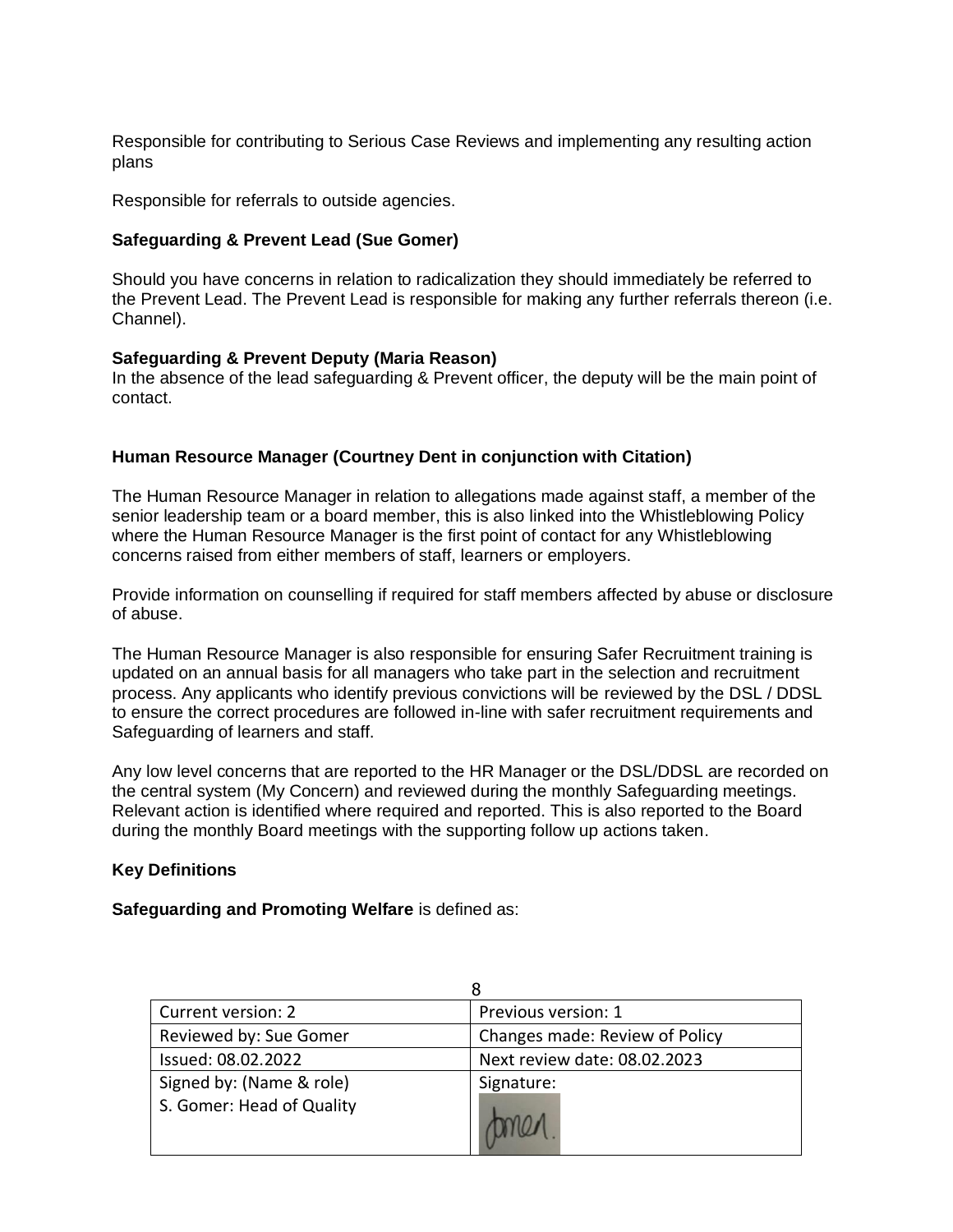- Protecting children, young people and adults at risk from maltreatment
- Preventing impairment of children's/adults at risk health or development
- Ensuring that children/adults at risk are growing up in circumstances consistent with
- The provision of safe and effective care
- Undertaking that role so as to enable those children to have optimum life chances and to enter adulthood successfully
- Be vigilant about radicalisation; that they overcome professional disbelief that such issues will not happen here and ensure that we work alongside other professional bodies and agencies to ensure that our learners are safe from harm.

All staff in KS Training have an awareness of safeguarding issues through regular training and briefings, some of which are listed below. We enable our staff to be aware that these behaviours put learners in danger. All staff are aware of the Designated Safeguarding Lead, who is the expert within our School and is there to support staff, sub-contractors, volunteers and the Board further.

- Abuse
- Bullying, including cyberbullying
- Children and the courts
- Children with family members in prison
- Children missing education
- Child missing from home or care
- Child sexual exploitation (CSE)
- Domestic abuse
- Drugs
- Fabricated or induced illness
- Faith abuse
- Female genital mutilation (FGM)
- Forced marriage
- Gambling Addiction
- Gangs and youth violence
- Gender-based violence/violence against women and girls (VAWG)
- Grooming for crime
- Homelessness
- Mental health
- Missing children and adults strategy
- Modern slavery \*

| Current version: 2        | Previous version: 1            |
|---------------------------|--------------------------------|
| Reviewed by: Sue Gomer    | Changes made: Review of Policy |
| Issued: 08.02.2022        | Next review date: 08.02.2023   |
| Signed by: (Name & role)  | Signature:                     |
| S. Gomer: Head of Quality |                                |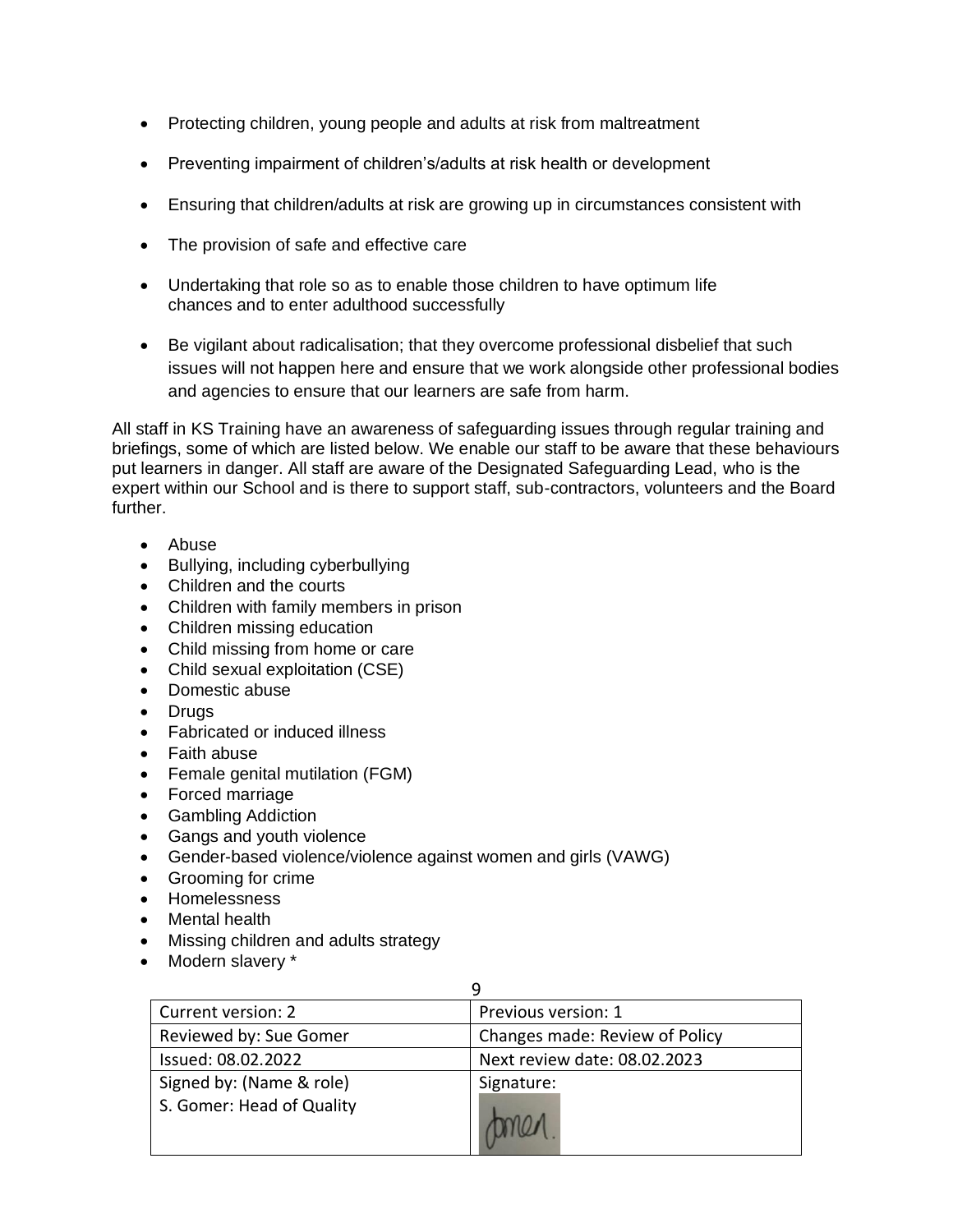- Online safety
- Peer on peer abuse
- Private fostering
- Preventing radicalisation
- Sexual violence and sexual harassment
- Sexting
- Trafficking

\**Modern Slavery – whilst not in scope to be subject to the Modern Slavery Act, as organisation that delivers in a sector with high recruitment needs, the risk of learners being subject to potential slavery conditions is high and therefore staff are provided with training and information to understand how to recognise the possible signs a learner may be subject to this and that it is delivered to learners as part of safeguarding training.*

Specific Definitions

**E-safety** is electronic safety which can be associated with websites such as Facebook, Twitter, WhatsApp and any other social networking site. E-safety also applies to mobile phones also where learners should be aware of what to do should they be subject to Sexting. Learners should understand GDPR and how to protect their personal data.

**Child Protection** is part of safeguarding and promoting welfare. The term is used to refer to the activity that is undertaken to protect specific children who are suffering or are at risk of suffering significant harm.

**Physical Abuse** – may involve hitting, shaking, poisoning, burning or scalding, drowning, suffocating or otherwise causing physical harm to an individual. Factitious Disorder is also classed as physical abuse. Physical harm may also be caused when a parent or carer feigns the symptoms of, or deliberately causes ill health to a child whom they are looking after. The situation is commonly described using terms such as factitious illness by proxy or Munchausen's by proxy.

#### **Indicators:**

Torn Fraenulum.

Blood in whites of eyes, small bruises on head, bruising on rib cage, maybe associated with shaking.

Burns and scolds on hands, feet, buttocks, groin.

Cigarette burns.

| Current version: 2        | Previous version: 1            |
|---------------------------|--------------------------------|
| Reviewed by: Sue Gomer    | Changes made: Review of Policy |
| Issued: 08.02.2022        | Next review date: 08.02.2023   |
| Signed by: (Name & role)  | Signature:                     |
| S. Gomer: Head of Quality |                                |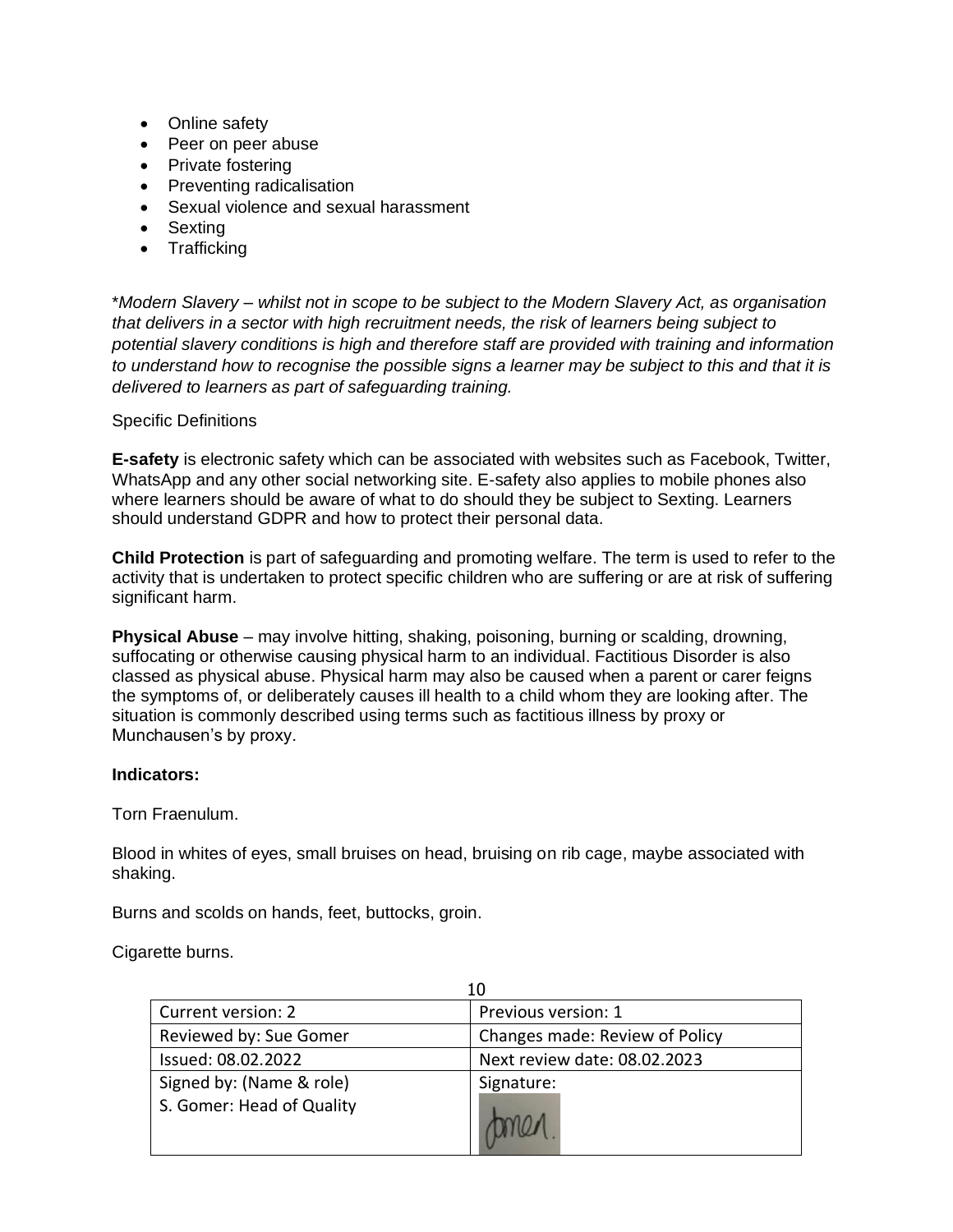Linear marks, weal marks.

Bruised eyes or ears.

Multiple bruising.

Grip/slap marks.

Bite Marks.

Injuries found to be at different stages.

Unconscious Individual.

Injuries/fractures in individuals who are not mobile.

NB This is not an exhaustive list

#### **Emotional Abuse/** Psychological abuse

Emotional and psychological abuse is the persistent emotional ill treatment of an individual which causes severe and persistent side effects on the individual's emotional development. Most forms of abuse will generally include psychological or emotional signs and symptoms. It may involve conveying to the individual that they are worthless or unloved, inadequate or valued only in so far as they meet the needs of another person. It may feature age or developmentally inappropriate expectations being imposed on individual. These may include interactions that are beyond the individual's development capability as well as overprotection and limitation of exploration and learning or preventing the individual participating in normal social interaction. It may involve seeing or hearing the ill treatment of another. It may involve serious bullying causing individuals to feel frightened or in danger, or the exploitation or corruption of individual. Some level of emotional abuse is present in all types of ill treatment of a individual, though it can still occur alone.

#### **Indicators:**

Lack of self-esteem.

Withdrawn, aggressive behavior, self harm, mutilation, substance abuse and suicide attempts.

Eating disorders.

Degrading or humiliating punishments.

Children who appear unused to praise or encouragement.

| Current version: 2        | Previous version: 1            |
|---------------------------|--------------------------------|
| Reviewed by: Sue Gomer    | Changes made: Review of Policy |
| Issued: 08.02.2022        | Next review date: 08.02.2023   |
| Signed by: (Name & role)  | Signature:                     |
| S. Gomer: Head of Quality |                                |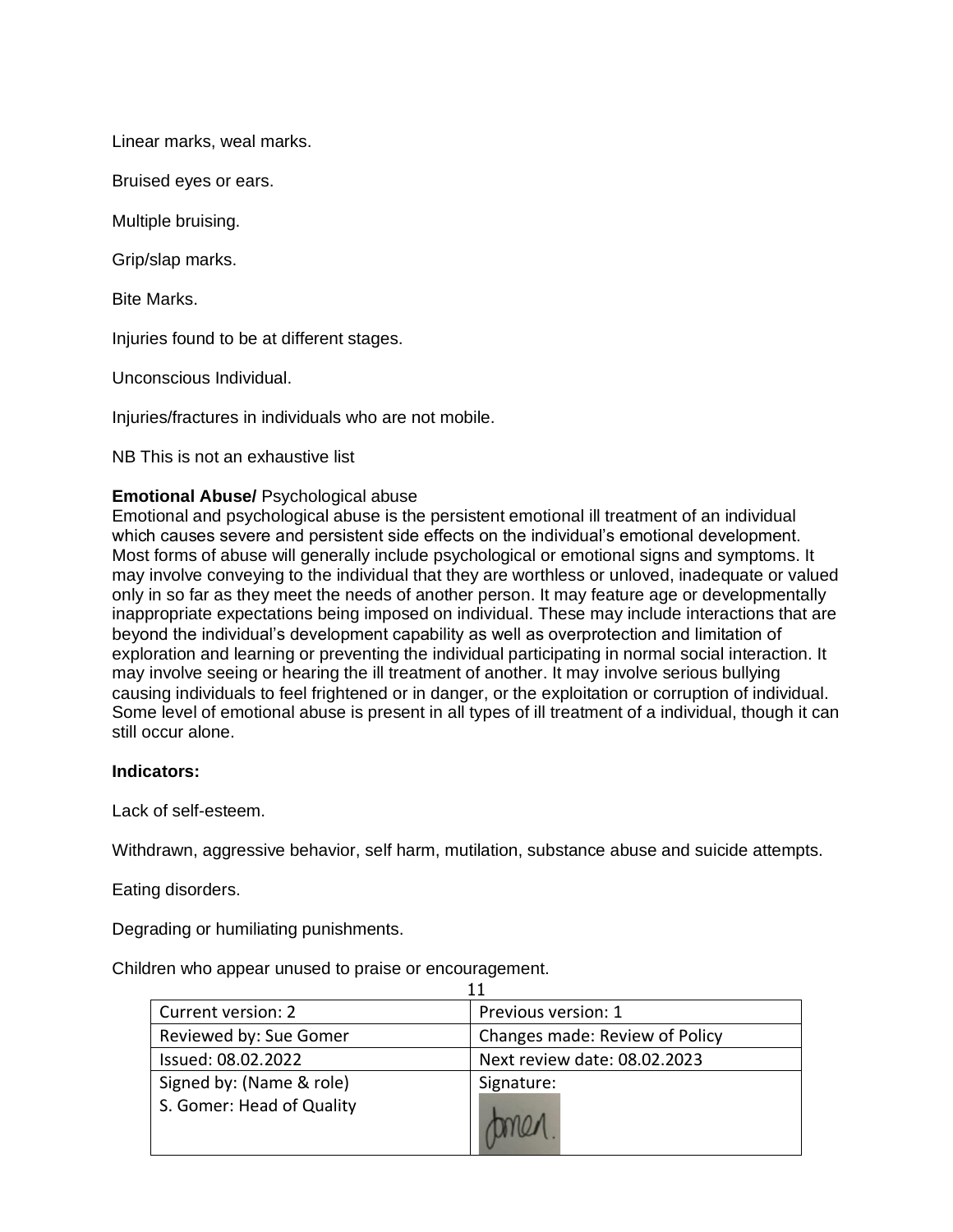Children who are rejected by parent/carer/sibling.

Bullying.

### **Neglect and acts of omission**

Neglect can also be a form of emotional abuse, many of the signs and symptoms will be the same as outlined above, Acts of omission are when knowingly someone could be putting a child, young person or vulnerable adults at risk or they are aware of the abuse but it is not reported. Such instances include, ignoring medical or physical care needs, failure to provide access to appropriate health and social care and with holding the necessities in life.

#### **Indicators**

See all indicators of abuse

**Sexual Abuse** – involves forcing or enticing a child or young person or adults at risk to take part in sexual activities including prostitution, whether or not the individual is aware of what is happening. The activities may involve physical contact, including penetrative (e.g. rape or buggery) or non-penetrative acts. They may involve non-contact activities such as involving individuals in looking at, or in the production of sexual online images, pornographic material, or watching sexual activities, or encouraging individuals to act in sexually inappropriate ways.

#### **Indicators:**

Inappropriate sexual knowledge or behavior.

Excessive sexual play and masturbation.

Sexually transmitted diseases.

Pregnancy – especially concealed.

Children who witness intimate sex acts.

Self-harm/suicide attempts/substance abuse.

Eating disorders.

Nightmares/disturbed sleep patterns.

Wetting, soiling/smearing excreta.

| Current version: 2                                    | Previous version: 1            |
|-------------------------------------------------------|--------------------------------|
| Reviewed by: Sue Gomer                                | Changes made: Review of Policy |
| Issued: 08.02.2022                                    | Next review date: 08.02.2023   |
| Signed by: (Name & role)<br>S. Gomer: Head of Quality | Signature:                     |
|                                                       |                                |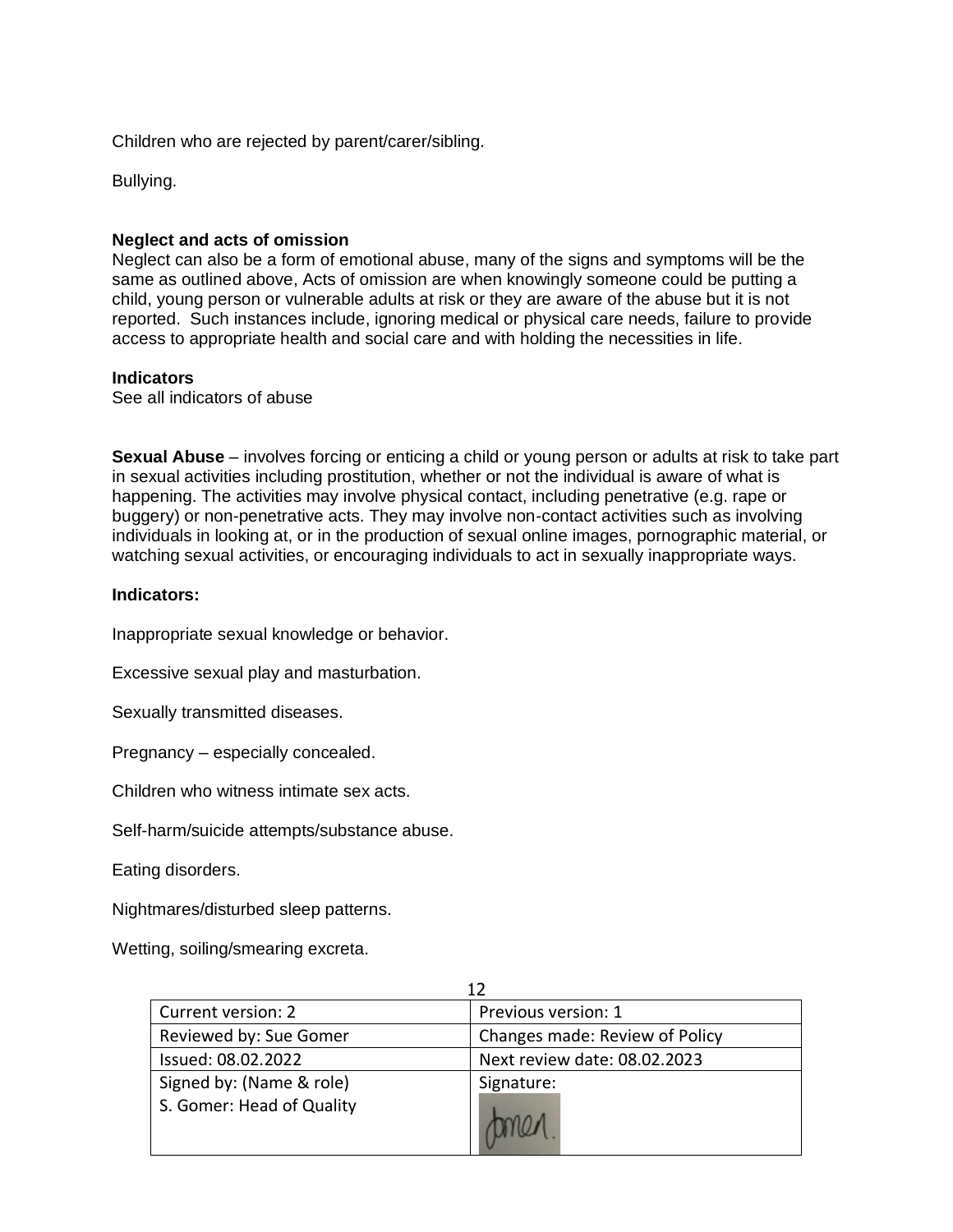Significant changes in behavior/personality.

Persistent offending, non-school attendance.

#### **Financial or material Abuse**

This may include theft, fraud, exploitation, pressure when dealing with wills or inheritance, financial transactions and claiming benefits that they are not entitled to.

Indicators: Loss of money from wallet or purse Lack of money to buy basic items Bills not been paid when money has been entrusted to a third party Inadequate clothing Unexplained withdrawal of cash

#### **Discriminatory abuse**

This could include bullying and harassment based on the age, sex, disability, race, religion, ethnicity and sexual orientation. The indicators are same as those indentified in emotional abuse.

#### **Protection of Children in Specific Circumstances**

Children have a right to be protected including in the following circumstances -

Sexual activity of young people under the age of 18.

Female genital mutilation.

Protecting children from forced marriages.

Protection from radicalisation

#### **Radicalisation**

There are a number of behaviours that might indicate that an individual is at risk of being radicalised or exposed to extreme views. Such behaviours may include:

- Spending increasing time in the company of other suspected extremists;
- Changing their style of dress or personal appearance to accord with the group;
- Day-to-day behaviour becoming increasingly centered on an extremist ideology, group or cause

 $\overline{1}$ 

| Current version: 2        | Previous version: 1            |
|---------------------------|--------------------------------|
| Reviewed by: Sue Gomer    | Changes made: Review of Policy |
| Issued: 08.02.2022        | Next review date: 08.02.2023   |
| Signed by: (Name & role)  | Signature:                     |
| S. Gomer: Head of Quality |                                |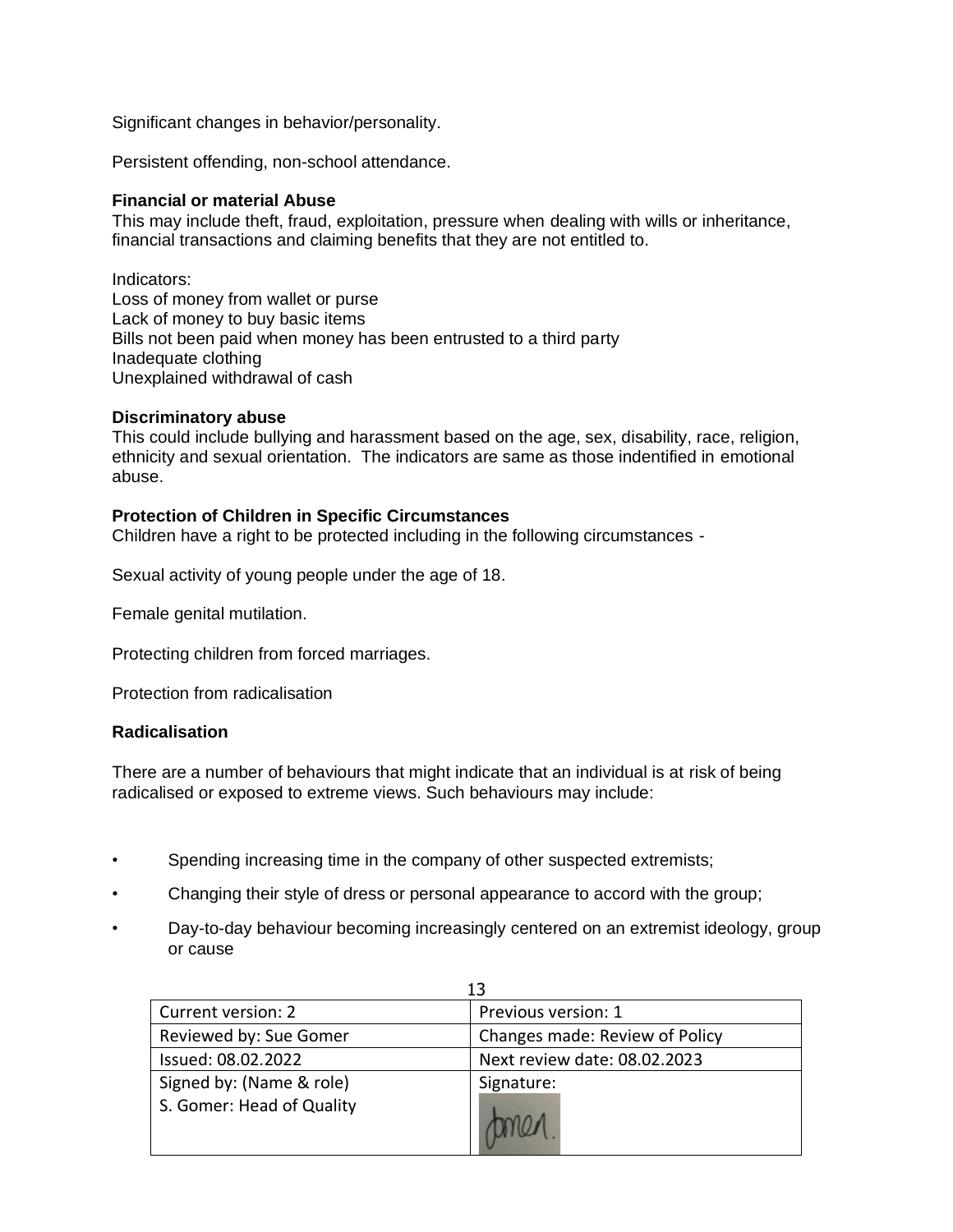- Loss of interest in others and activities not associated with the extremist ideology, group or cause
- Possession of materials or symbols associated with an extremist cause;
- Attempts to introduce others to the group/cause
- Communications with others that suggests identification with a group, cause or ideology
- Using names/language ranging from insulting to derogatory for members of another group
- Increase in prejudice-related incidents committed by that person these may include:
	- physical or verbal assault;
	- provocative behaviour;
	- damage to property;
	- derogatory name calling;
	- possession of prejudice-related materials;
	- prejudice related ridicule or name calling;
	- inappropriate forms of address;
	- refusal to co-operate;
	- attempts to recruit to prejudice-related organisations;
	- condoning or supporting violence towards others.

This list is in no sense intended either to be exhaustive or any more than a description of possible consistent behaviours – rather than proofs – of radicalisation.

# **Peer on Peer Abuse**

Peer-on-peer/child on child abuse can be motivated by perceived differences e.g. on grounds of race, religion, gender, sexual orientation, disability or other differences. It can result in significant, long lasting and traumatic isolation, intimidation or violence to the victim. Children or young people who harm others may have additional or complex needs e.g. significant disruption in their own lives, exposure to domestic abuse or witnessing or suffering abuse, educational under-achievement, being involved in crime. It should be recognised that peer abuse is harmful to both the perpetrator (who is a child) and the victim.

This form of abuse occurs when there is any kind of physical, sexual, emotional or financial abuse or coercive control exercised between children both on and offline . It is essential that all staff understand the importance of challenging inappropriate behaviours between children/young people. Downplaying certain behaviours, for example dismissing sexual

| 14                                                    |                                |
|-------------------------------------------------------|--------------------------------|
| Current version: 2                                    | Previous version: 1            |
| Reviewed by: Sue Gomer                                | Changes made: Review of Policy |
| Issued: 08.02.2022                                    | Next review date: 08.02.2023   |
| Signed by: (Name & role)<br>S. Gomer: Head of Quality | Signature:                     |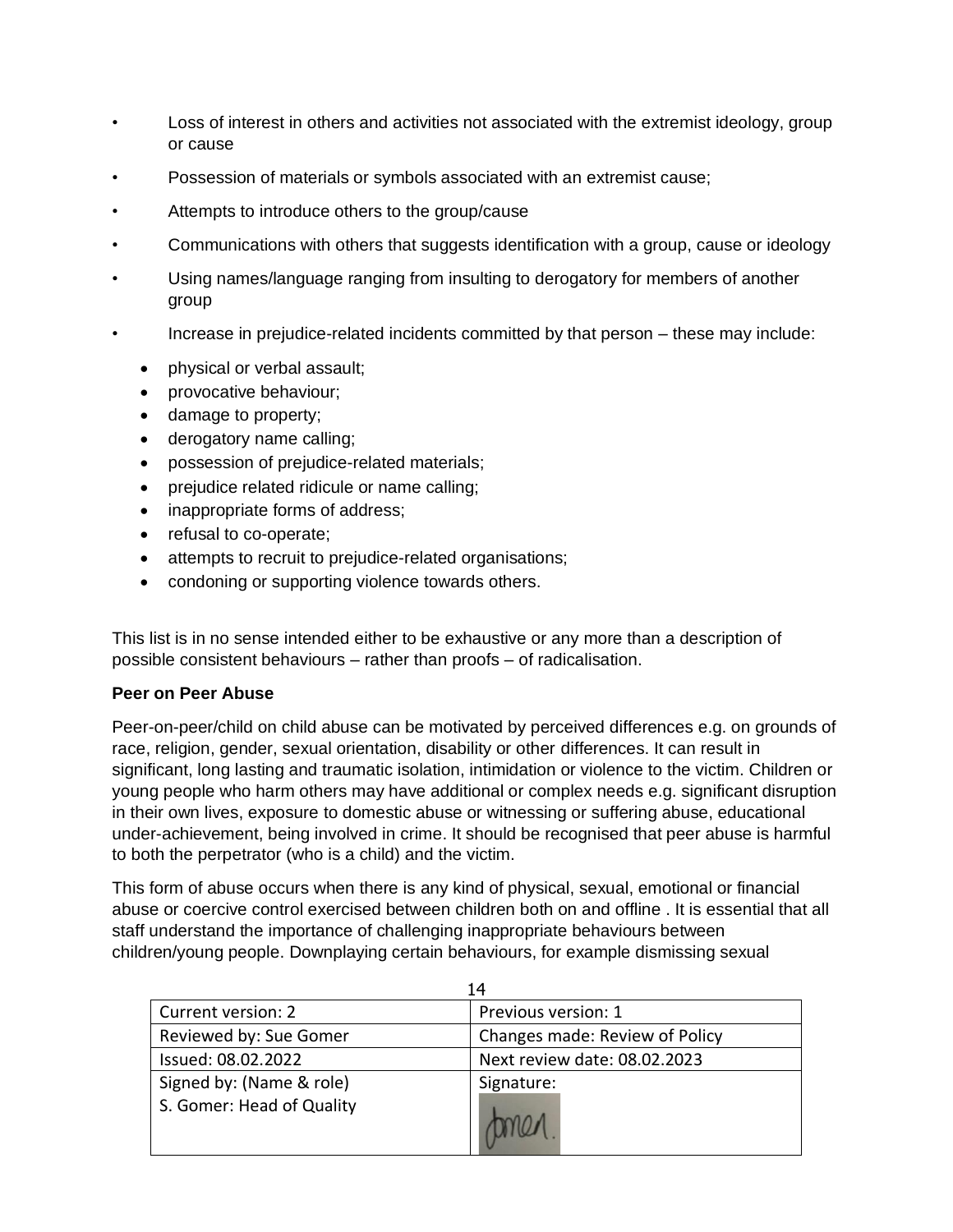harassment as "just banter", "just having a laugh", "part of growing up" or "boys being boys"; or not recognising that emotional bullying can sometimes be more damaging than physical harm and should be taken equally seriously, can lead to a culture of unacceptable behaviours, an unsafe environment for children and in worst case scenarios a culture that normalises abuse leading to children/young people accepting it as normal and not coming forward to report it. Stopping harm and ensuring immediate safety is the first priority of a school / college or training provider.

# **Modern Slavery**

Modern slavery is the recruitment, movement, harbouring or receiving of children, women or men through the use of force, coercion, abuse of vulnerability, deception or other means for the purpose of exploitation. Individuals may be trafficked into, out of or within the UK, and they may be trafficked for a number of reasons including sexual exploitation, forced labour, domestic servitude and organ harvesting.

The Home Office estimates there are 13,000 victims and survivors of modern slavery in the UK; 55% of these are female and 35% of all victims are trafficked for sexual exploitation.

# **Recognising Abuse – General Considerations**

All staff should be alert to signs that an individual may be at risk of significant harm, regardless or age, sex, culture, religion, and social class, as individual abuse occurs regardless of these factors.

Identification of individual abuse may be difficult; it normally requires both medical and social assessment.

Different types of individual abuse could be present at the same time, e.g. an individual who is being sexually abused may be physically abused. Staff need to be alert to signs of other types of abuse.

Always listen carefully to the individual – pay particular attention to any spontaneous statement. In the case of an individual with limited language, pay attention to their signing or behavior or play. Be aware of body language and scribbling/doodling.

| 15                        |                                |
|---------------------------|--------------------------------|
| Current version: 2        | Previous version: 1            |
| Reviewed by: Sue Gomer    | Changes made: Review of Policy |
| Issued: 08.02.2022        | Next review date: 08.02.2023   |
| Signed by: (Name & role)  | Signature:                     |
| S. Gomer: Head of Quality |                                |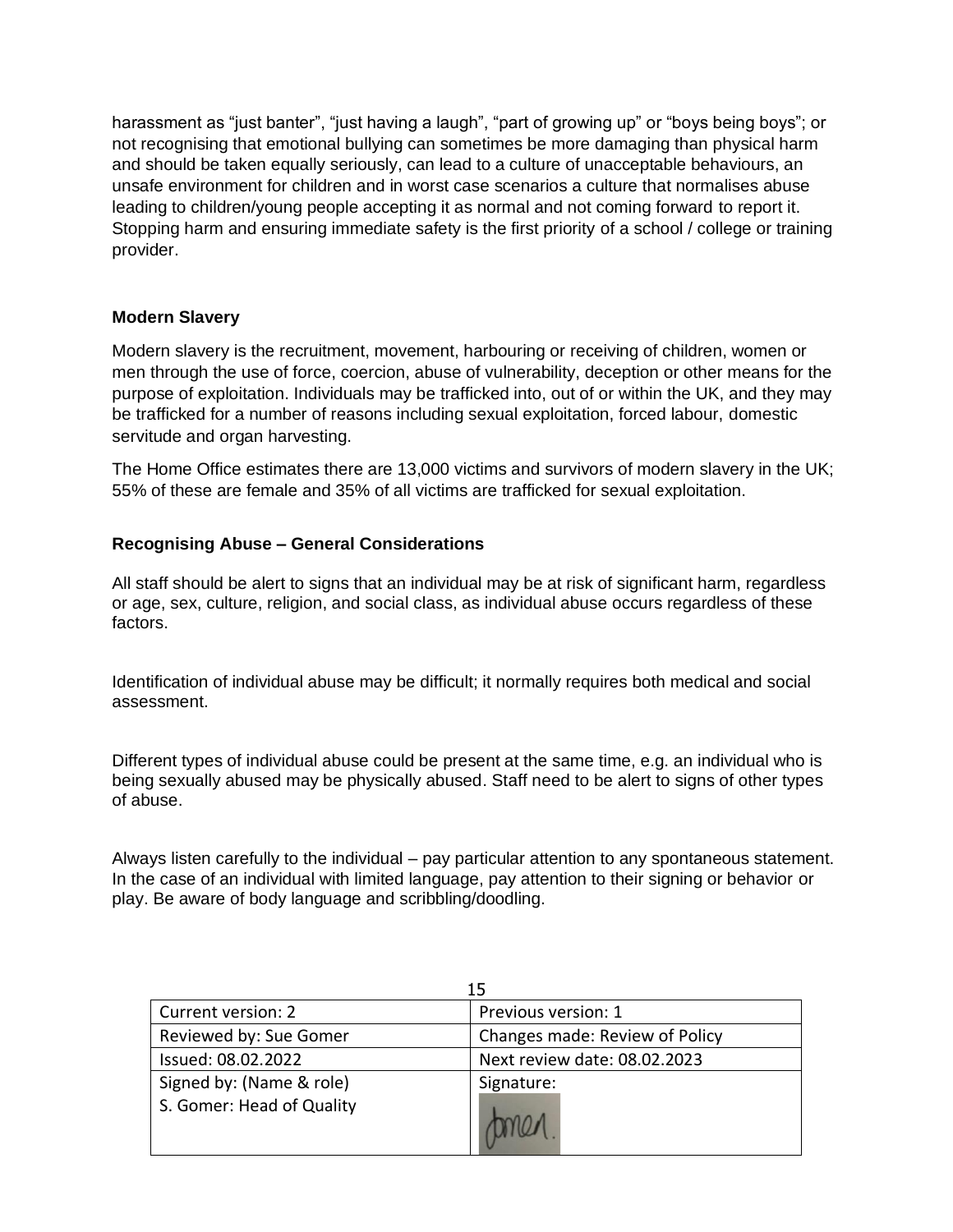Any delay in seeking medical assistance, or none being sought at all for an ill individual could be an indicator or abuse.

Beware if the explanation of an accident is vague, lacking in details, is inconsistent to the injury or varies with each telling.

Take note of the appropriateness of the response of parents/carers.

Observe a child's interaction with parent particularly wariness or fear or watchfulness.

Any history or unexplained illness/injuries requires the most careful scrutiny.

Beware if there are indicators of a history of domestic violence. Violence towards adults may also indicate violence towards children, and can itself be emotionally abusive.

Individuals who are being abused often do not disclose, for a variety of reasons, so in our professional capacity we have to be vigilant to possible signals.

Be aware at all time that KS Training is responsible for reporting incidents of suspected abuse and not investigating them.

# **Significant Harm**

The term 'significant harm' is important as it is the point at which Children's Social Care have a statutory duty to put in motion Section 47 enquiries under the 1989 Children Act. **It is the duty of CHILDREN'S SOCIAL CARE to determine whether the child is at risk of significant harm, not KS TRAINING**. However we need to have an understanding of what it means to inform our referral procedures.

There are no absolute criteria for deciding what constitutes significant harm. It requires judgment based on the nature of the abuse, and the effects of that abuse on the individual.

In order to help us decide how severe the harm is the following factors should be considered:

• The degree and extent of the abuse and neglect.

| 16                        |                                |
|---------------------------|--------------------------------|
| Current version: 2        | Previous version: 1            |
| Reviewed by: Sue Gomer    | Changes made: Review of Policy |
| Issued: 08.02.2022        | Next review date: 08.02.2023   |
| Signed by: (Name & role)  | Signature:                     |
| S. Gomer: Head of Quality |                                |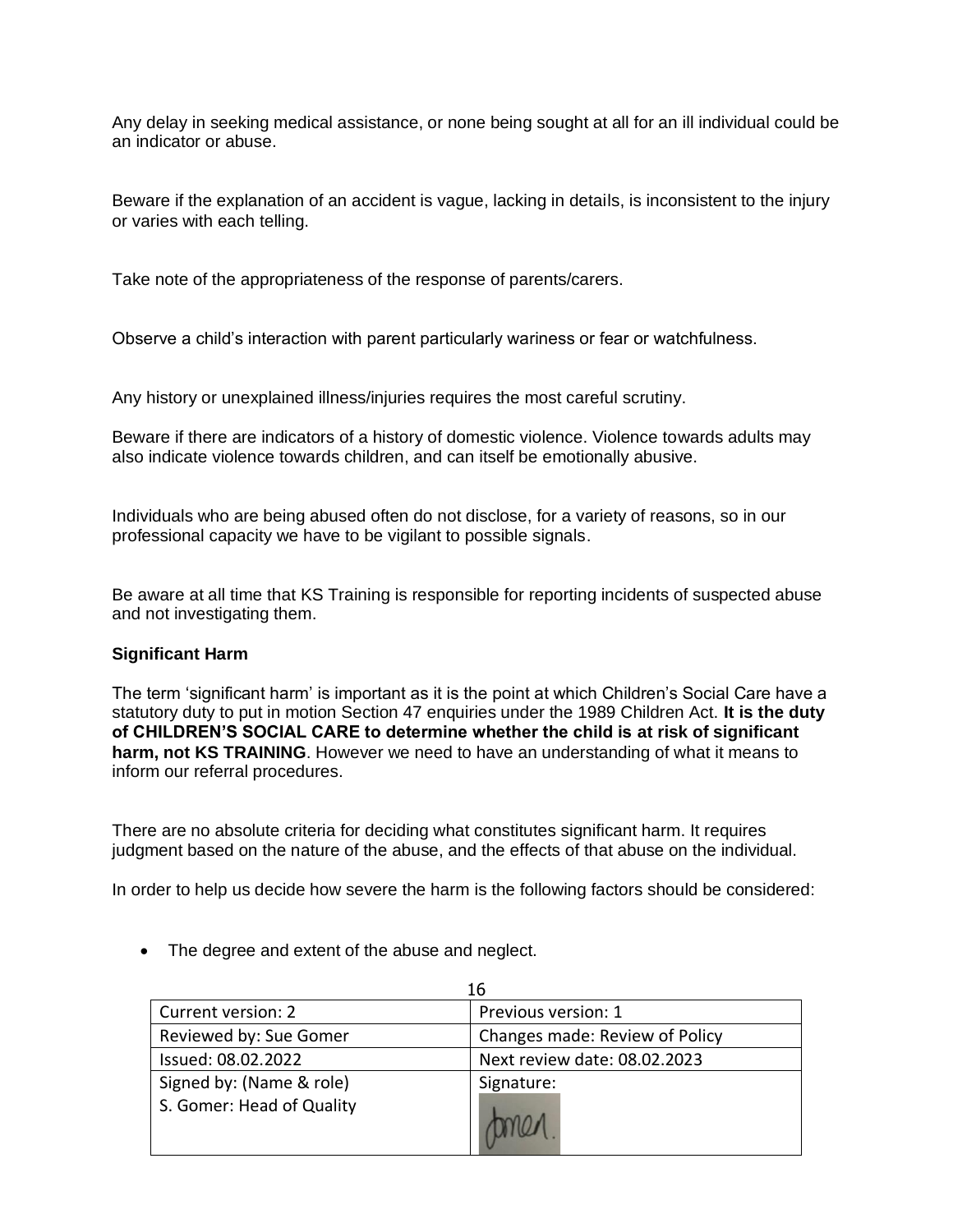- The duration and frequency of the abuse and neglect
- The extent of pre-meditation
- The degree of threat or coercion

# **Recording, Sharing of Information and Consent Issues**

#### **Recording Information**

In the climate of 'working together' with other agencies, young people, adults and families, information will have to be shared, so it is important that our records are kept up to date at all times.

It is important that the safeguarding log is updated as and when information is received, and with any action taken in following these procedures. As with other information recorded on the safeguarding log, we need to bear in mind that a young person or adult can request their records, so until official 'consent' has been sought we need to be sensitive as to what we record. It is the Designated Persons responsibility to maintain the log and keep all records.

Any written records you make for yourself must be submitted to the Designated Person who will hold them centrally with all records in a secure place in case they are needed at a later date.

The Designated Person should keep a 'confidential' file containing all Individual Protection matters for the organisation.

#### **Sharing Information**

Important statutory duties in relation to adults at risk and children in need cannot be met without **effective** and **appropriate** sharing of information. For agencies to work together to the benefit of individuals, they must be able to share relevant information.

This includes a referral to Children's Social Care or CQC, but could simply be sharing information between supporting agencies regarding a young person or adult at risk, for example, before a referral is made.

| Current version: 2        | Previous version: 1            |
|---------------------------|--------------------------------|
| Reviewed by: Sue Gomer    | Changes made: Review of Policy |
| Issued: 08.02.2022        | Next review date: 08.02.2023   |
| Signed by: (Name & role)  | Signature:                     |
| S. Gomer: Head of Quality |                                |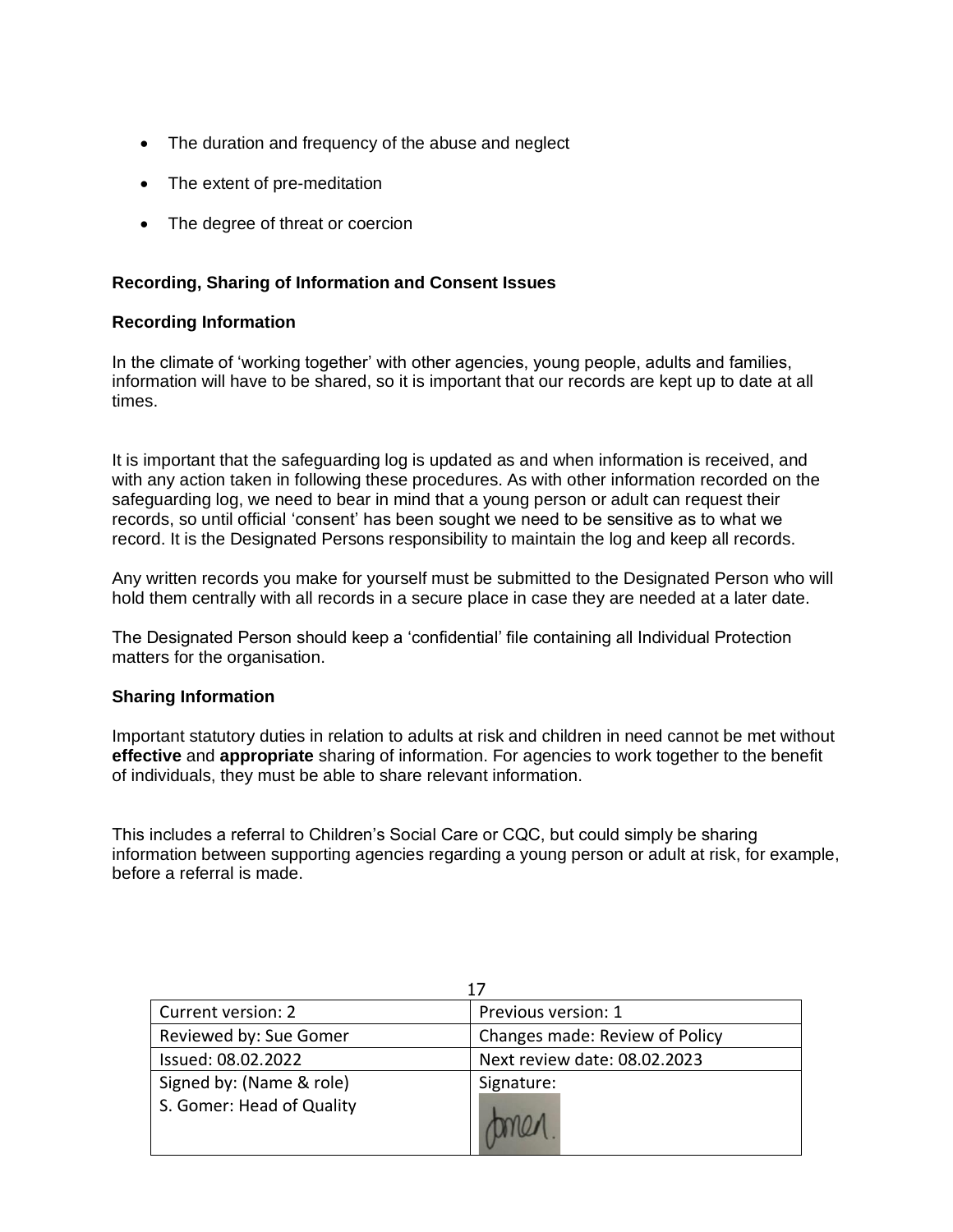However, sharing of information should take place according to the principles of good practice and on a need to know basis. When a request for information is made we need to be clear about **why** the information is needed and the **way** it is going to be used.

The General Data Protection Act places a duty on organisations and individuals with regards to processing personal information fairly and lawfully. As a provider we **adhere to data protection** yet we **do not allow this to stand in our way** in the need to promote the welfare and protect the safety of our learners.

# **Seeking Consent for Making a Referral or Sharing Information**

Prior to information being shared with other agencies, or a referral being made, consent should normally be sought from the young person and/or from one parent/carer with agreed parental responsibility.

However, there are certain important circumstances where consent should not be sought. These are:

- If this would put the child or young person at greater risk of significant harm.
- Interfere with criminal enquiries.
- Raise concern about the safety of staff.
- Reasons not to seek consent have to be recorded on the records and written on the referral form.

As a 16-19 service we will come across the situation where a young person is sufficiently mature enough to understand choices and their consequences, and will not give consent for referral, especially if they believe it will make their situation worse. This is a particularly difficult situation. You will have to use your judgment as to whether it is appropriate and lawful to refer without consent. Advice must be sought from your team manager and Children's Social Care. You must inform the young person if you decide to refer.

A parent's or young person's lack of agreement should not prevent you from making a referral. If they do not agree, and you decide you need to refer, then you must inform them accordingly.

The Designated Person is responsible for making any referrals.

| 18                        |                                |
|---------------------------|--------------------------------|
| Current version: 2        | Previous version: 1            |
| Reviewed by: Sue Gomer    | Changes made: Review of Policy |
| Issued: 08.02.2022        | Next review date: 08.02.2023   |
| Signed by: (Name & role)  | Signature:                     |
| S. Gomer: Head of Quality |                                |
|                           |                                |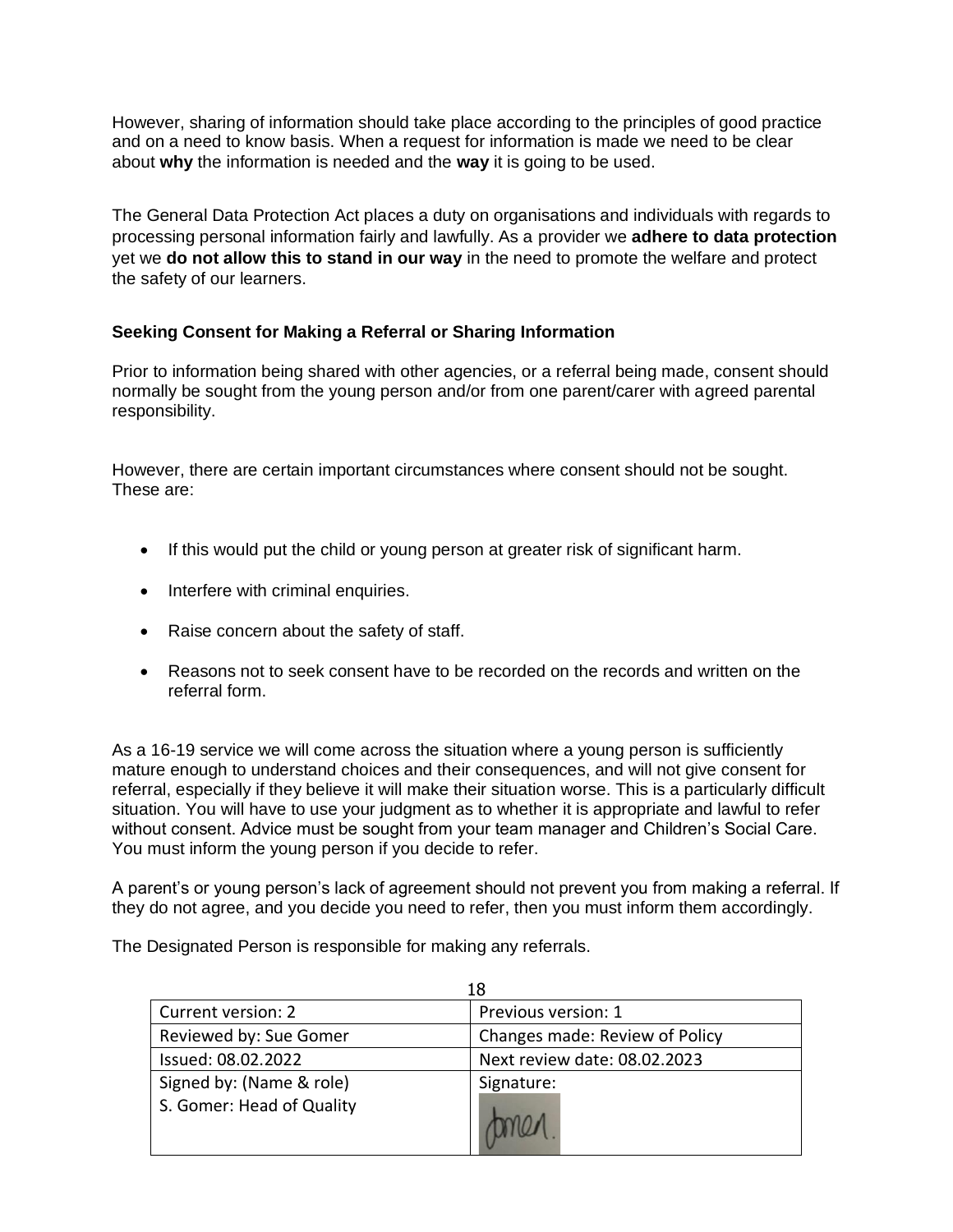# **Support for Staff**

Although staff should be aware of their responsibilities and procedures for individual protection issues, appropriate support should be sought to help throughout that process.

The senior designated person will help in more complex or serious cases.

Children's Social Care, or other designated 'contacts' can be contacted for advice as appropriate (see contact name and addresses)

# **Training**

Effective training is the key to carrying out our responsibilities of promoting and safeguarding children, young people and vulnerable adults. Staff need to be trained on how to identify an individual in need, and what subsequent action to take.

Training takes place on a variety of levels, and will depend upon the needs of the staff concerned.

KS Training support a zero tolerance approach to peer on peer abuse. All staff receive training for peer on peer abuse, this is embedded throughout the mandatory CPD training. This is also embedded within the curriculum so that learners have the opportunity to attend a taught workshop and develop their understanding of what peer on peer abuse is, who is likely to be at risk and what constitutes peer abuse.

All staff have monthly safeguarding training, delivered by the Safeguarding team, peer on peer abuse is a regular theme within planned training.

Front line staff/Line mangers that have direct access to learners will hold at least Level 2 in safeguarding, prevent and equality & diversity.

The Designated Person(s) and HR Manager will hold a Level 3 qualification in safeguarding, prevent and equality and diversity.

All staff have a duty to update their CPD in relation to safeguarding on an annual basis. This is monitored through electronic staff training records.

Safeguarding is addressed and updated at each assessor and staff member 1:1 meetings, which will inform and update staff CPD.

All staff receive internal training to support submitting safeguarding concerns and the timeframes adhered to by the safeguarding team to ensure a safeguarding concern is escalated

| 19                        |                                |
|---------------------------|--------------------------------|
| Current version: 2        | Previous version: 1            |
| Reviewed by: Sue Gomer    | Changes made: Review of Policy |
| Issued: 08.02.2022        | Next review date: 08.02.2023   |
| Signed by: (Name & role)  | Signature:                     |
| S. Gomer: Head of Quality |                                |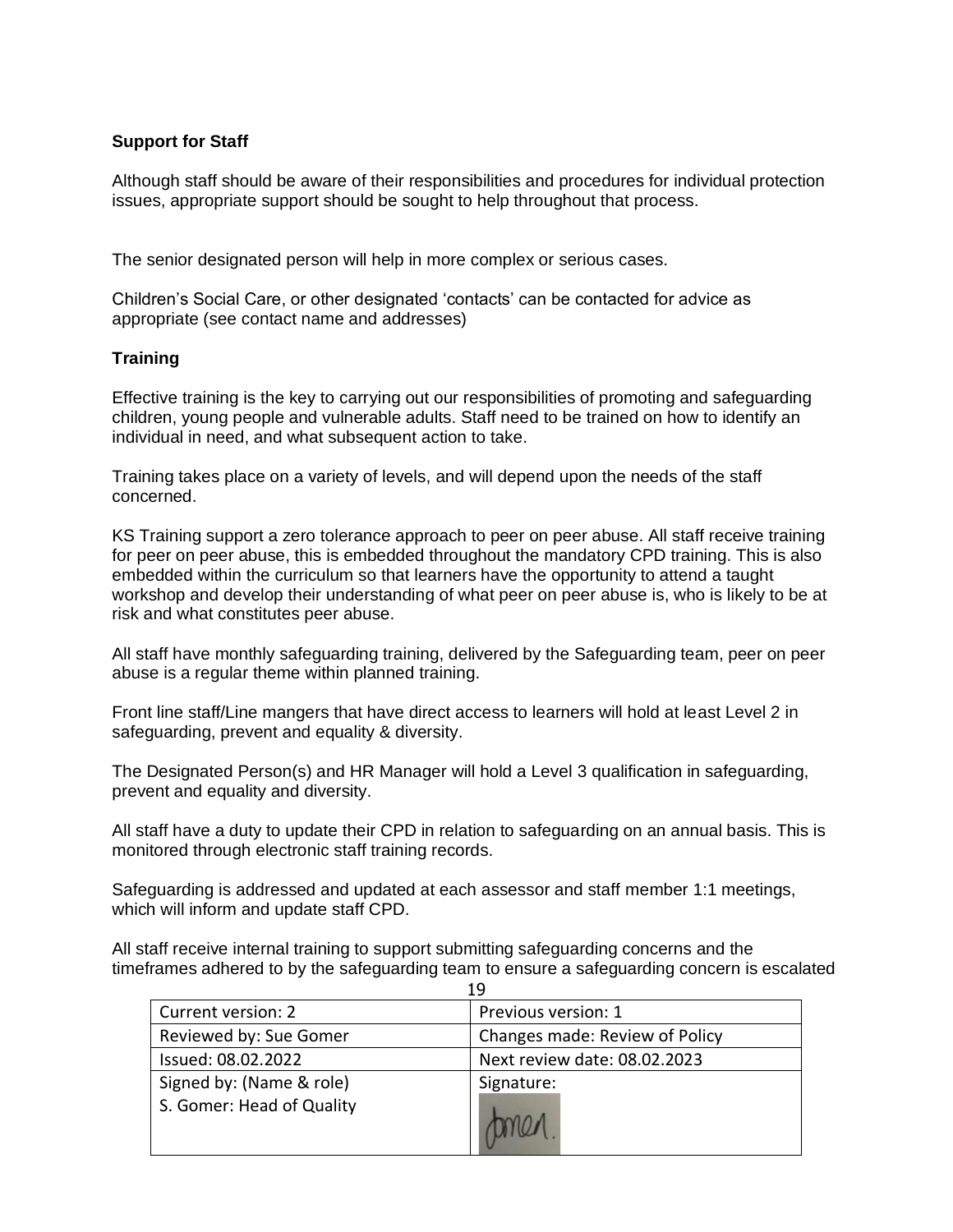as quickly as possible, this includes the involvement of external agencies where required. All staff are advised to contact the DSL or DDSL as soon as a safeguarding concern is identified or disclosed, this is to be completed before staff log the concern onto the My Concern system so that immediate action can be taken from the DSL or DDSL.



#### Quick Follow Guide - Potential Safeguarding Risk

#### **Governors / Board Members**

All Board members are trained to a level 3 in safeguarding, they regularly challenge safeguarding as part of the monthly board meetings and ensure peer on peer abuse is a key focus for the business. Board members ensure that the current processes and procedures

| 20                                                    |                                |
|-------------------------------------------------------|--------------------------------|
| Current version: 2                                    | Previous version: 1            |
| Reviewed by: Sue Gomer                                | Changes made: Review of Policy |
| Issued: 08.02.2022                                    | Next review date: 08.02.2023   |
| Signed by: (Name & role)<br>S. Gomer: Head of Quality | Signature:                     |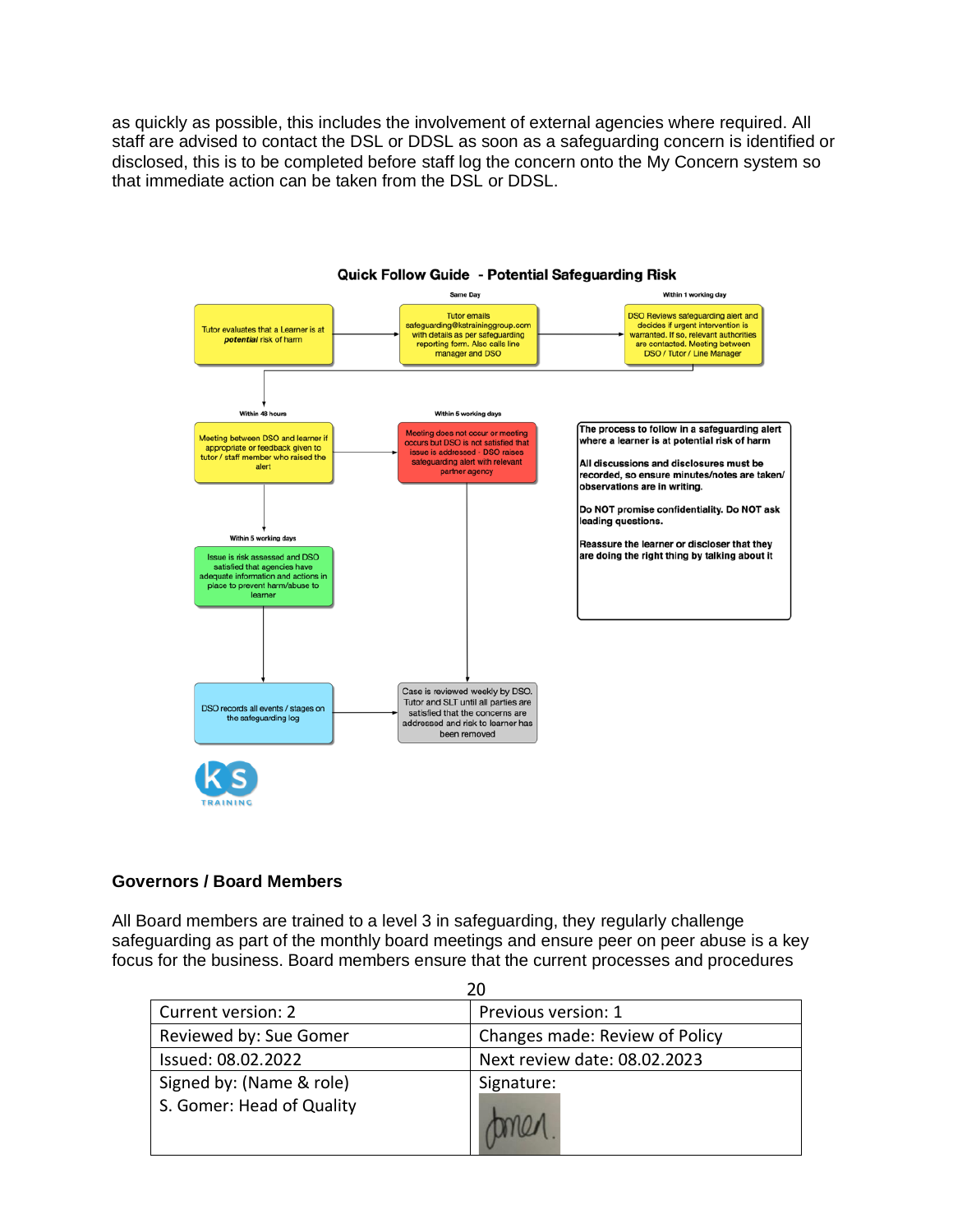ensure all children remain safe and are protected, including the responsibilities of other organisations using the premises to deliver services.

### **Monitoring and Evaluation**

The designated persons will conduct a monthly review of our Safeguarding and Child Protection systems and policies. This will include consideration of specific cases dealt with by staff in the last year. The resulting information – including feedback from staff, will be used by the designated person to inform any improvements. Feedback will also be obtained from the learners in relation to the policy and their understanding of safeguarding that we cover at induction. Feedback on the safeguarding policy and its implementation will be provided at management meetings where decisions can be made if specific items need to be addressed or polices amended.

| Current version: 2        | Previous version: 1            |
|---------------------------|--------------------------------|
| Reviewed by: Sue Gomer    | Changes made: Review of Policy |
| Issued: 08.02.2022        | Next review date: 08.02.2023   |
| Signed by: (Name & role)  | Signature:                     |
| S. Gomer: Head of Quality |                                |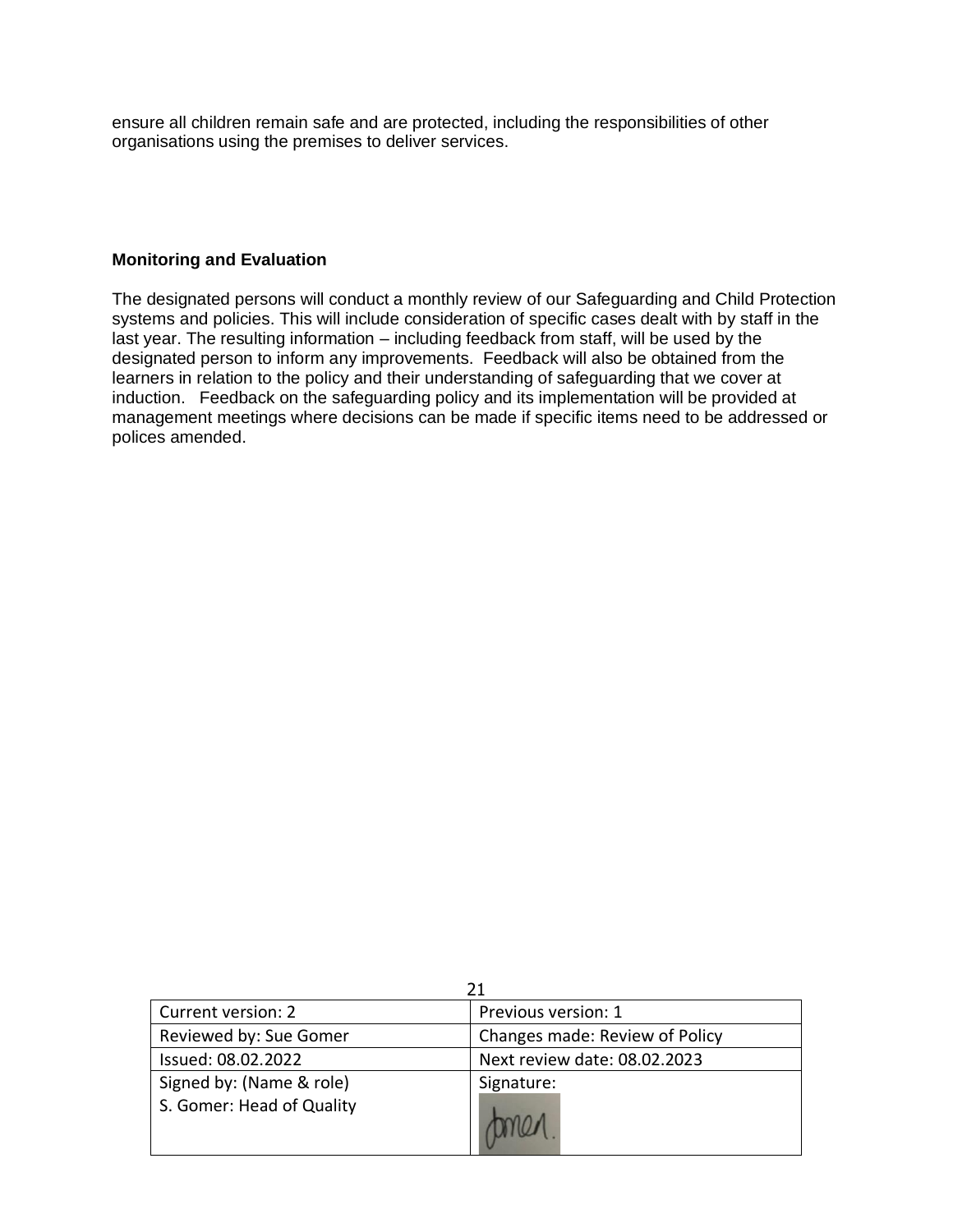### **SECTION B**

# **Dealing with a Disclosure of Abuse**

# **When a learner tells me about abuse they have suffered, what should I remember?**

- Stay calm
- Do not communicate shock, anger or embarrassment
- Reassure the learner. Tell her/him you are pleased that s/he is speaking to you
- Never agree or promise to keep it a secret. Assure her/him that you will try to help but let the learner know that you will have to tell other people in order to do this. State who this will be and why
- Tell her/him that you believe them, they may have tried to tell others and not been heard or believed
- Tell the learner that it is not her/his fault
- Encourage the learner to talk but do not ask "leading questions" or press for information
- Use the acronym **T.E.D**: **T**ell me. **E**xplain. **D**escribe
- Listen and remember
- Check that you have understood correctly what the learner is trying to tell you
- Communicate that s/he has a right to be safe and protected
- It is inappropriate to make any comments about the alleged offender
- Be aware that the learner may retract what s/he has told you. It is essential to record in writing, all you have heard, though not necessarily at the time of disclosure.
- At the end of the conversation, tell the learner again who you are going to tell and why that person or those people need to know
- As soon as you can afterwards, make a detailed record of the conversation using the learner's own language. Include any questions you may have asked. Do not add any opinions or interpretations. (dates, times, names mentioned and to whom the information was passed need to be clearly recorded)
- Email the written information to the Safeguarding Designated person, titled "Urgent – Safeguarding" in the subject line to sue.gomer@kstraininggroup.com and safeguarding@kstraininggroup.com
- If the disclosure relates to a physical injury do not photograph the injury, but record in writing as much detail as possible

| Current version: 2        | Previous version: 1            |
|---------------------------|--------------------------------|
| Reviewed by: Sue Gomer    | Changes made: Review of Policy |
| Issued: 08.02.2022        | Next review date: 08.02.2023   |
| Signed by: (Name & role)  | Signature:                     |
| S. Gomer: Head of Quality |                                |
|                           |                                |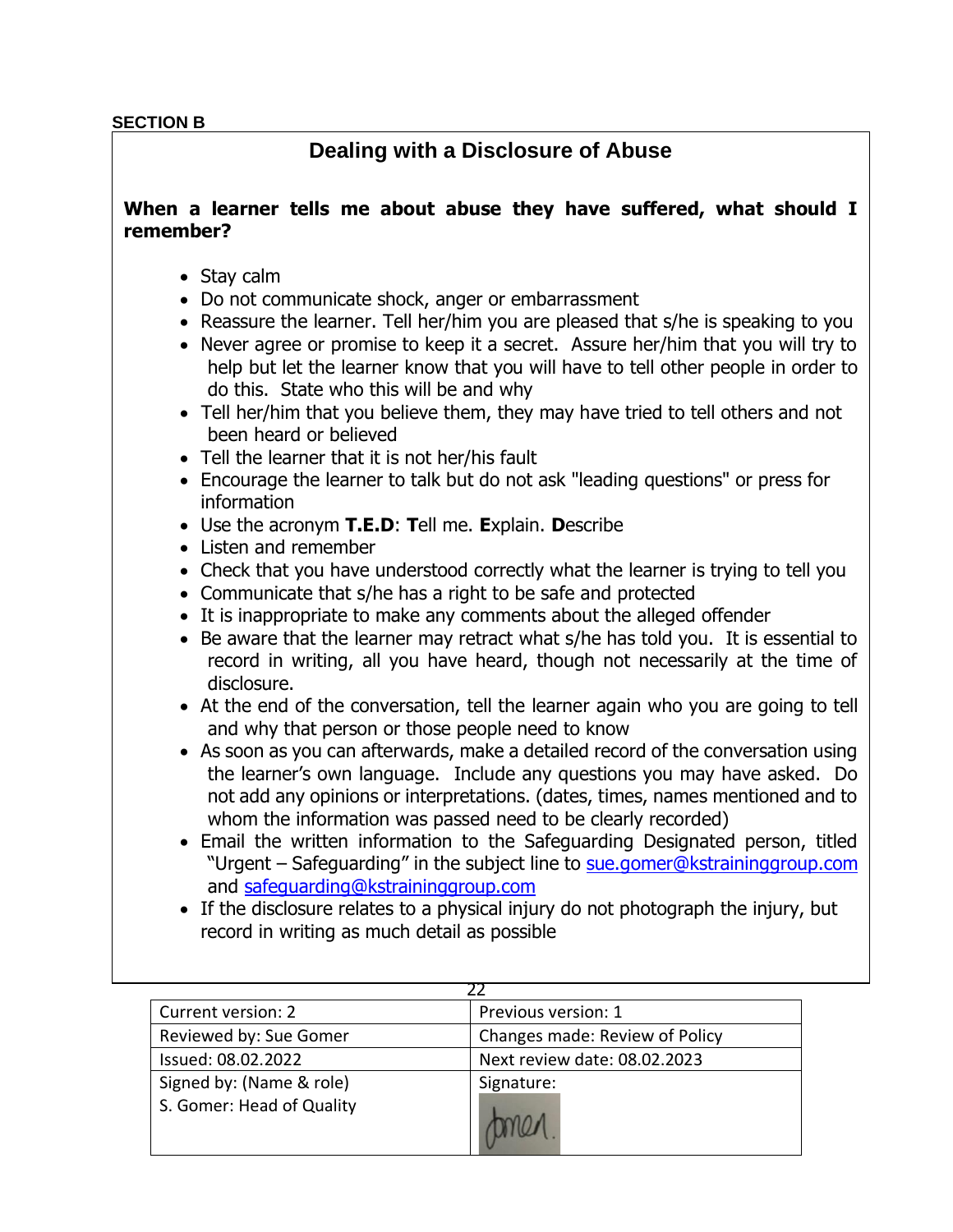# **PROCEDURE FOR DISCLOSURE OF ABUSE BY CLIENT**

# **ALL SITUATIONS**

(1) The guidance process should normally be kept confidential, and the privacy of our clients respected. However, there are limitations to this confidentiality and clients need to be made aware of this. If a client reveals something which leads you to believe they were at risk of, or have already suffered significant harm, then you cannot keep this confidential, and the client needs to be aware of this.

(2) If during any contact with a client it appears they may be about to disclose an issue in relation to Individual Protection, ensure you remind clients of the limits of confidentiality.

(3) If the client continues to disclose to you, use your training/experience to listen and note all significant detail of the discussion. Phone Sue Gomer on 07907 574407. If there is no answer and it is urgent email the details marked "Safeguarding – P&C" in the title and submit to Sue Gomer [sue.gomer@kstraininggroup.com](mailto:sue.gomer@kstraininggroup.com) Designated Person and [safeguarding@kstraininggroup.com](mailto:safeguarding@kstraininggroup.com) .

(4) If it is a child, enquire, sensitively, if there are other siblings in the household, as the living situation needs to be included when referring to Children's/adults Social Care.

(5) Confirm with the client that you will have to record this information, manually and on the safeguarding log and that you may have to share this with other colleagues and agencies, and will involve a referral to Children's/adults Social Care.

| 23                        |                                |
|---------------------------|--------------------------------|
| Current version: 2        | Previous version: 1            |
| Reviewed by: Sue Gomer    | Changes made: Review of Policy |
| Issued: 08.02.2022        | Next review date: 08.02.2023   |
| Signed by: (Name & role)  | Signature:                     |
| S. Gomer: Head of Quality |                                |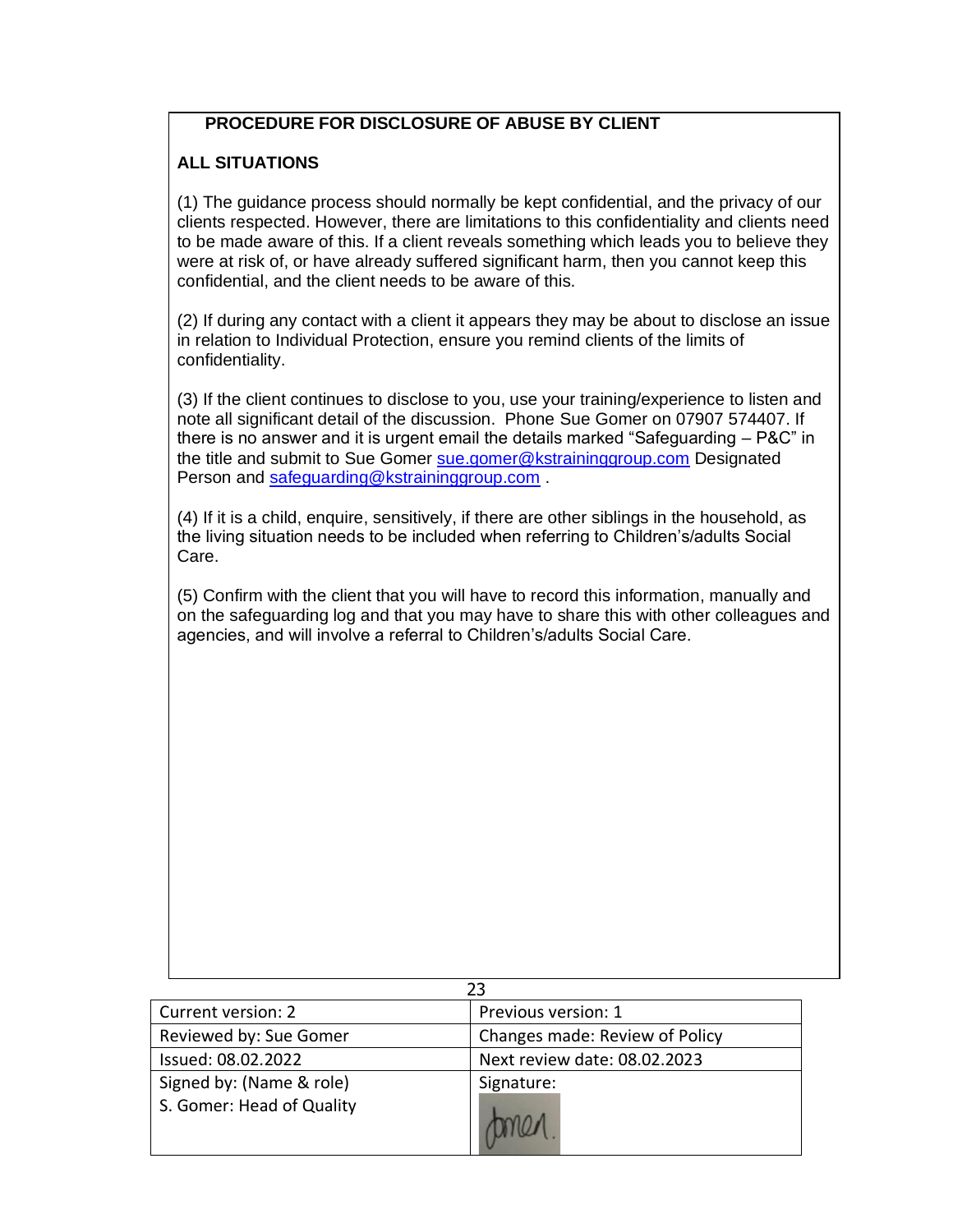|                                                       | 24                             |
|-------------------------------------------------------|--------------------------------|
| Current version: 2                                    | Previous version: 1            |
| Reviewed by: Sue Gomer                                | Changes made: Review of Policy |
| Issued: 08.02.2022                                    | Next review date: 08.02.2023   |
| Signed by: (Name & role)<br>S. Gomer: Head of Quality | Signature:                     |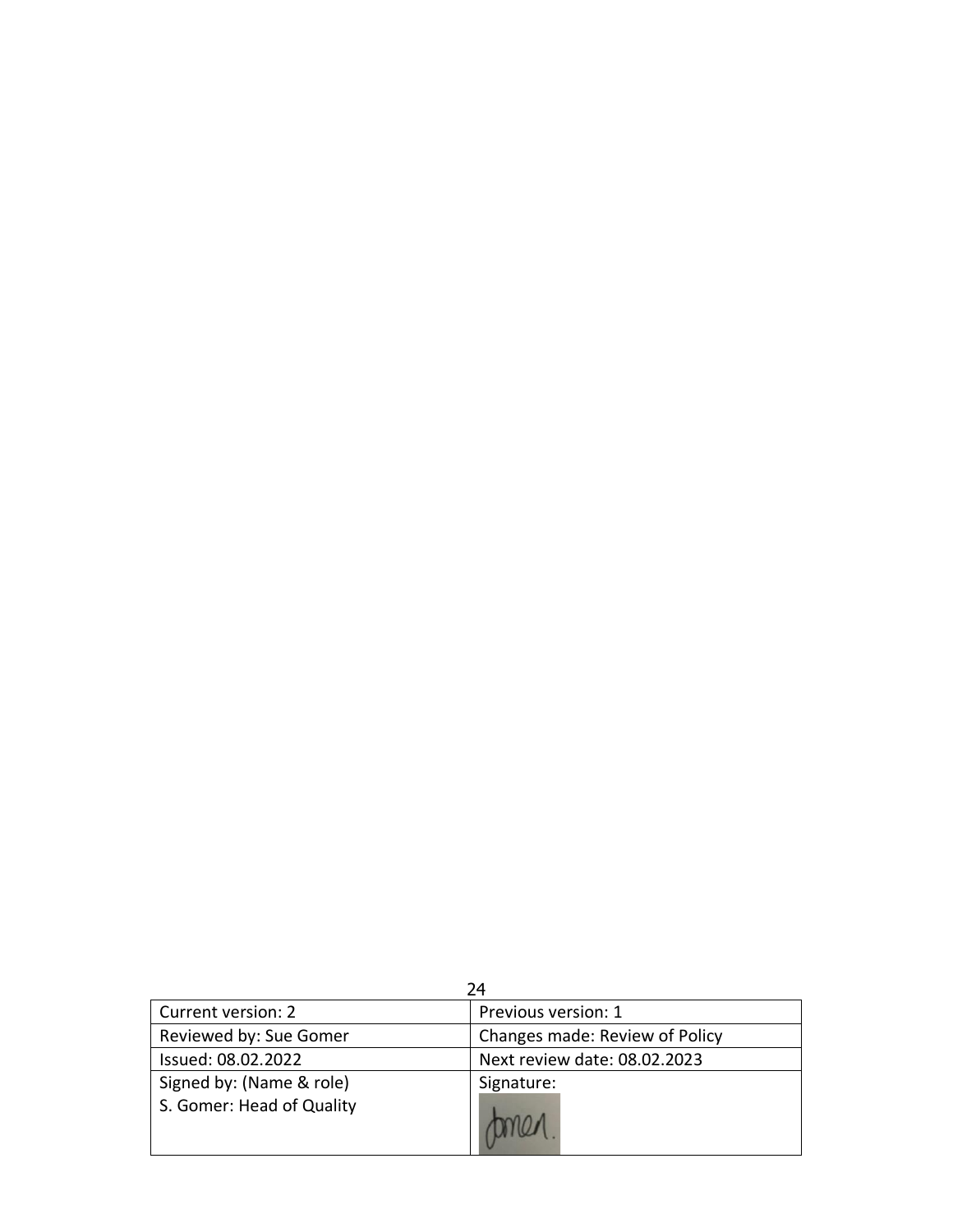# **TRAINING PROVIDERS/CONSORTIA MEMBERS/SUB CONTRACTORS**

(i.e. where the agency concerned will have their own procedures)

(1) KS Training's DP will discuss with the Designated Person for that agency. Subcontracts are expected to have their own safeguarding processes in place, however they have to mirror those of KS Training when dealing with any learners under their contracts/care. ATL should be informed immediately of any safeguarding issues. This is a contractual requirement.

(2) The designated person should then take this forward, and use their own procedures as regards referral and consent. Obtain copies of referral forms as for education.

(3) If there isn't a designated person available, then you will need to decide whether to wait until they return, or refer using our procedures. This will depend upon timescales involved.

(4) ATL will inform the designated person as soon as possible if we make the referral.

(5) Records information of any referral or action taken.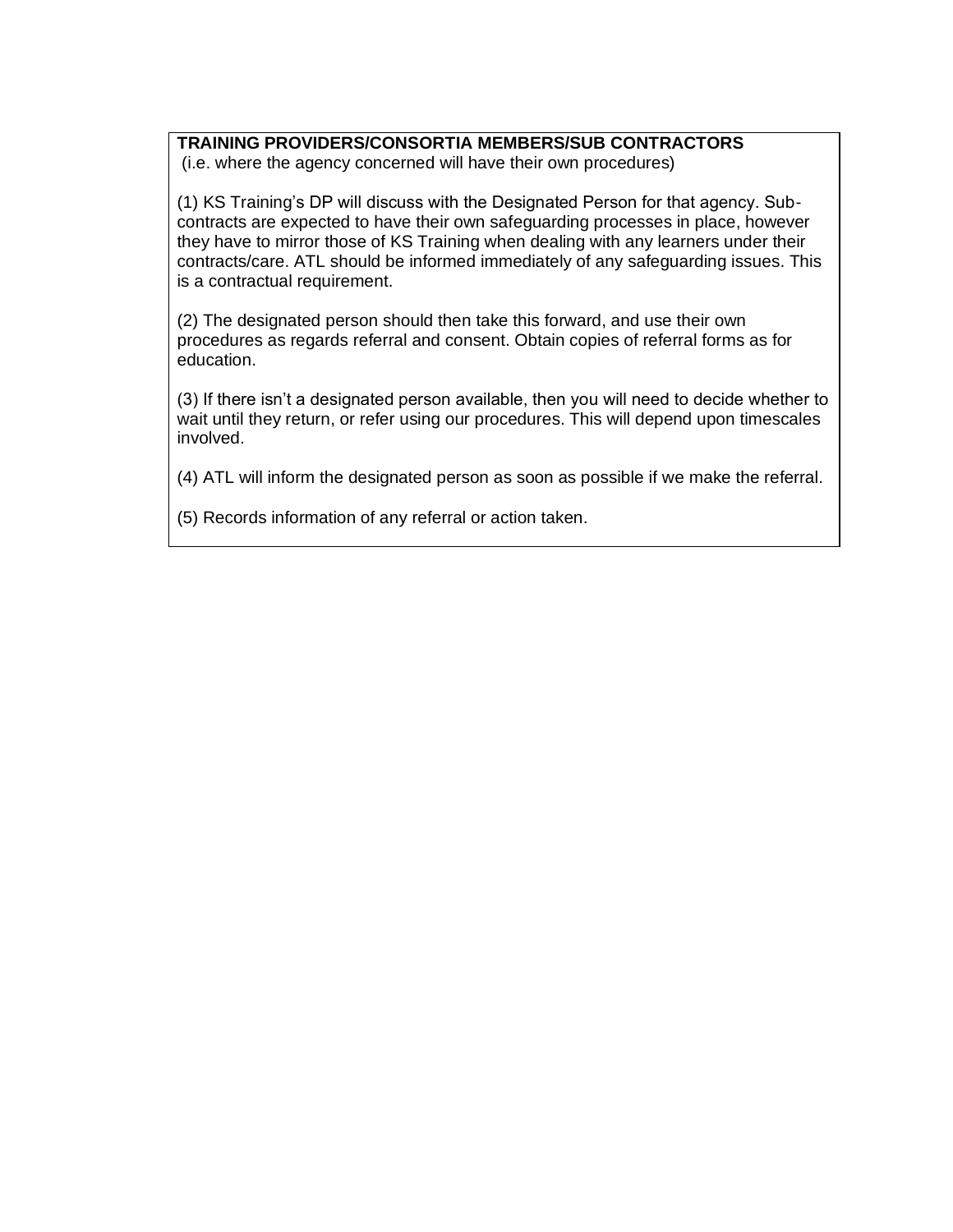# **PROCEDURE WHERE YOU HAVE CONCERNS ABOUT A CLIENT**

(1) Take an informal approach initially and seek an explanation for concerns with the client without raising questions of abuse.

(2) Gather as much information as possible from the individual, other colleagues who may have had some involvement with client and other agencies.

(3) Investigate whether there are others that maybe at risk.

(4) Discuss your concerns with your Line Manager and refer to your Designated Person if appropriate.

(5) Phone Sue Gomer on 07907 574407. If there is no answer and it is urgent email the details marked "Safeguarding – P&C" in the title and submit to Sue Gomer [sue.gomer@kstraininggroup.com](mailto:sue.gomer@kstraininggroup.com) and [safeguarding@kstraininggroup.com](mailto:safeguarding@kstraininggroup.com) Designated Person and monitor the situation carefully.

(6) Produce a written statement (if no email) and place in confidential file held by the Designated Person.

(7) The Designated Person is then responsible for the case and will communicate with the relevant agencies and organisations as required.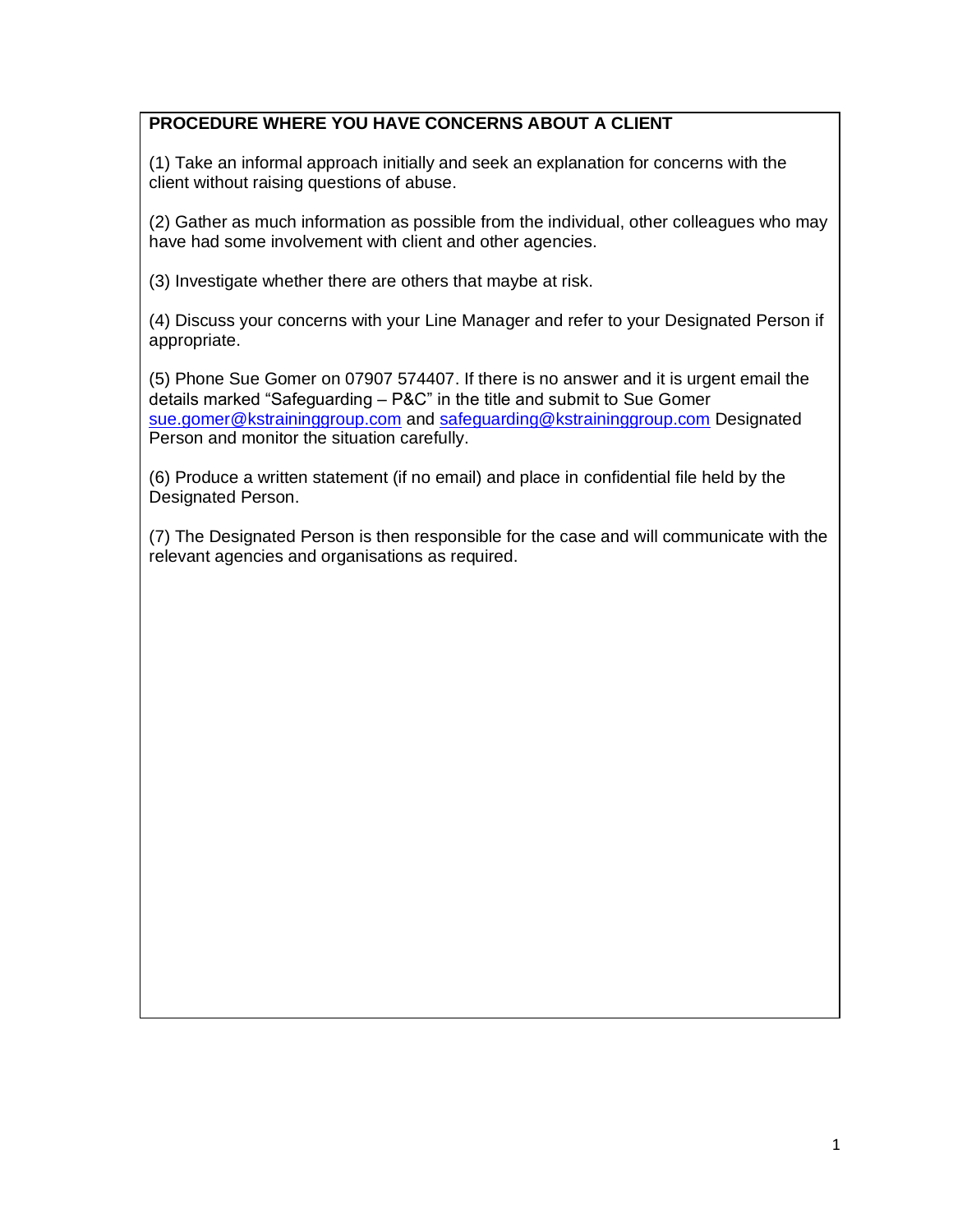# **PROCEDURE FOR CONCERNS RAISED BY SOMEONE OTHER THAN INDIVIDUAL THEMSELVES AND YOU**

(1) If the person concerned is a colleague within KS Training refer them to these procedures and the Safeguarding DP, Sue Gomer.

(2) If the person concerned is a colleague within another institution refer them to their own line manager and their Protection procedures.

(3) If the person concerned is a parent/carer or member of the public refer them to CHILDREN'S SOCIAL CARE for advice.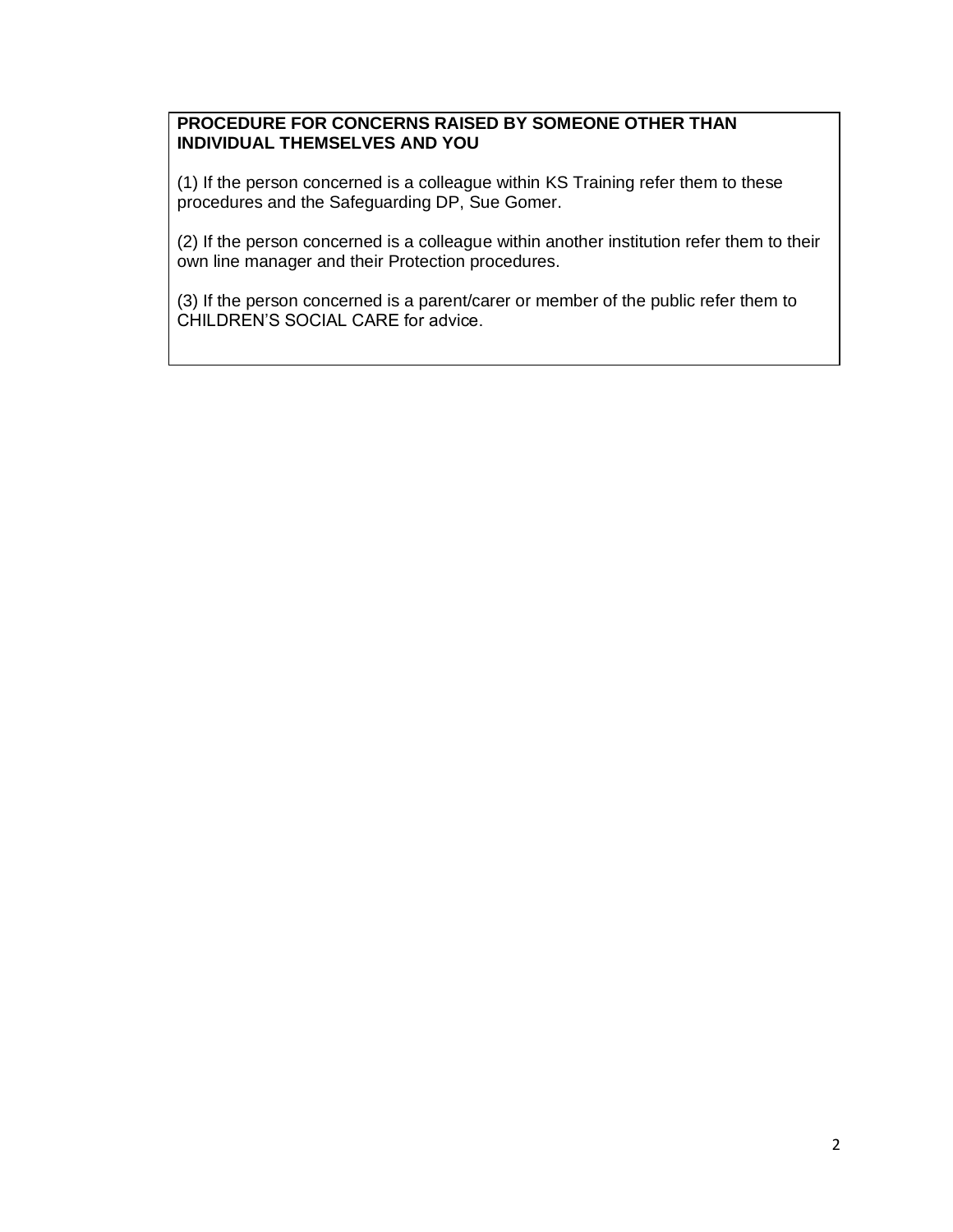# **PROCEDURE TO BE FOLLOWED IF YOU RECEIVE AN ALLEGATION AGAINST A MEMBER OF KS TRAINING STAFF**

(1) From time to time children/adults at risk may make an allegation that they have been abused by a member of staff.

(2) The procedure for dealing with such allegations is contained in the Company's disciplinary procedures. Such an allegation will be treated as a potential case of gross misconduct.

(3) If you receive an allegation either by the young person or another person you must refer the matter to the appropriate Designated Person or the HR Manager.

(4) The member of staff may not be automatically suspended, but we have a duty to make preliminary enquiries before a referral to CHILDREN'S SOCIAL CARE (Children only) or the local LADO (Local Authority Designated Officer). These must not interfere with possible investigations and a referral should be made if there is any doubt.

(5) If another agency receives an allegation against a member of KS Training staff, they should contact the appropriate Designated Person or HR Manager direct.

(6) If a member of KS Training staff receives an allegation against a member of another agency, staff should in the first instance discuss this with your Line Manager.

(7) If an allegation is made against the Line Manager, then refer direct to either the HR Manager or the appropriate Designated Person.

(8) Follow guidelines in personal safety policy on lone working and good professional practice when working in a one-to-one situation. Apply your experience and judgment when dealing with interactions with clients, in order to minimise the possibility of allegations occurring.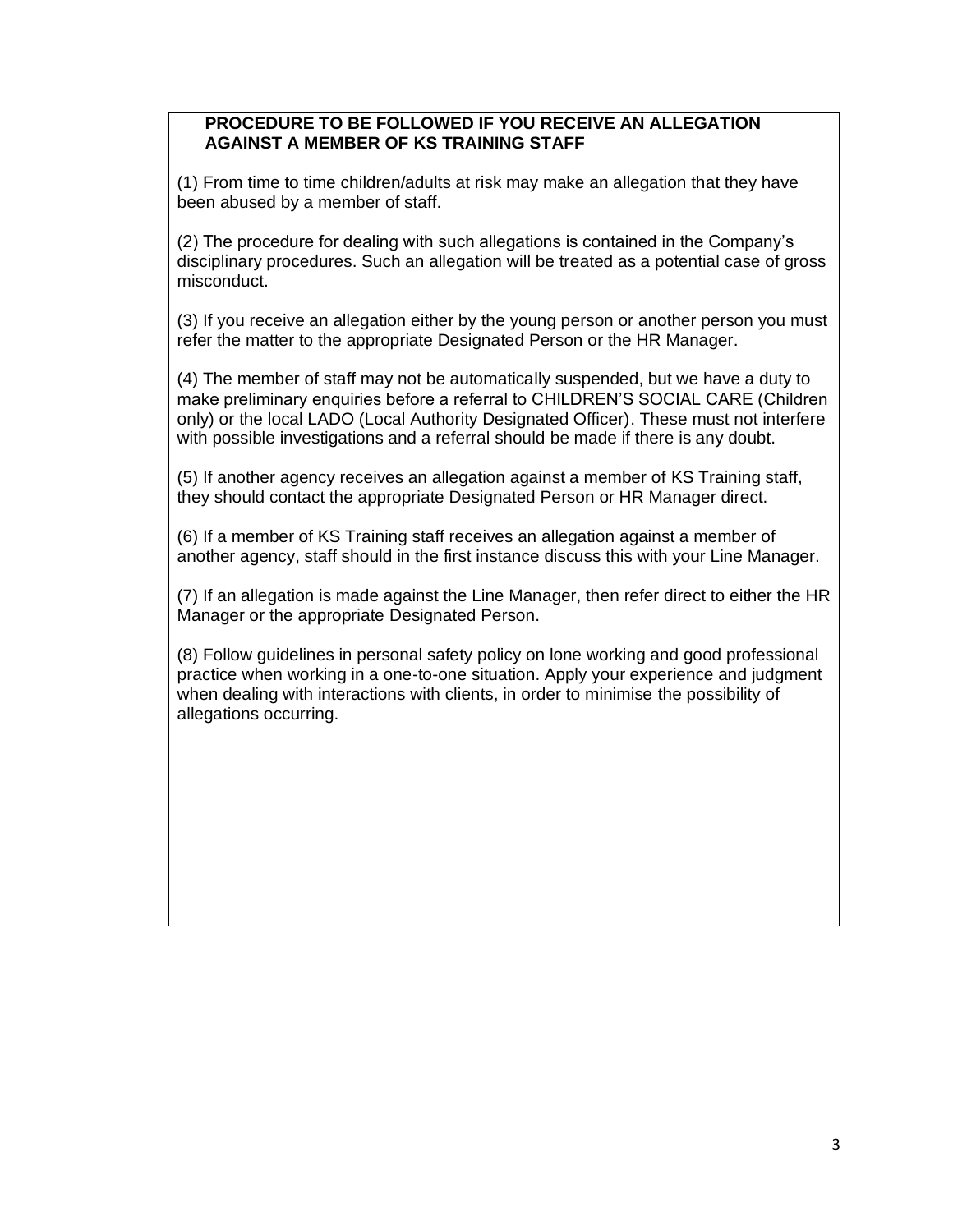# **SECTION C**

Details required where possible when reporting concerns to the designated person via email.

Name of learner, and employer (where there is an employer).

Where possible, the learners unique reference number is helpful to ensure learners are not confused with those of a similar name.

Date

Details of what has been disclosed and by whom

When the alleged incident/s have taken place

What action, if any, has been taken to date

What advice the learner has been given to date

#### **Safeguarding policy Covid-19 annex**

There have been significant changes within our business in response the Coronavirus outbreak. Many of our learners are now continuing their learning at home and staffing is likely to be significantly affected through illness and self-isolation. Despite these changes KS Training Limited continues to be wholly committed to safeguarding and promoting the welfare of all staff and learners.

During this period the principles and practices of KS Training Limited's safeguarding policy will continue to apply. In order to ensure the safety and welfare of all staff and learners the company will adhere to the DfE coronavirus guidance:<http://safeguarding.info/covid19safeguarding> in practice, the following procedures will apply:

#### **Designated Safeguarding Lead**

There will always be a nominated DSL or deputy DSL available, either on site or contactable by telephone, email or video calling. The name and contact details of the Lead DSL and deputy DSL are clearly identified within this policy and in surrounding areas around the building.

Learners or parents of learners (age dependent) should contact the Lead DSL or Deputy DSL.

#### **Learners and staff on-site.**

KS Training Limited will continue to be a safe place for learners to attend.

All staff or learners attending site will be expected to adhere to the outlined Health & Safety procedures as identified via associated risk assessments which will be fully explained upon entry. All visitors entering on site will be recorded as part of track and trace protocol.

#### **Working in partnership**

We continue to work closely with our local safeguarding partners and local agencies.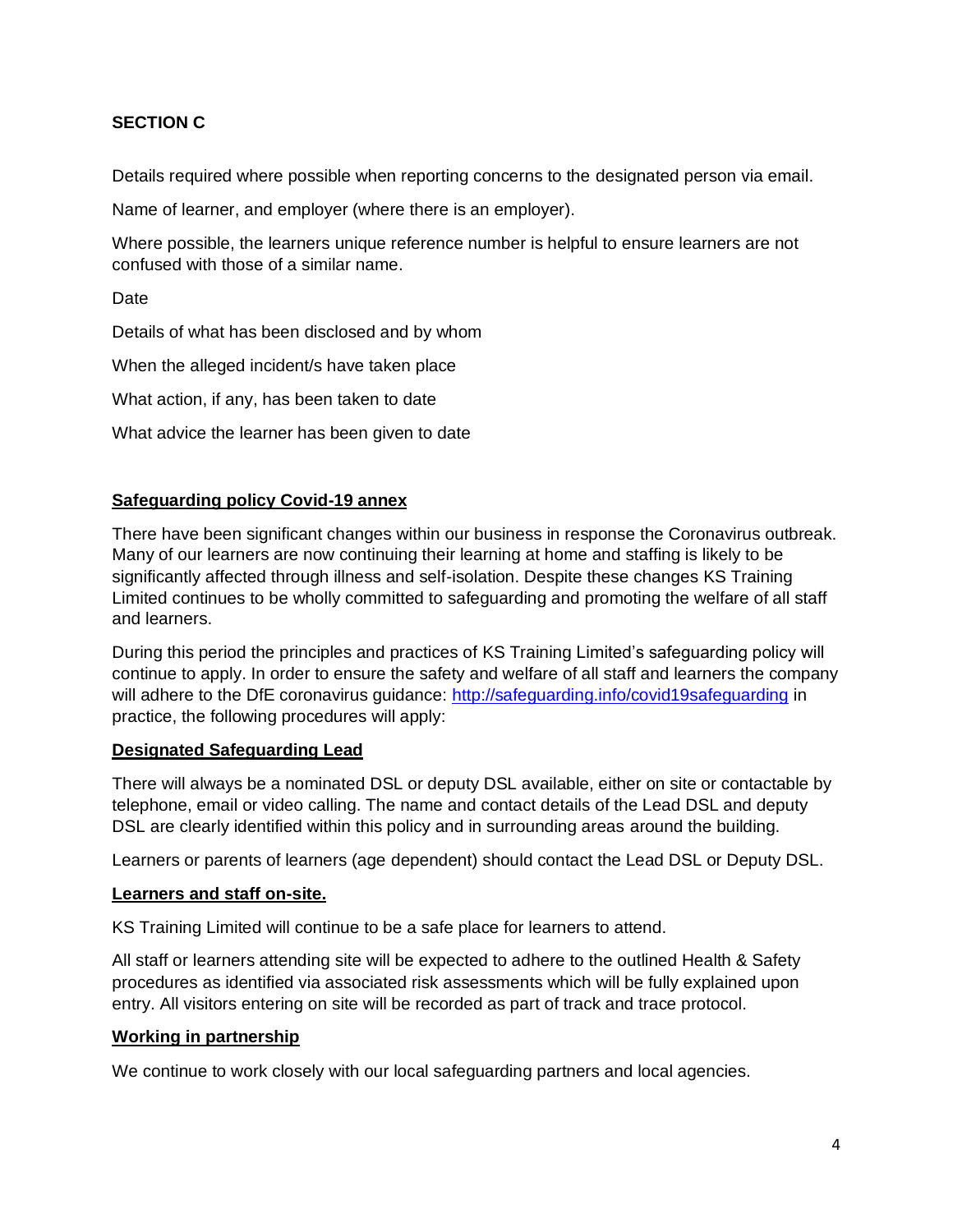# **Useful Documents**

- [https://www.gov.uk/government/publications/covid-19-safeguarding-in-schools-colleges](https://www.gov.uk/government/publications/covid-19-safeguarding-in-schools-colleges-and-other-providers/coronavirus-covid-19-safeguarding-in-schools-colleges-and-other-providers)[and-other-providers/coronavirus-covid-19-safeguarding-in-schools-colleges-and-other](https://www.gov.uk/government/publications/covid-19-safeguarding-in-schools-colleges-and-other-providers/coronavirus-covid-19-safeguarding-in-schools-colleges-and-other-providers)[providers](https://www.gov.uk/government/publications/covid-19-safeguarding-in-schools-colleges-and-other-providers/coronavirus-covid-19-safeguarding-in-schools-colleges-and-other-providers)
- <https://www.gov.uk/coronavirus/education-and-childcare>

### **Linked Policies**

Anti-Radicalisation Freedom of Information **Complaints** Equality & Diversity Health & Safety Prevent Action Plan E&D Action Plan Non-Attendance Sharing Information ICT Acceptable Use Lone Worker Recruitment & Retention Disclosure and Barring Domestic Abuse Pledge Health & Wellbeing

# **Prevent and Anti-Radicalisation**

# **AIMS AND PRINCIPLES**

The main aims of this statement are to ensure that staff are fully engaged in being vigilant about radicalisation; that they overcome professional disbelief that such issues will not happen here and ensure that we work alongside other professional bodies and agencies to ensure that our learners are safe from harm.

The principal objectives are that:

• All staff will have an understanding of what radicalisation, and extremism are and why we need to be vigilant.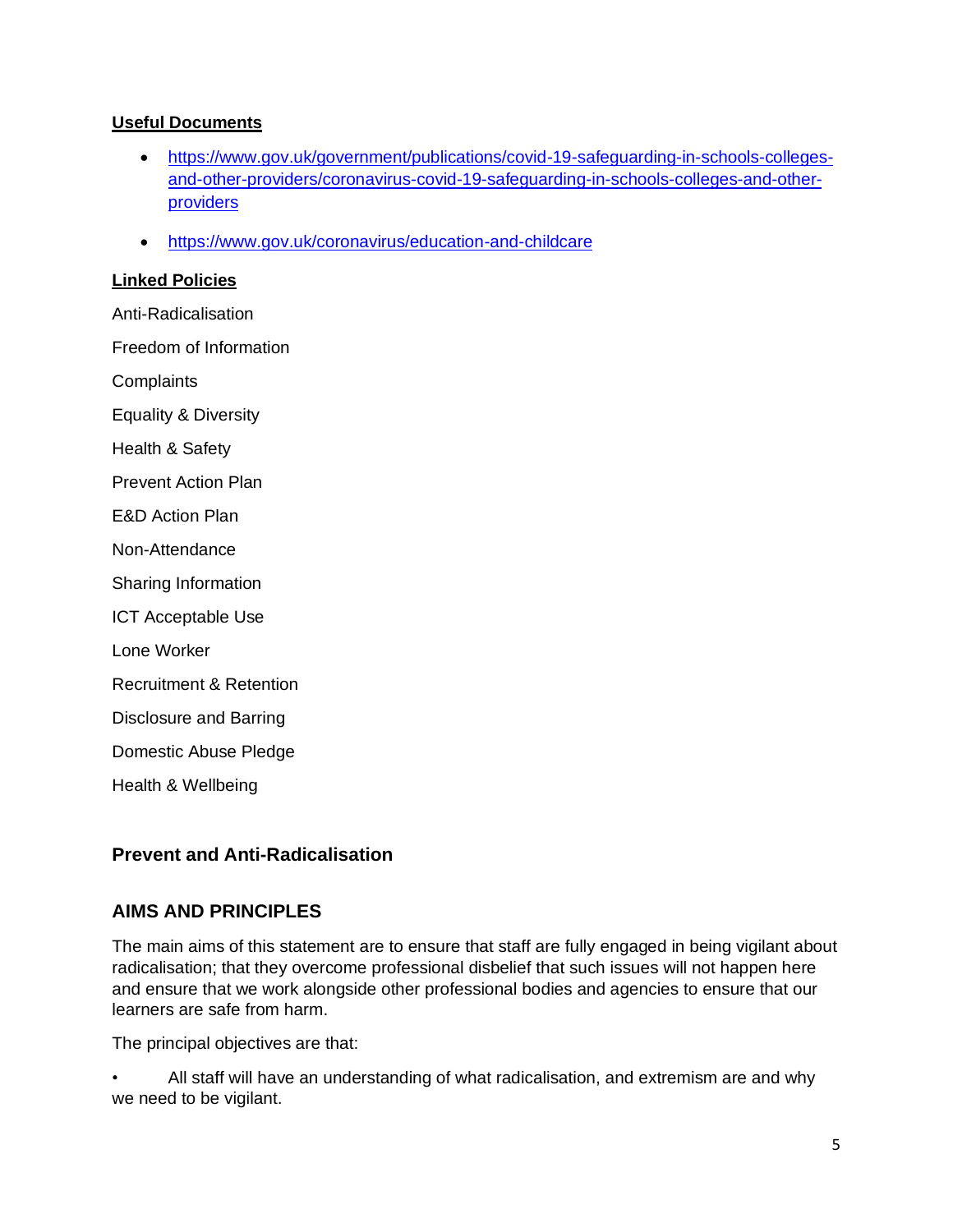- All staff will know what our policy is on anti-radicalisation and extremism and will follow the procedures when issues arise.
- All learners, employers (and parents where applicable) will know that KS Training Limited has policies in place to keep learners safe from harm and that we regularly review its systems to ensure they are appropriate and effective.

# **DEFINITIONS AND INDICATORS**

- An ideology is a set of beliefs.
- Radicalisation is the process by which a person comes to support terrorism and forms of extremism leading to terrorism.
- Safeguarding is the process of protecting vulnerable people, whether from crime, other forms of abuse or from being drawn into terrorism-related activity.
- Terrorism is an action that endangers or causes serious violence damage or disruption and is intended to influence the government or to intimidate the public and is made with the intention of advancing a political, religious or ideological cause.
- Vulnerability describes factors and characteristics associated with being susceptible to radicalisation.
- Extremism is vocal or active opposition to fundamental British values, including democracy, the rule of law, individual liberty and mutual respect and tolerance of different faiths and beliefs. Calls for the death of British armed forces is also included.

There are several behaviours that might indicate that an individual is at risk of being radicalised or exposed to extreme views. Such behaviours may include:

- Spending increasing time in the company of other suspected extremists.
- Changing their style of dress or personal appearance to accord with the group.
- Day-to-day behaviour becoming increasingly centered on an extremist ideology, group or cause;
- Loss of interest in others and activities not associated with the extremist ideology, group or cause.
- Possession of materials or symbols associated with an extremist cause.
- Attempts to introduce others to the group/cause.
- Communications with others that suggests identification with a group, cause, or ideology.
- Using names/language ranging from insulting to derogatory for members of another group.
- Increase in prejudice-related incidents committed by that person these may include: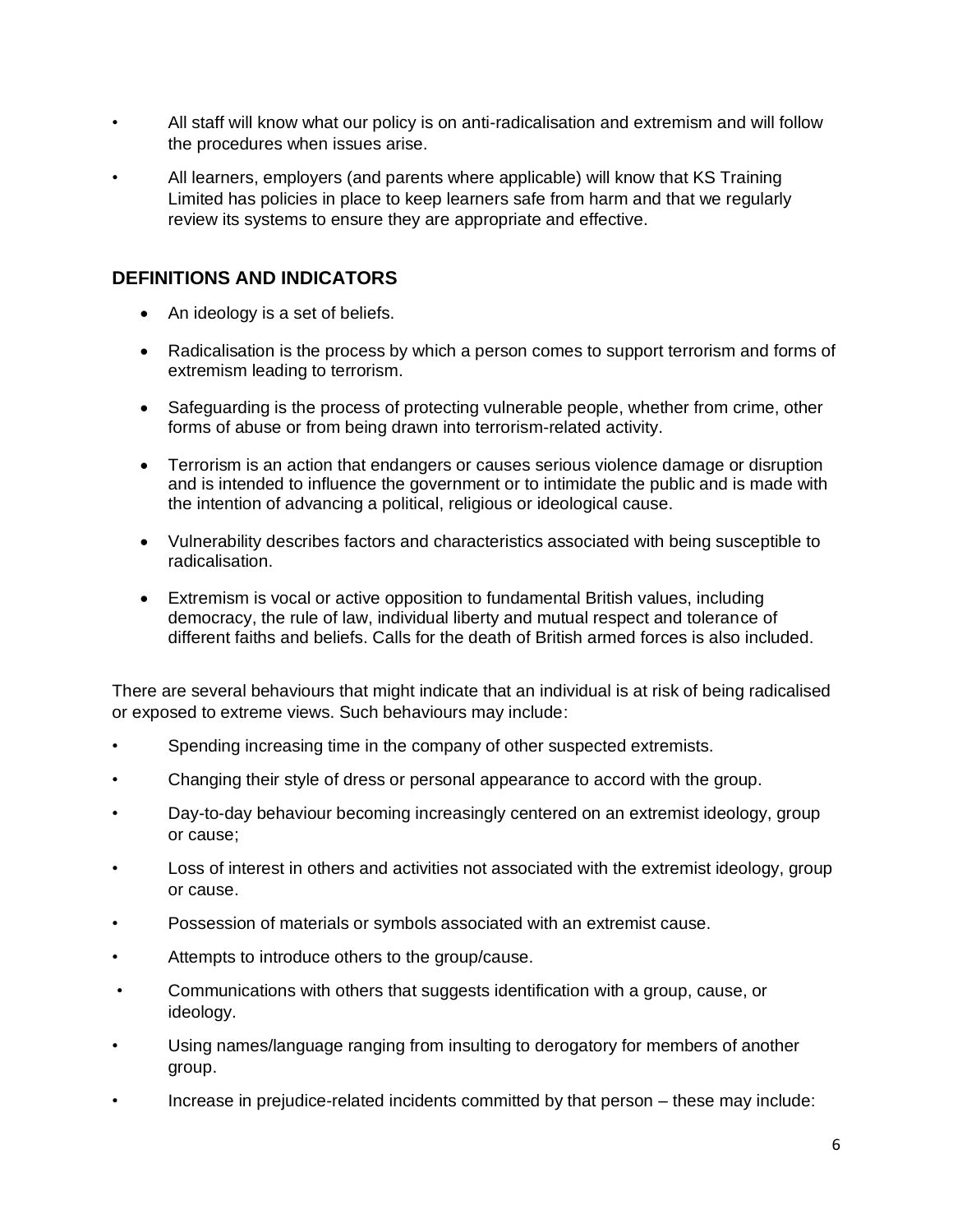- physical or verbal assault.
- provocative behaviour.
- damage to property.
- derogatory name calling.
- possession of prejudice-related materials.
- prejudice related ridicule or name calling.
- inappropriate forms of address.
- refusal to co-operate.
- attempts to recruit to prejudice-related organisations.
- condoning or supporting violence towards others.

This list is in no sense intended either to be exhaustive or any more than a description of possible consistent behaviours – rather than proofs – of radicalisation.

# **PROCEDURES FOR CHANNEL REFERRALS**

This process provides support from an early stage to people who are identified as being vulnerable to being drawn into terrorism. Channel work with individuals of any age who are at risk of exploitation from extremist or terrorist ideologues.

The process is shaped around the circumstances of each person and can provide support for any form of radicalisation or vulnerabilities.

Anyone can make a referral to channel and therefore if you believe that someone is vulnerable to being exploited or radicalised then you must use the appropriate procedures outlined below.

- Cause for concern identified.
- Concern reported to Safeguarding Lead (Sue Gomer) or in their absence the Designated Safeguarding Officer (Maria Reason)
- Safeguarding Lead to gather further information.
- Discussion with Local Prevent Police/Local Authority officer
- Outcome determined following a screening process, preliminary assessment, and multiagency channel panel meeting to which will lead to providing a tailored support package.

# **BIS Prevent Co-Ordinator Details are:**

East Mids: Sam Slack

sam.slack@derby.gov.uk **or** sam.slack@derby.gov.uk.cjsm.net

01332 643054/ 07812 301215

North West: Nigel Lund

n.lund@manchester.gov.uk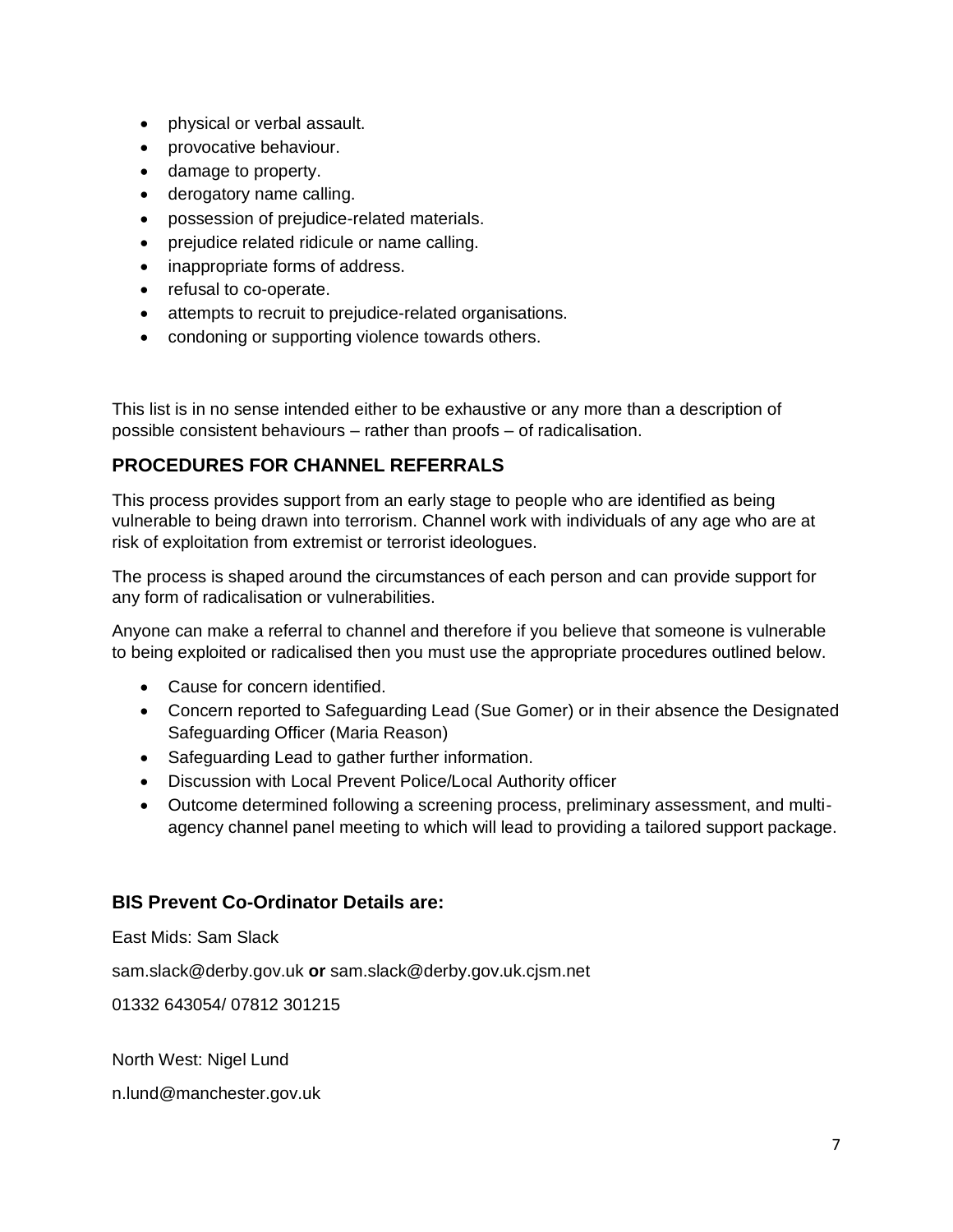#### 07507 269830/ 0161 8569304

South East: Jo Ferris jo.ferris@thamesvalley.pnn.police.uk 07876 131411

South West: Salam Arabi-Katbi salam.katbi@avonandsomerset.pnn.police.uk 0117 9455533/ 07824 083307

Wales: Barrie Phillips barrie.phillips@cardiff.gov.uk 02920 873281/ 07800 711318

West Midlands: Hifsa Haroon-Iqbal h.h.iqbal@staffs.ac.uk **or** hifsa.iqbal@birmingham.gov.uk 07825 400099/ 0121 303 3642

London:

- Alamgir Sheriyar, Alamgir.Sheriyar@camden.gov.uk 0207 974 5828
- Erin MacGalloway, Erin.MacGalloway@camden.gov.uk 020 7974 2662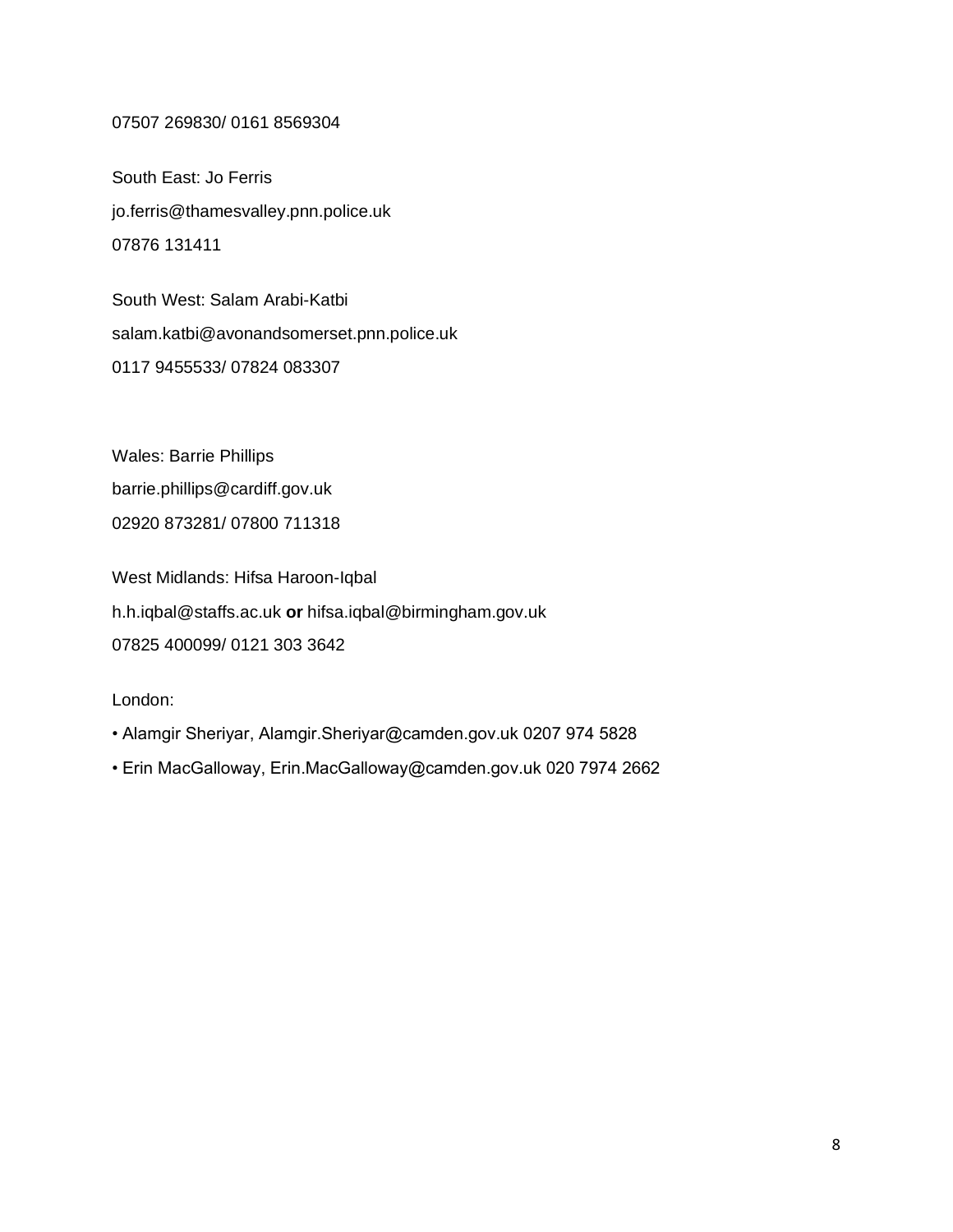# Prevent Action Plan

| <u>No.</u> | <b>Prevent Vulnerability/Risk Area</b>                                                                                                                                                                                                                                                             | <b>Ris</b><br>$\underline{\mathbf{k}}$<br>Y/N | Action taken/already in place to<br>mitigate/address risk                                                                                                                                                                                                                                                                                                                                                                                                                                                                                                                                                                                                                                                                                                                                                                                                             | Owner                  | <b>When</b> | <b>RAG</b> |
|------------|----------------------------------------------------------------------------------------------------------------------------------------------------------------------------------------------------------------------------------------------------------------------------------------------------|-----------------------------------------------|-----------------------------------------------------------------------------------------------------------------------------------------------------------------------------------------------------------------------------------------------------------------------------------------------------------------------------------------------------------------------------------------------------------------------------------------------------------------------------------------------------------------------------------------------------------------------------------------------------------------------------------------------------------------------------------------------------------------------------------------------------------------------------------------------------------------------------------------------------------------------|------------------------|-------------|------------|
| 1          | <b>LEADERSHIP/Awareness</b><br>Do the following people, if applicable, have an good<br>understanding of their own and institutional<br>responsibilities in relation to the "Prevent Duty"?<br><b>Board</b><br>$\bullet$<br><b>Staff</b><br>Safeguarding team<br>Associate Staff<br>Sub-Contractors |                                               | Board are fully aware of their obligations and<br>have undertook appropriate annual training.<br>Deputy Safeguarding Lead is a member of the<br>board, other members are aware and again<br>have undertaken relevant training.<br>All staff/associates undertake annual training<br>on Prevent/Safeguarding/Channel/E&D. New<br>staff complete this in the first 2 weeks of<br>employment.<br>Safeguarding lead meets with all new<br>employees during induction<br>All staff/associates are aware of the policy<br>and is held on the company intranet (Zoho<br>CRM).<br>TLA observers feedback and action<br>organisations who have missed opportunities<br>to promote prevent.<br>Committee meets quarterly & Prevent is<br>standard agenda item at SLT meetings.<br>Geographical sharing of information.<br>Aware of changes and increased risks due to<br>Covid. | <b>SG</b><br><b>MR</b> | Ongoing     | Low        |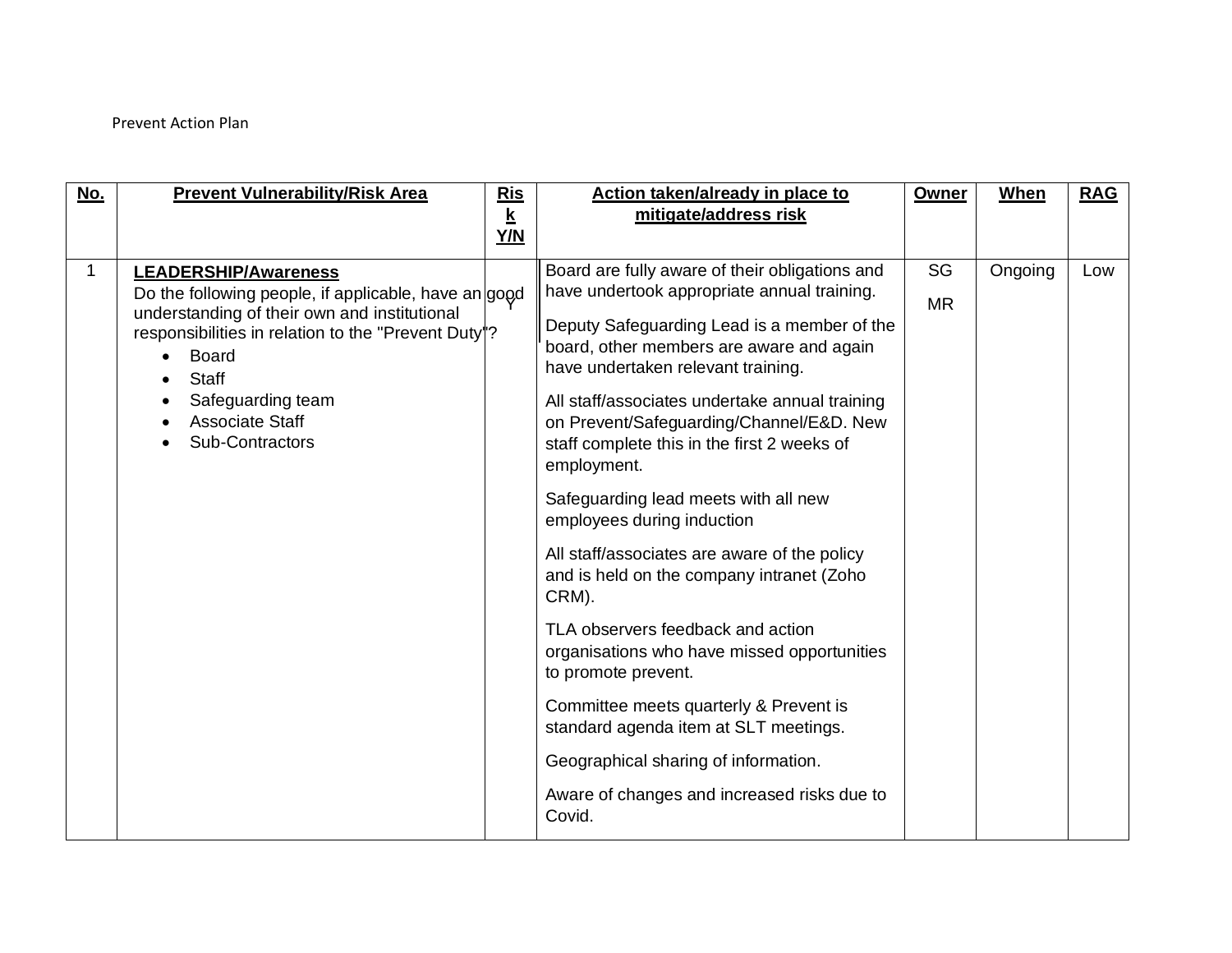| 2 | <b>Partnership</b>                                                                                                                                                                                                                                                                                                                                                                                                                                                                                                                           |   |    |                                                                                                                                                                                                                                                                                                                                                                                                                                                                                                                                                                                                                                                                                      | SG        | Achieved  | Low |
|---|----------------------------------------------------------------------------------------------------------------------------------------------------------------------------------------------------------------------------------------------------------------------------------------------------------------------------------------------------------------------------------------------------------------------------------------------------------------------------------------------------------------------------------------------|---|----|--------------------------------------------------------------------------------------------------------------------------------------------------------------------------------------------------------------------------------------------------------------------------------------------------------------------------------------------------------------------------------------------------------------------------------------------------------------------------------------------------------------------------------------------------------------------------------------------------------------------------------------------------------------------------------------|-----------|-----------|-----|
|   | 1) Is there active engagement from the institution's<br>board, SLT, managers and leaders?<br>2) Does the institution have an identified<br>single point of contact (SPOC) in relation to<br>Prevent?                                                                                                                                                                                                                                                                                                                                         |   |    | 1) Yes, all managers aware of policy.<br>Prevent/SG etc is mandatory<br>management meeting agenda item<br>(held monthly). CEO/Prevent lead is<br>present at all meetings.<br>2) Yes, the safeguarding lead Sue<br>Gomer                                                                                                                                                                                                                                                                                                                                                                                                                                                              | <b>MR</b> |           |     |
| 3 | <b>Staff Training</b>                                                                                                                                                                                                                                                                                                                                                                                                                                                                                                                        | Y |    |                                                                                                                                                                                                                                                                                                                                                                                                                                                                                                                                                                                                                                                                                      | SG        | Achieved  | Med |
|   | Do all staff have sufficient knowledge and<br>confidence to:<br>1) exemplify Fundamental British Values in<br>their management, teaching and through<br>general behaviours in the institution<br>2) understand the factors that make people<br>vulnerable to being drawn into terrorism and<br>to challenge extremist ideas which are used<br>by terrorist groups and can purport to<br>legitimise terrorism<br>3) have sufficient training to be able to<br>recognise this vulnerability and be aware of<br>what action to take in response |   | 1) | Staff receive annual training. FBV is<br>reinforced throughout the year at<br>relevant team meetings, sharing of<br>information from Prevent lead.<br>relevant policies/procedures/COP in<br>place to ensure staff exemplify FBV in<br>their general behaviour. TLA strategy<br>includes measuring of FBV/Prevent<br>etc and is monitored via observation<br>with relevant actions put in place.<br>2) Staff understand via the training of<br>factors that make people vulnerable<br>and how/who to report to. This is<br>reinforced on a regular basis at team<br>meetings, updates from Prevent Lead.<br>3) Staff are fully aware of who to report to<br>and what action to take. | <b>MR</b> | , ongoing |     |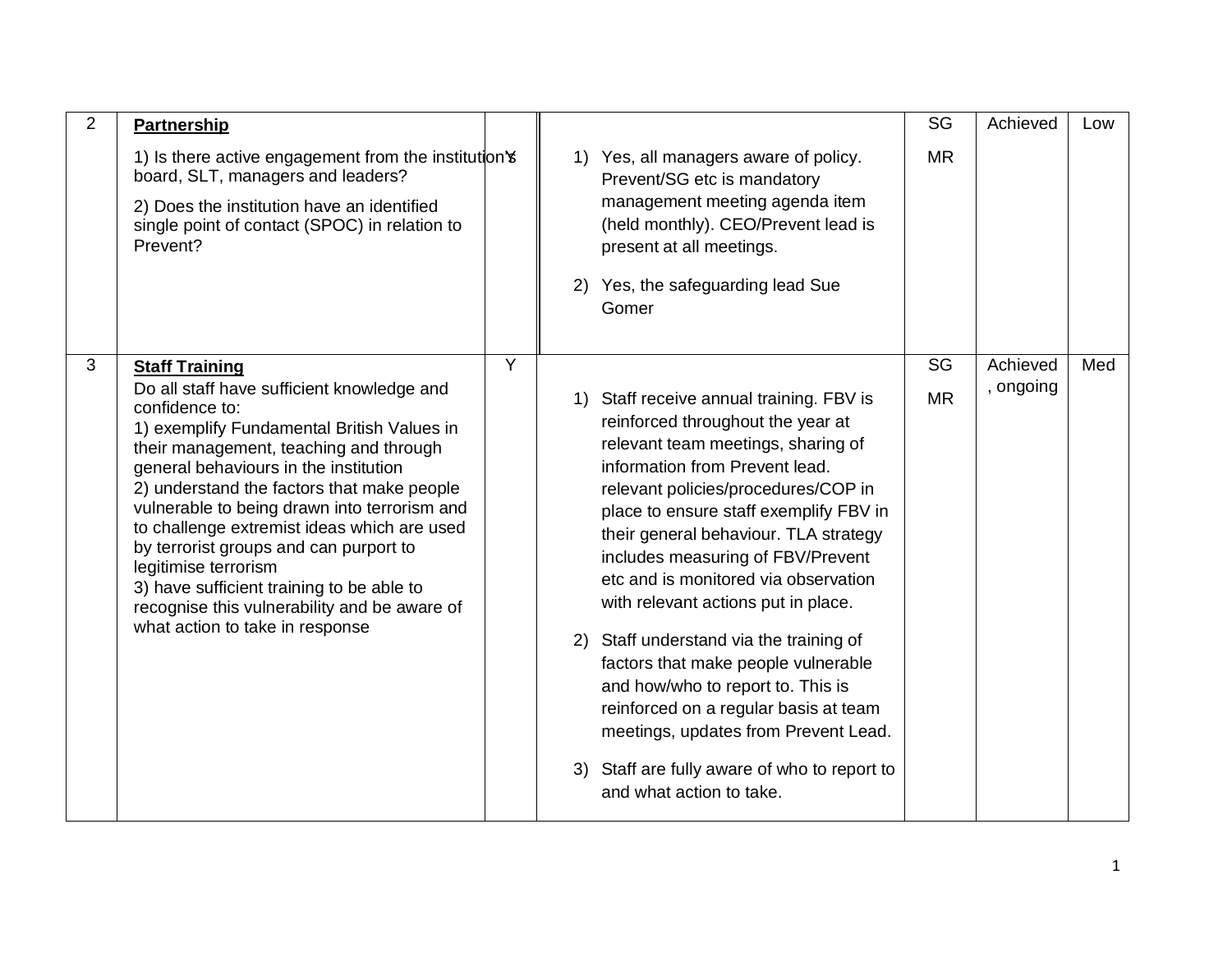| $\overline{4}$ | <b>Welfare, pastoral and Chaplaincy support</b><br>1) Are there adequate arrangements and resources<br>in place provide pastoral care and support as<br>required by the institution?<br>2) Does the institution have chaplaincy provision or<br>is this support signposted locally or brought in? 3)<br>Are their adequate monitoring arrangements to<br>ensure that this support is effective and supports the<br>institutions welfare and equality policies?<br>4) Does the chaplaincy support reflect the student<br>demographic and need? | N/A | Not applicable for our provider as we deliver<br>in the workplace.                                                                                                                                                                                                                                                                                                      | N/A       | N/A     | N/A |
|----------------|-----------------------------------------------------------------------------------------------------------------------------------------------------------------------------------------------------------------------------------------------------------------------------------------------------------------------------------------------------------------------------------------------------------------------------------------------------------------------------------------------------------------------------------------------|-----|-------------------------------------------------------------------------------------------------------------------------------------------------------------------------------------------------------------------------------------------------------------------------------------------------------------------------------------------------------------------------|-----------|---------|-----|
| 5              | <b>Speakers and Events</b><br>Is there an effective policy/framework<br>1)<br>for managing speaker requests?<br>Is it well communicated to<br>2)<br>staff/students and complied with?<br>Is there a policy/framework for<br>3)<br>managing on site events i.e. charity<br>events?<br>Are off site events which are<br>4)<br>supported, endorsed, funded or<br>organised through the institution<br>(including Students' Union if<br>applicable) subject to<br>policy/framework?                                                               | N/A | Not applicable for our provider as we do not<br>hold such events, however a policy is in place<br>should we do so in the future.<br>All managers are aware of the policies for<br>Freedom of Speech, including guest speakers<br>should the need arise. All managers are<br>aware that a risk assessment has to be<br>undertaken and authorised by the Prevent<br>Lead. | N/A       | N/A     | N/A |
| 6              | <b>Safety Online &amp; ICT Systems</b><br>Does the institution have a policy<br>1)<br>relating to the use of IT and does it<br>contain a specific reference and<br>inclusion of the Prevent Duty?                                                                                                                                                                                                                                                                                                                                             | Yes | 1) Yes there is a clear policy in relation to<br><b>ICT that includes Prevent</b><br>2) Yes. We have an external provider,<br>Fifteen Group, that manages all of our<br>IT systems. Our firewall prevents                                                                                                                                                               | <b>KS</b> | Ongoing | Low |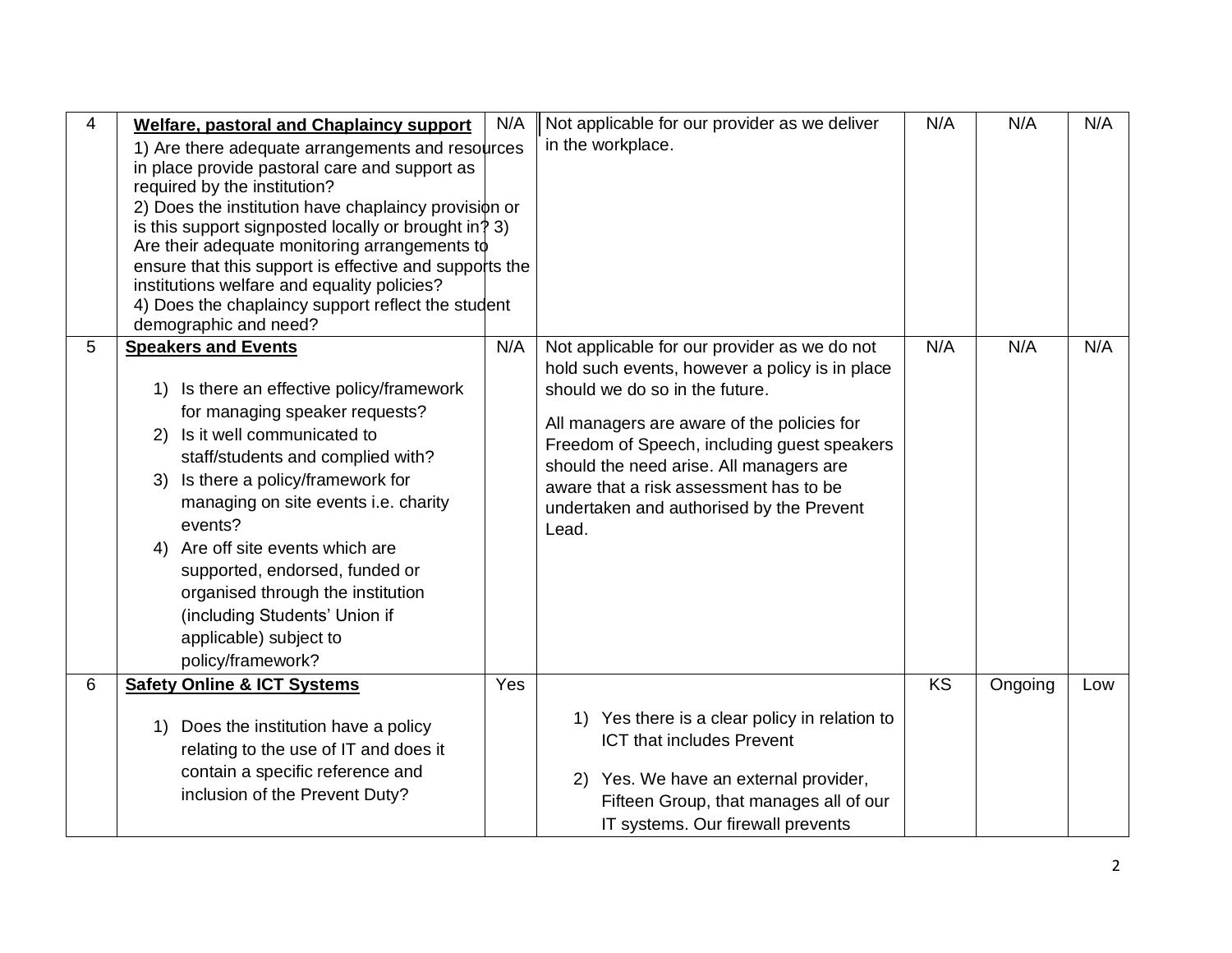|                | Does the institution employ<br>2)             |     | access to sites and extremist material.       |           |         |     |
|----------------|-----------------------------------------------|-----|-----------------------------------------------|-----------|---------|-----|
|                | filtering/firewall systems to prevent         |     | Our site also prevents access to              |           |         |     |
|                | staff/students/visitors from accessing        |     | facebook other than those authorised          |           |         |     |
|                | extremist websites and material?              |     | for marketing purposes.                       |           |         |     |
|                | 3) Does this also include the use of using    |     |                                               |           |         |     |
|                | their own devices via Wi-Fi?                  |     | 3) Visitors to the premises would have to     |           |         |     |
|                | Does the system alert to serious<br>4)        |     | log into our system to use the wi-fi and      |           |         |     |
|                | and/or repeated breaches or                   |     | are therefore covered by the above            |           |         |     |
|                | attempted breaches of the policy?             |     | firewall.                                     |           |         |     |
|                |                                               |     | We are cyber essentials accredited<br>4)      |           |         |     |
|                |                                               |     |                                               |           |         |     |
| $\overline{7}$ | <b>Prayer and Faith Facilities</b>            | N/A | Not applicable for our provider as we deliver | N/A       | N/A     | N/A |
|                |                                               |     | in the workplace. However, if facilities were |           |         |     |
|                | Does the institution have prayer<br>1)        |     | needed we would be able to accommodate an     |           |         |     |
|                | facilities?                                   |     | area for prayer.                              |           |         |     |
|                | 2) Are they good governance and               |     |                                               |           |         |     |
|                | management procedures in place in             |     |                                               |           |         |     |
|                | respect of activities and space in these      |     |                                               |           |         |     |
|                | facilities?                                   |     |                                               |           |         |     |
| 8              | <b>Site Security</b>                          | Yes | 1) There is a visitors book and all visitors  | <b>MR</b> | Ongoing | Low |
|                |                                               |     | are seen entering or leaving the              |           |         |     |
|                | 1) Are there effective arrangements in        |     | building. Recently we have installed a        | SG        |         |     |
|                | place to manage access to the site by         |     | finger print recognition system for           |           |         |     |
|                | visitors and non-students/staff?              |     | staff.                                        |           |         |     |
|                | Is there a policy regarding the wearing<br>2) |     |                                               |           |         |     |
|                | of ID on site? Is it enforced?                |     | 2) Yes all staff have ID badges and their     |           |         |     |
|                | 3) Are dangerous substances kept and          |     | pictures are on the staff notice board        |           |         |     |
|                | stored on site?                               |     | by the front door.                            |           |         |     |
|                | Is there a policy in place to manage<br>4)    |     |                                               |           |         |     |
|                | the storage, transport, handling and          |     | No – only standard cleaning products<br>3)    |           |         |     |
|                | audit of such substances?                     |     | which are stored in a locked cupboard         |           |         |     |
|                |                                               |     | in the kitchen in small quantities.           |           |         |     |
|                |                                               |     |                                               |           |         |     |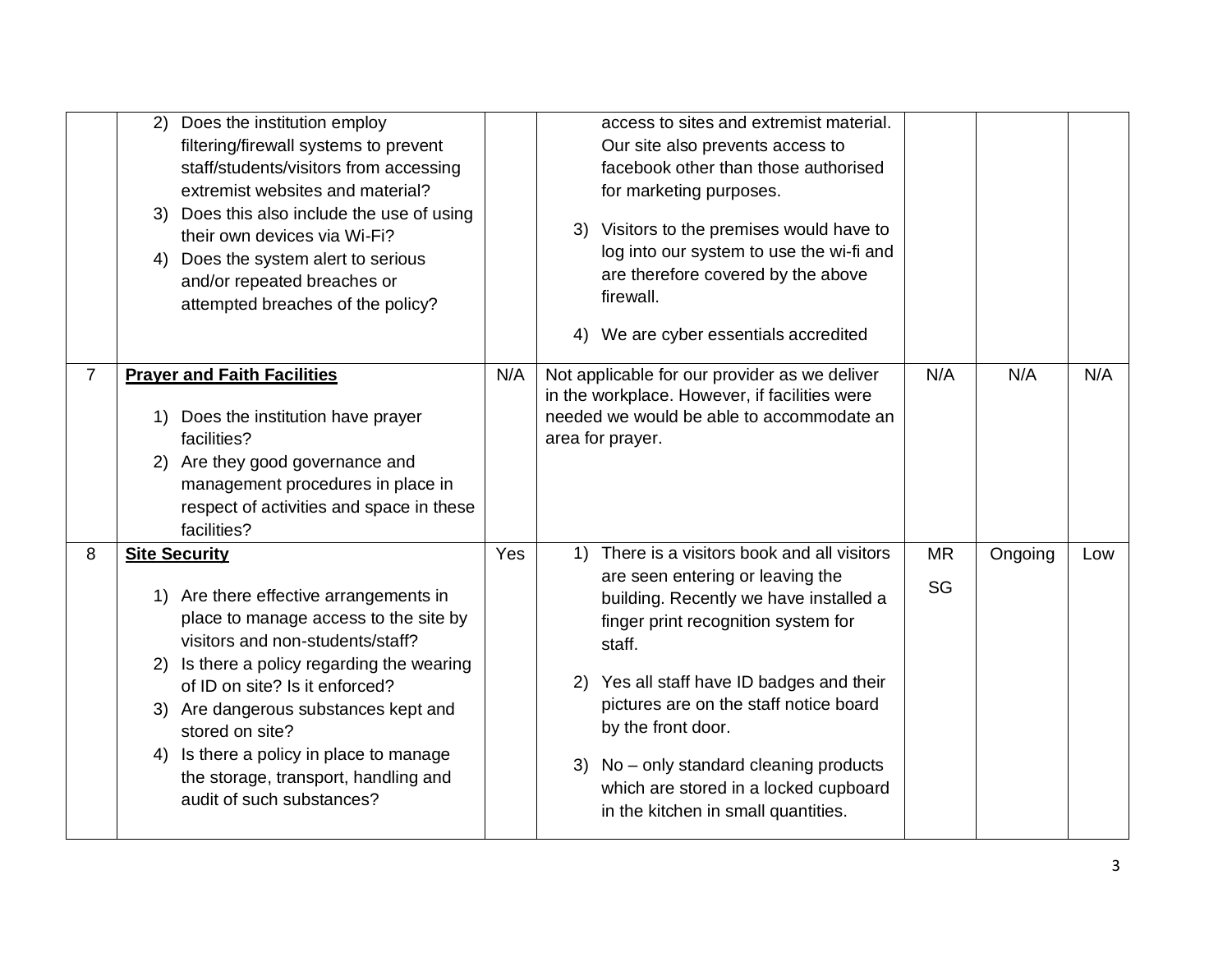|   | Is there a policy covering the<br>5)<br>distribution (including electronic) of<br>leaflets or other publicising material?<br>Does the institution intervene where<br>6)<br>off site activities are identified or are<br>likely to impact upon staff and/or                                                                                                                                                                                                                                                                                                                                                                                                                          |     | 6) | 4) N/A<br>5) Yes, all material has to be approved<br>by the relevant manager and/or CEO<br>This has not occurred, but yes we<br>would intervene                                                                                                                                                                                                                                                                                                                                                                                                                                                                                                                                                                                                                                       |                 |          |     |
|---|-------------------------------------------------------------------------------------------------------------------------------------------------------------------------------------------------------------------------------------------------------------------------------------------------------------------------------------------------------------------------------------------------------------------------------------------------------------------------------------------------------------------------------------------------------------------------------------------------------------------------------------------------------------------------------------|-----|----|---------------------------------------------------------------------------------------------------------------------------------------------------------------------------------------------------------------------------------------------------------------------------------------------------------------------------------------------------------------------------------------------------------------------------------------------------------------------------------------------------------------------------------------------------------------------------------------------------------------------------------------------------------------------------------------------------------------------------------------------------------------------------------------|-----------------|----------|-----|
| 9 | students i.e. leafleting, protest etc?<br><b>Safeguarding</b><br>Is protection against the risk of<br>1)<br>radicalisation and extremism included<br>within Safeguarding and other relevant<br>policies?<br>2) Do Safeguarding and welfare staff<br>receive additional and ongoing training<br>to enable the effective understanding<br>and handling of referrals relating to<br>radicalisation and extremism?<br>Does the institution utilise Channel as<br>3)<br>a support mechanism in cases of<br>radicalisation and extremism?<br>Does the institution have a policy<br>4)<br>regarding referral to Channel<br>identifying a recognised pathway and<br>threshold for referral? | Yes | 2) | 1) Yes there is anti-radicalisation policy<br>in place and this links with the<br>safeguarding policy. It also links with<br>other key policies (E&D, Complaints,<br>$\overline{ICT}$<br>Yes, annually<br>3) Yes, we have links with our Prevent<br>lead who is Hifsa Haroon-Iqbal,<br>hifsa.iqbal@birmingham.co.uk 0121<br>303 3642. We also have links with the<br>local Safeguarding boards who<br>provide clear information on their<br>website in relation to Prevent leads in<br>their area. The CEO holds a list of all<br>the FE Prevent Leads.<br>4) Yes, all referrals are assessed by the<br>DSL and Deputy DSL and referred via<br>the CEO. This is clearly<br>communicated to staff and they<br>understand that they should not refer<br>directly to Channel themselves. | SG<br><b>MR</b> | Achieved | Low |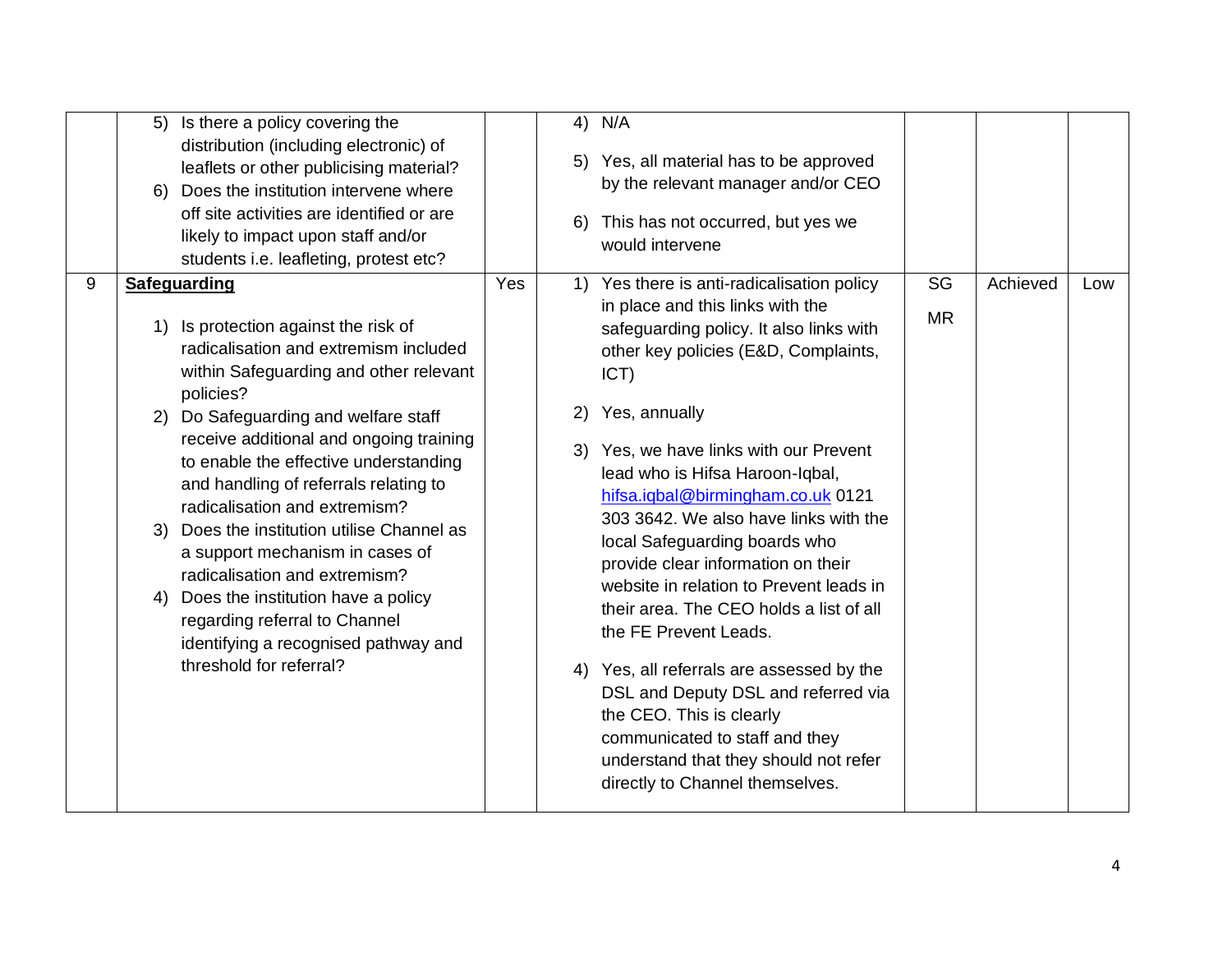| 10 | <b>Communications</b>                                                                                                                                                                                                                                                                                                                              | Yes | 1) | Yes, has been communicated to all                                                                                                                                                                                                                                                                                                                                                                                                                                                                                                                                                                   | SG        | Achieved  | Low       |
|----|----------------------------------------------------------------------------------------------------------------------------------------------------------------------------------------------------------------------------------------------------------------------------------------------------------------------------------------------------|-----|----|-----------------------------------------------------------------------------------------------------------------------------------------------------------------------------------------------------------------------------------------------------------------------------------------------------------------------------------------------------------------------------------------------------------------------------------------------------------------------------------------------------------------------------------------------------------------------------------------------------|-----------|-----------|-----------|
|    | Is the institution Prevent Lead and<br>1)<br>their role widely known across the<br>institution?<br>2) Are staff and students made aware of<br>the Prevent Duty, current risks and<br>appropriate activities in this area?<br>Are there information sharing protocols<br>3)<br>in place to facilitate information<br>sharing with Prevent partners? |     |    | staff and is regularly communicated.<br>New staff meet the Prevent Lead<br>during the first 2 weeks of their<br>induction to ensure that they are clear<br>on the processes and procedures.<br>2) Yes. Policies are communicated to<br>learners and Prevent/BV is promoted<br>throughout the teaching/learning with<br>a clear focus on naturally occurring<br>opportunities to discuss prevent<br>alongside the embedded curriculum<br>activities.<br>3) Yes, we work with partners and share<br>information via SLACK (on which there<br>is a group set up), email and regular<br>partner events. | <b>MR</b> |           |           |
| 11 | <b>Staff and Volunteers</b><br>Does awareness training extend to<br>1)<br>sub-contracted staff and volunteers?<br>2) Is the institution vigilant to the<br>radicalisation of staff by sub-<br>contracted staff and volunteers?                                                                                                                     | Yes |    | We don't have any subcontracted staff<br>or volunteers, if our position changed<br>then we would put relevant mandatory<br>training in place.                                                                                                                                                                                                                                                                                                                                                                                                                                                       | <b>NA</b> | <b>NA</b> | <b>NA</b> |
| 12 | <b>Freedom of Expression</b>                                                                                                                                                                                                                                                                                                                       | Yes | 1) | Yes there is a Freedom of Expression                                                                                                                                                                                                                                                                                                                                                                                                                                                                                                                                                                | SG        | Achieved  | Low       |
|    | Does the institution have a Freedom of<br>Speech/Expression policy?                                                                                                                                                                                                                                                                                |     |    | policy in place with a guest speaker<br>risk assessment.                                                                                                                                                                                                                                                                                                                                                                                                                                                                                                                                            | <b>MR</b> |           |           |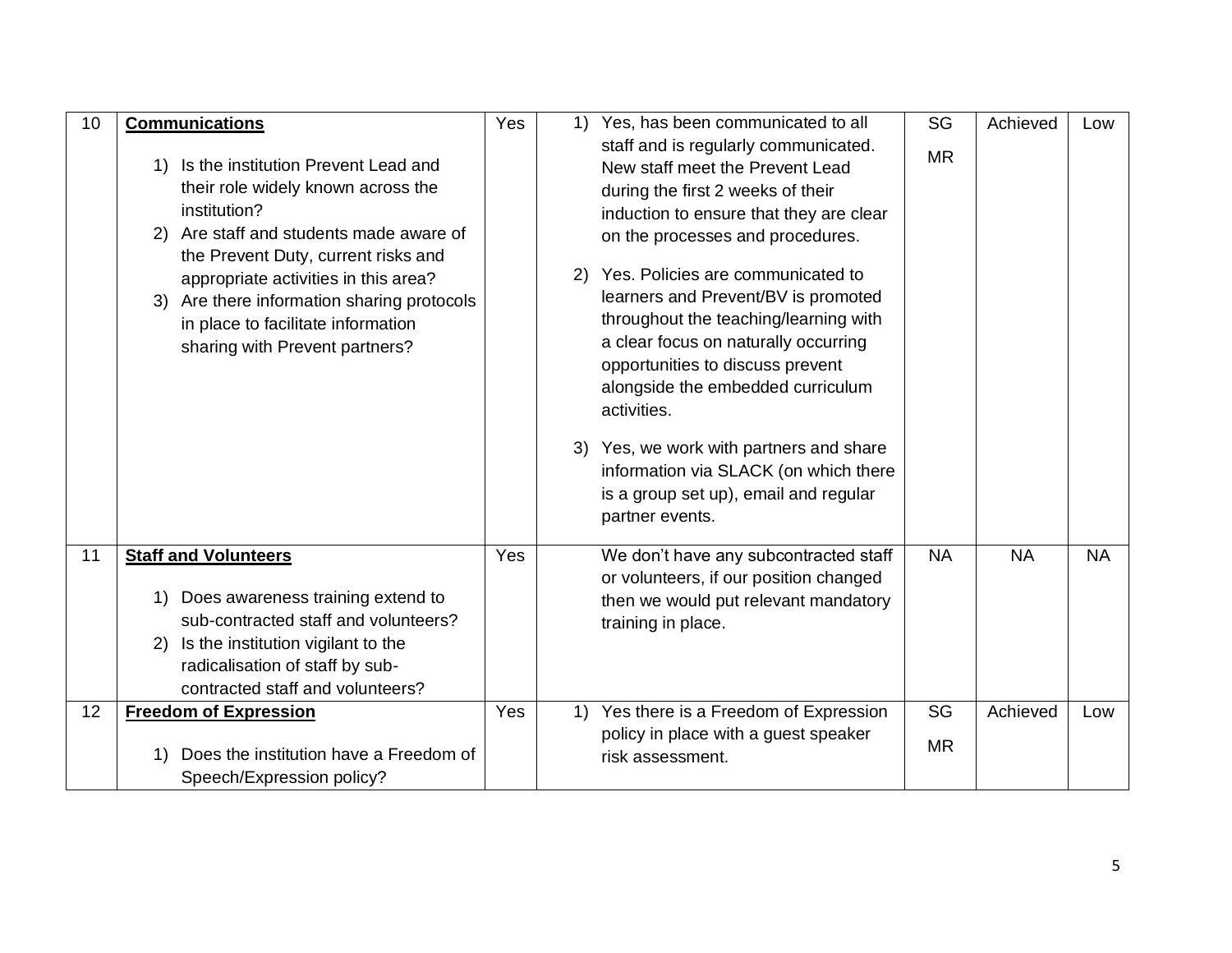|    | Does this policy recognise and<br>(2)<br>incorporate the risks associated with<br>radicalisation and extremism?<br>Is the need to protect vulnerable<br>3)<br>individuals covered within this policy?                                                                                                                                                                                       |     | 2)<br>3)                                                         | Yes, the policy explicitly highlights the<br>risks.<br>Yes the need to protect vulnerable<br>people is included in the policy.                                                                                                                                                                             |                 |          |     |
|----|---------------------------------------------------------------------------------------------------------------------------------------------------------------------------------------------------------------------------------------------------------------------------------------------------------------------------------------------------------------------------------------------|-----|------------------------------------------------------------------|------------------------------------------------------------------------------------------------------------------------------------------------------------------------------------------------------------------------------------------------------------------------------------------------------------|-----------------|----------|-----|
| 13 | Literature/posters<br>1) Does permission have to be granted<br>for people to distribute leaflets?<br>2) Do people know who to contact if they<br>come across extremist literature?<br>3) Do they know what extremist literature<br>looks like?<br>4) What happens if individuals are<br>handing out leaflets outside the<br>institution?                                                    | Yes | 1)<br>3)<br>4)                                                   | Yes, permission has to be granted by<br>the Managing Director Maria Reason<br>2) Yes, people are aware to inform the<br>Prevent Lead if they have any<br>concerns at all.<br>Yes, this is covered in their annual<br>training.<br>This would be addressed directly if this<br>occurred without permission. | SG<br><b>MR</b> | Achieved | Low |
| 14 | <b>Funding &amp; resources</b><br>1) Do you fund<br>community/voluntary/student groups?<br>2) How do you know that monies are not<br>funding extremist activities?<br>3) Do student/external groups book your<br>rooms, how do you monitor if extremist<br>activities are taking place?<br>4) Do you have a booking form/policy<br>that states extremist activities must not<br>take place? | Yes | $\left( \begin{matrix} 1 \end{matrix} \right)$<br>2)<br>3)<br>4) | We draw down funds from the ESFA<br>to fund learners on their programmes.<br>We do not directly fund any<br>community groups.<br>N/A<br>No, we do not have groups that book<br>external rooms.<br>We do not book our rooms out.                                                                            | SG<br><b>MR</b> | Achieved | Low |
| 15 | Safe place to discuss terrorism and<br>extremism                                                                                                                                                                                                                                                                                                                                            | Yes | 1)                                                               | As part of TLA staff are trained on how<br>to engage discussion in relation to<br>terrorism/extremism and how to<br>handle discussions should they cause                                                                                                                                                   | SG<br><b>MR</b> | Achieved | Low |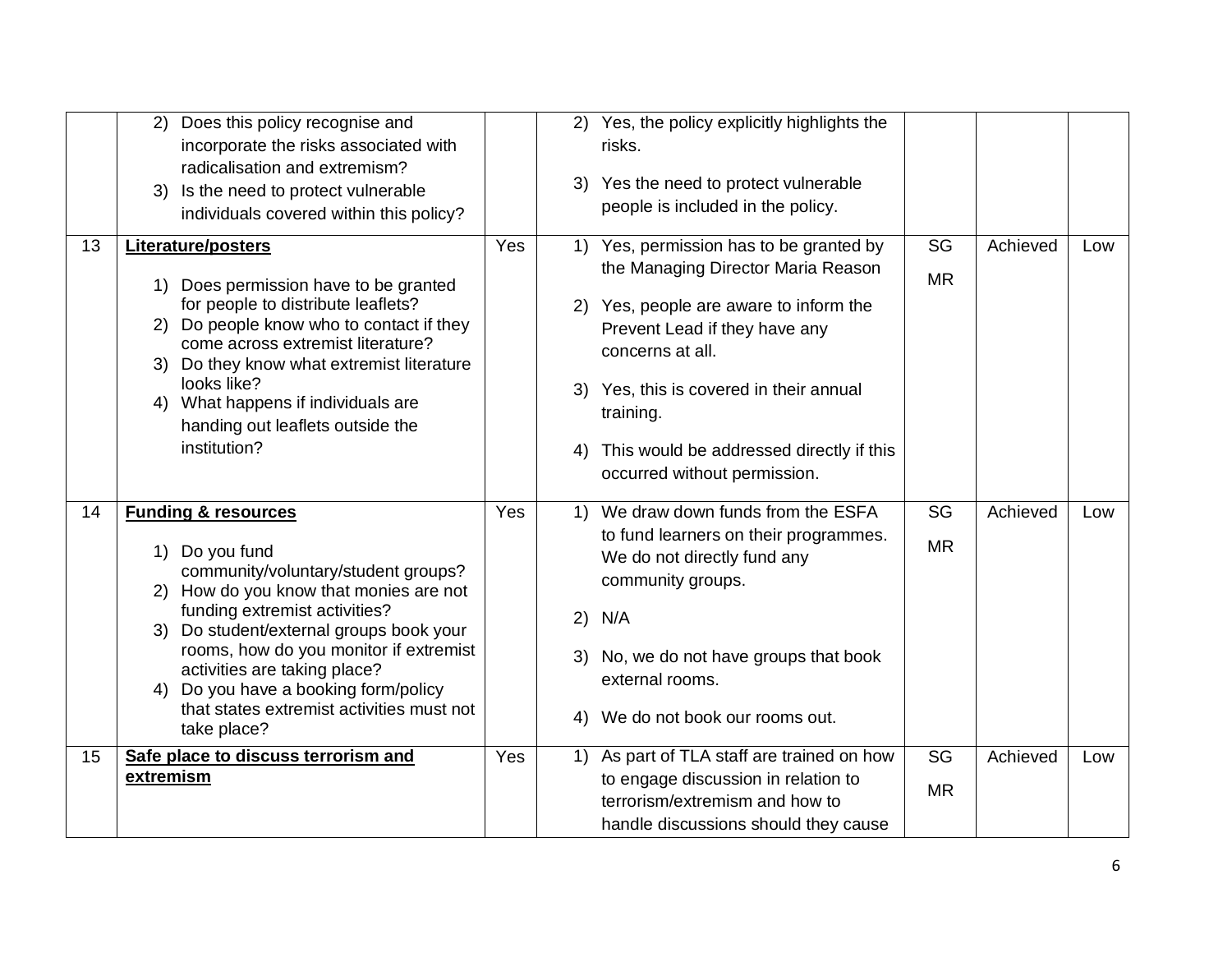|    | Are staff trained to facilitate<br>1)<br>discussions on terrorism and<br>extremism?<br>Are there opportunities available to do<br>2)<br>this i.e. do you run a programme of<br>seminars?<br>3) Can external speakers be invited to<br>discuss Prevent?                                                                                   |     | 2)             | debate of a negative nature. Managers<br>are all fully aware on how to address<br>discussions in relation to prevent.<br>We run standardisation meetings<br>throughout the year where staff can<br>discuss prevent. We haven't invited<br>any external speakers to discuss<br>Prevent, but we may do if we so<br>decide. This would be in line with the<br>Freedom of Speech policy and<br>associated external speaker risk<br>assessment. All external speakers are<br>subject to authorisation from the<br>Prevent lead prior to any invitation. |                 |          |     |
|----|------------------------------------------------------------------------------------------------------------------------------------------------------------------------------------------------------------------------------------------------------------------------------------------------------------------------------------------|-----|----------------|----------------------------------------------------------------------------------------------------------------------------------------------------------------------------------------------------------------------------------------------------------------------------------------------------------------------------------------------------------------------------------------------------------------------------------------------------------------------------------------------------------------------------------------------------|-----------------|----------|-----|
| 16 | <b>Policies and Procedures</b><br>What policies need to change to<br>1)<br>incorporate Prevent (safeguarding,<br>security & estate management,<br>disciplinary, behaviour, room booking,<br>external speakers)                                                                                                                           | Yes | 1)             | All policies have been updated where<br>necessary to include Prevent, these<br>are reviewed annually or on a needs<br>basis should updates be required in-<br>between times.                                                                                                                                                                                                                                                                                                                                                                       | SG<br><b>MR</b> | Achieved | Low |
| 17 | <b>Information Sharing</b><br>1) Are there information sharing protocols<br>in place with the Police and the<br>council?<br>Do the Police know who to contact for<br>2)<br>any issues?<br>Does the provider know who to contact<br>3)<br>at the Police?<br>Do other staff members know who the<br>4)<br>Prevent lead is at the provider? | Yes | 1)<br>2)<br>3) | Yes there is an Information Sharing<br>policy and procedure in place, this can<br>be found our intranet (Zoho CRMr).<br>The police are aware that they would<br>need to contact the Prevent Lead<br>Maria Reason who is also the MD.<br>Yes, we have links with our local<br>safeguarding boards at the local<br>authorities who have the information in                                                                                                                                                                                           | SG<br><b>MR</b> | Achieved | Low |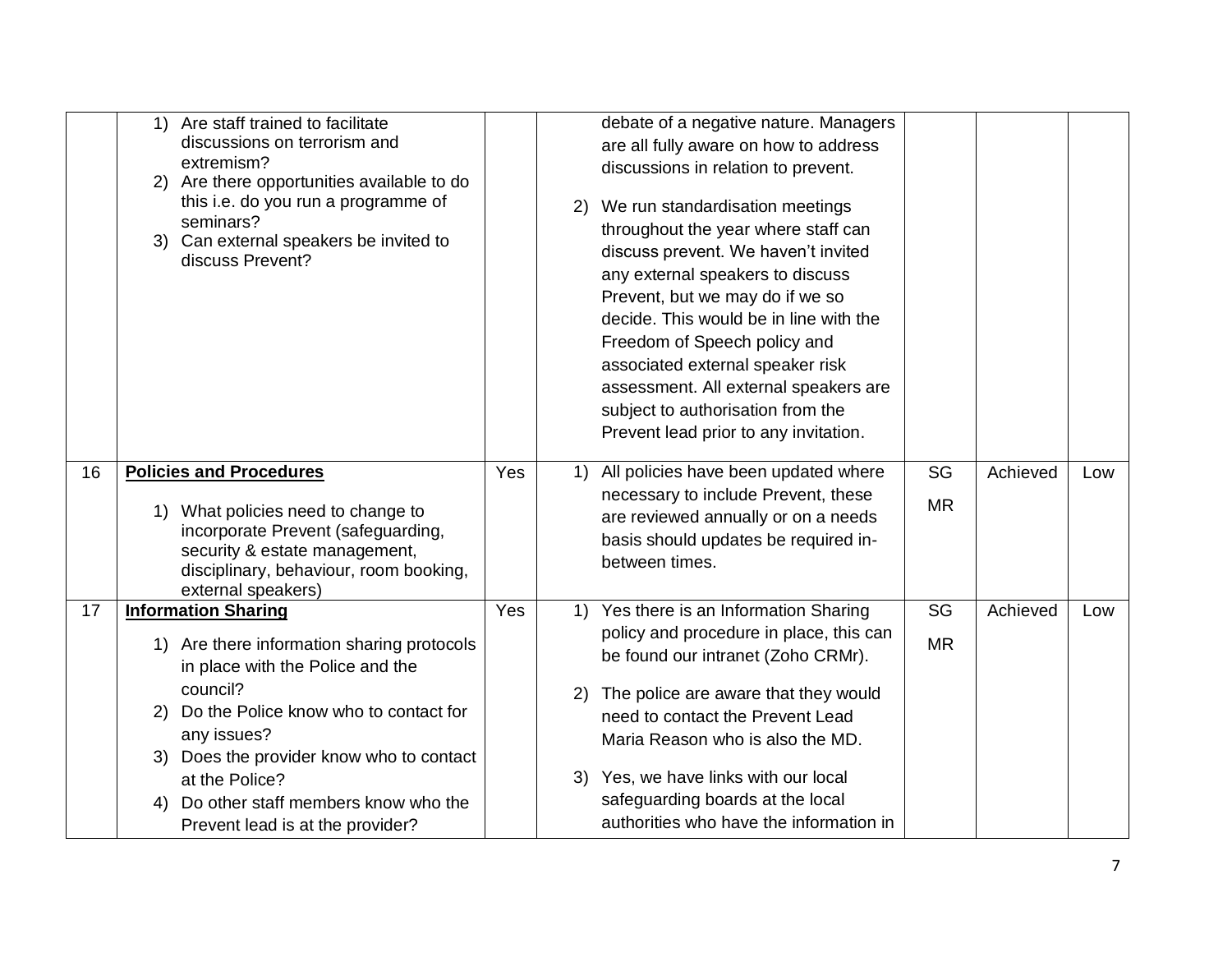|    |                                                                                                                                                                                                                                                             |            | relation to who to contact within the<br>police.<br>Yes all staff know who the Prevent<br>4)<br>Lead is, how to contact them, who to<br>contact in their absence and this is<br>reinforced on a regular basis as<br>reminders are sent out, posters are<br>around the building. |                 |          |      |
|----|-------------------------------------------------------------------------------------------------------------------------------------------------------------------------------------------------------------------------------------------------------------|------------|---------------------------------------------------------------------------------------------------------------------------------------------------------------------------------------------------------------------------------------------------------------------------------|-----------------|----------|------|
| 18 | <b>Local Prevent Structures</b><br>1) Are you linked in with the local Prevent<br>Board or regional Prevent FE/HE<br>group<br>2) Do you know who your local authority<br>Prevent Co-ordinator is?<br>3) Awareness of key Police and regional<br>HE/FE lead? | <b>Yes</b> | Yes, We are part of provider network<br>1)<br>groups such as SPA, AELP and<br>GMLPN.<br>Yes, Hifsa Haroon-Iqbal.<br>2)<br>Yes, this is checked through the<br>3)<br>relevant local authorities.                                                                                 | SG<br><b>MR</b> | Achieved | Low  |
| 19 | <b>Tensions</b><br>1) Are you aware of tensions in your<br>student body?<br>2) How are you dealing with these<br>tensions?<br>Have these tensions been exploited by<br>3)<br>any group?<br>4) What cohesion issues do you have?                             | <b>No</b>  | There are no issues identified within our<br>student body.                                                                                                                                                                                                                      | N/A             | N/A      | N/A  |
| 20 | <b>Prevent Messaging</b>                                                                                                                                                                                                                                    | Yes        | Communicated through learning,<br>1)<br>policy and regular updates on onefile                                                                                                                                                                                                   | SG<br><b>MR</b> | Met      | High |